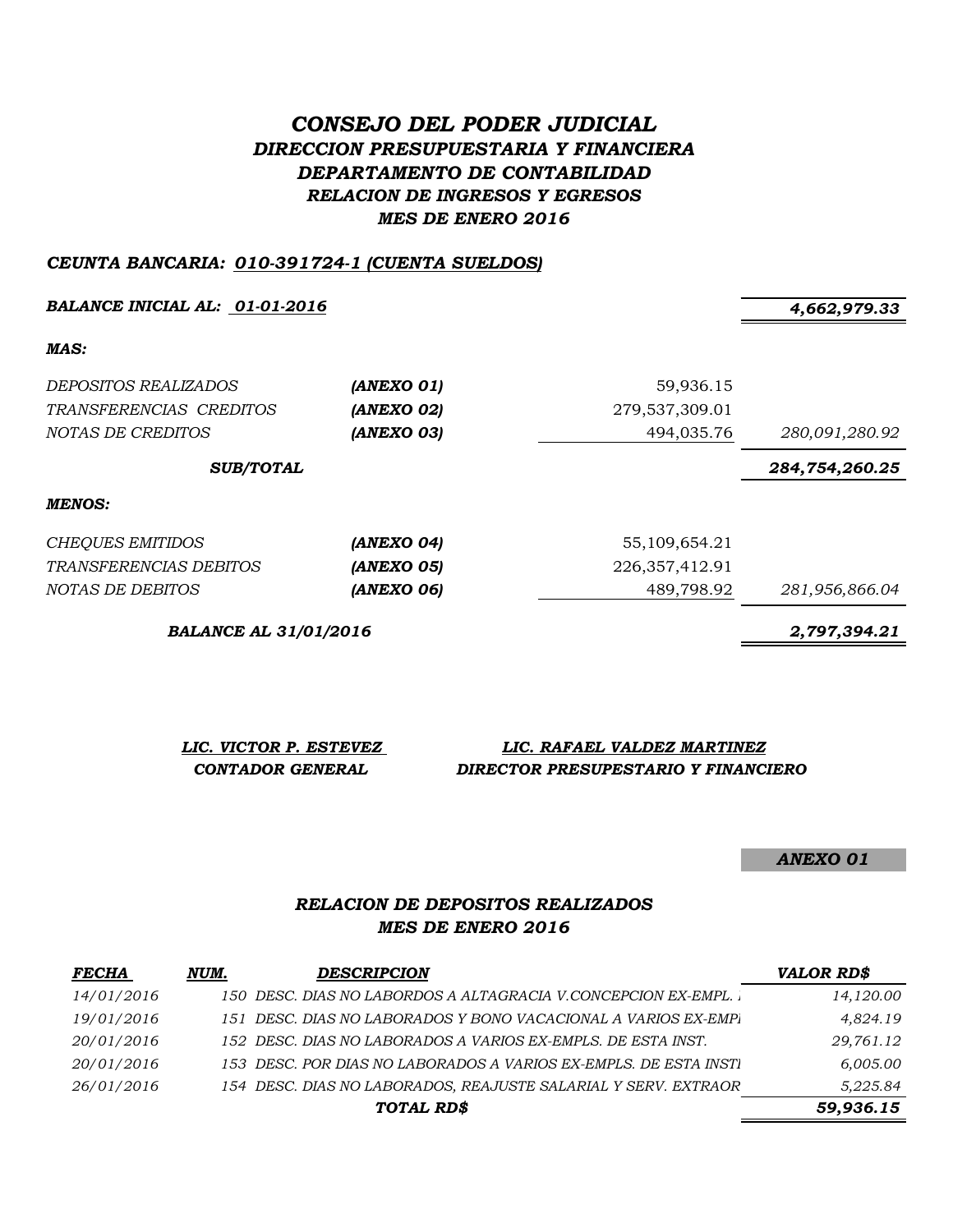## *ANEXO 02*

## *RELACION DE TRANSFERENCIAS CREDITOS MES DE ENERO 2016*

| <i>FECHA</i> | NUM. | <b>DESCRIPCION</b>                         | VALOR RD\$     |
|--------------|------|--------------------------------------------|----------------|
| 22/01/2016   |      | 59 TRANSF. DE FONDO DE LA CTA. OPERACIONES | 279,537,309.01 |
|              |      | TOTAL RD\$                                 | 279,537,309.01 |

#### *ANEXO 03*

### *RELACION NOTAS DE CREDITOS MES DE ENERO 2016*

| <b>FECHA</b> | NUM. | DESCRIPCION                                              | <b>VALOR RD\$</b> |
|--------------|------|----------------------------------------------------------|-------------------|
| 31/01/2016   |      | 8 CHQ86833 CARGADO POR UN MONTO MENOR                    | 1,000.00          |
| 06/01/2016   |      | 467 REINTEGRO CHQ87456                                   | 6,000.00          |
| 06/01/2016   |      | 468 REINTEGRO CHQ87776                                   | 6,500.00          |
| 06/01/2016   |      | 469 REINTEGRO CHQ86876                                   | 6,141.00          |
| 06/01/2016   |      | 470 REINTEGRO CHQ86998                                   | 6,141.00          |
| 19/01/2016   |      | 472 REINTEGRO CHQ85346                                   | 12,477.32         |
| 19/01/2016   |      | 473 REINTEGRO CHQ88038                                   | 6,469.73          |
| 19/01/2016   |      | 474 REINTEGRO CHQ87644                                   | 4,000.00          |
| 26/01/2016   |      | 475 REINTEGRO CHQ85622                                   | 6,141.00          |
| 26/01/2016   |      | 476 REINTEGRO CHQ86837                                   | 6,141.00          |
| 26/01/2016   |      | 477 REINTEGRO CHO88201                                   | 7,291.49          |
| 26/01/2016   |      | 478 REINTEGRO CHQ88647                                   | 6,000.00          |
| 26/01/2016   |      | 479 REINTEGRO CHQ88648                                   | 6,000.00          |
| 29/01/2016   |      | 480 REINTEGRO CHQ79338                                   | 6,000.00          |
| 29/01/2016   |      | 481 REINTEGRO CHO78621                                   | 6,018.18          |
| 29/01/2016   |      | 482 REINTEGRO CHQ79728                                   | 16,928.00         |
| 29/01/2016   |      | 483 REINTEGRO CHQ84043                                   | 2,243.39          |
| 29/01/2016   |      | 484 REINTEGRO CHQ84301                                   | 6,018.18          |
| 29/01/2016   |      | 485 REINTEGRO CHQ84305                                   | 6,018.18          |
| 29/01/2016   |      | 486 REINTEGRO CHQ85634                                   | 6,141.00          |
| 29/01/2016   |      | 487 REINTEGRO CHQ88374                                   | 5,895.36          |
| 29/01/2016   |      | 488 REINTEGRO CHQ88252                                   | 5,895.36          |
| 31/01/2016   |      | 489 EMPLEADOS EXCLUIDOS DE NOM. ELECTRONICA ENE/16       | 312,322.77        |
| 31/01/2016   |      | 490 DEVOLUCION DE DEPOSITO # 211527611 DE FECHA 26/01/16 | 8,132.80          |
| 31/01/2016   |      | 491 EMPL. EXCL. DE NOMINA DEL BONO VACACIONAL            | 32,120.00         |
|              |      | TOTAL RD\$                                               | 494,035.76        |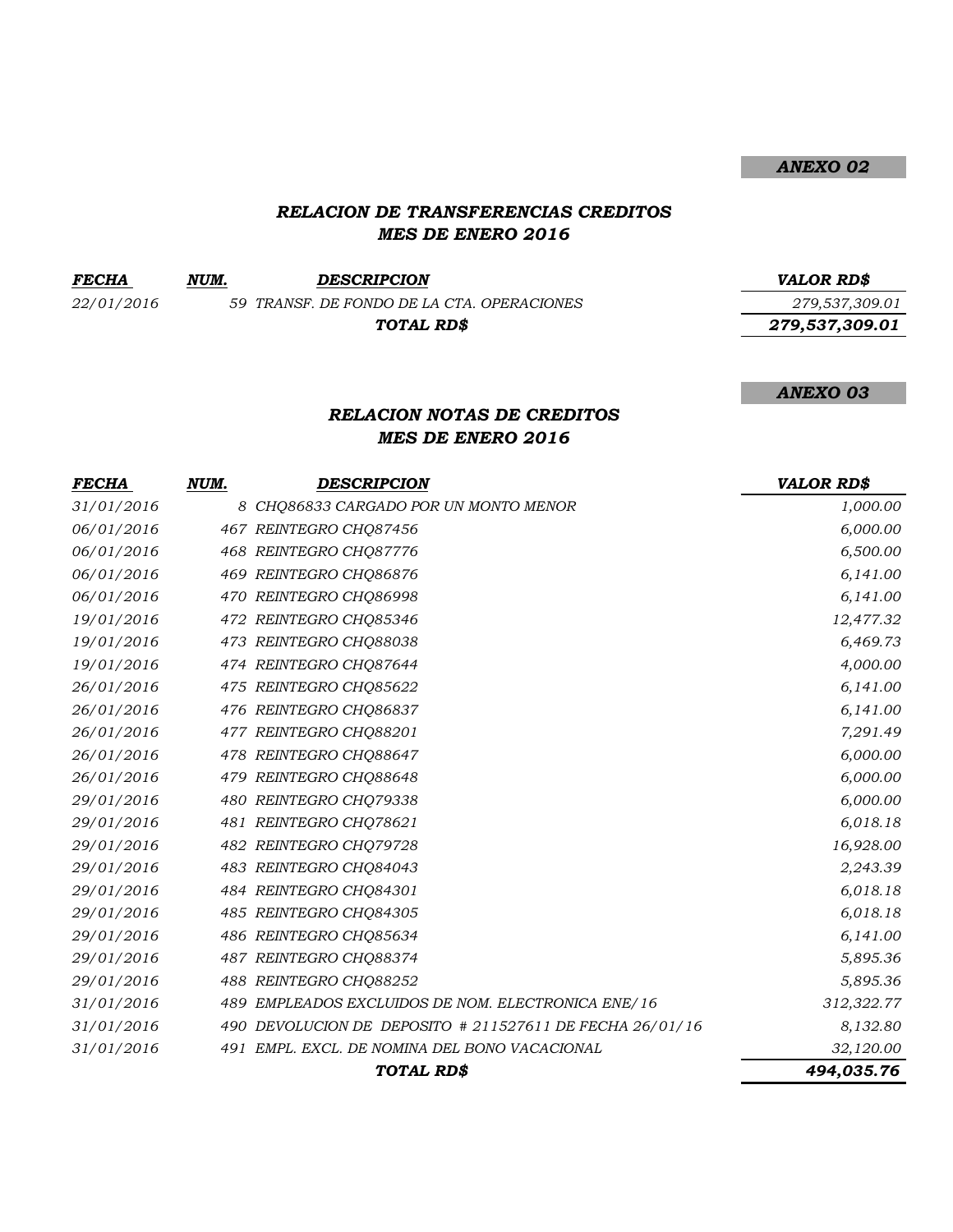#### *ANEXO 04*

# *RELACION DE CHEQUES EMITIDOS MES DE ENERO 2016*

| <u>FECHA</u> | NUM. | <b>BENEFICIARIO</b>                     | <b>VALOR RD\$</b> |
|--------------|------|-----------------------------------------|-------------------|
| 15/01/2016   |      | 88179 BODY SHOP ATHLETIC CLUB SRL       | 87,972.85         |
| 15/01/2016   |      | 88180 SGTO. MR. HARRY A. CASTILLO       | 5,500.00          |
| 15/01/2016   |      | 88181 FONDO DE PENSIONES Y JUBILACIONES | 19,920.26         |
| 18/01/2016   |      | 88182 ELIZABETH CANDELARIO MINAYA       | 2,845.12          |
| 18/01/2016   |      | 88183 DEYANIRA RODRIGUEZ CEDENO         | 32,222.71         |
| 18/01/2016   |      | 88184 INSTITUTO DE AUXILIOS Y VIVIENDAS | 25.00             |
| 18/01/2016   |      | 88185 FONDO DE PENSIONES Y JUBILACIONES | 994.04            |
| 18/01/2016   |      | 88186 CONSEJO DEL PODER JUDICIAL        | 667.14            |
| 18/01/2016   |      | 88187 CONSEJO DEL PODER JUDICIAL        | 2,228.08          |
| 19/01/2016   |      | 88188 1ER. TTE. FELIX ALB. PEREYRA ROA  | 6,500.00          |
| 19/01/2016   |      | 88189 JUAN SARMIENTO FRIAS              | 49,287.98         |
| 19/01/2016   |      | 88190 CONSEJO DEL PODER JUDICIAL        | 29,761.12         |
| 19/01/2016   |      | 88191 CONSEJO DEL PODER JUDICIAL        | 3,300.00          |
| 19/01/2016   |      | 88192 MARIANO GERMAN MEJIA              | 299,962.75        |
| 19/01/2016   |      | 88193 VICTOR J. CASTELLANOS ESTRELLA    | 251,795.18        |
| 19/01/2016   |      | 88194 JOSE A. CRUCETA ALMANZAR          | 280,720.72        |
| 19/01/2016   |      | 88195 FRANCISCO ANT. JEREZ MENA         | 279,642.97        |
| 19/01/2016   |      | 88196 EDGARDO HERNANDEZ MEJIA           | 261,145.72        |
| 19/01/2016   |      | 88197 SARA I. HENRIQUEZ MARIN           | 233,217.11        |
| 19/01/2016   |      | 88198 ROBERT C. PLACENCIA ALVAREZ       | 281,245.72        |
| 19/01/2016   |      | 88199 DULCE M. RODRIGUEZ BLANCO         | 281,245.72        |
| 19/01/2016   |      | 88200 RHINA MONTILLA BRITO              | 9,457.39          |
| 19/01/2016   |      | 88201 ARIEL A. VOLQUEZ MATOS            | 7,291.49          |
| 19/01/2016   |      | 88202 ARIEL A. VOLQUEZ MATOS            | 7,291.49          |
| 19/01/2016   |      | 88203 GLORIA A. QUERO CABRERA           | 8,490.44          |
| 19/01/2016   |      | 88204 NORA A. SOSA MARTINEZ             | 7,213.20          |
| 19/01/2016   |      | 88205 SONIA CORADIN                     | 5,895.36          |
| 19/01/2016   |      | 88206 CARLOS FLORES DE JESUS            | 19,496.91         |
| 19/01/2016   |      | 88207 LILIAN M. DIAZ GIL                | 7,525.49          |
| 19/01/2016   |      | 88208 LOURDES M. LORA MEJIA             | 23,659.14         |
| 19/01/2016   |      | 88209 ROSA REYNOSO                      | 5,895.36          |
| 19/01/2016   |      | 88210 SENOVIA ARIAS                     | 5,895.36          |
| 19/01/2016   |      | 88211 RAMONA DIAZ                       | 5,895.36          |
| 19/01/2016   |      | 88212 MARIA M. PIMENTEL FABIAN          | 5,895.36          |
| 19/01/2016   |      | 88213 LUZ DEL C. MONTANO                | 5,895.36          |
| 19/01/2016   |      | 88214 ELIGIA DE LA CRUZ                 | 5,895.36          |
| 19/01/2016   |      | 88215 OLGA M. ROSARIO V.                | 2,936.27          |
| 19/01/2016   |      | 88216 IRIS RODRIGUEZ P.                 | 5,895.36          |
| 19/01/2016   |      | 88217 CARMEN POLANCO                    | 5,895.36          |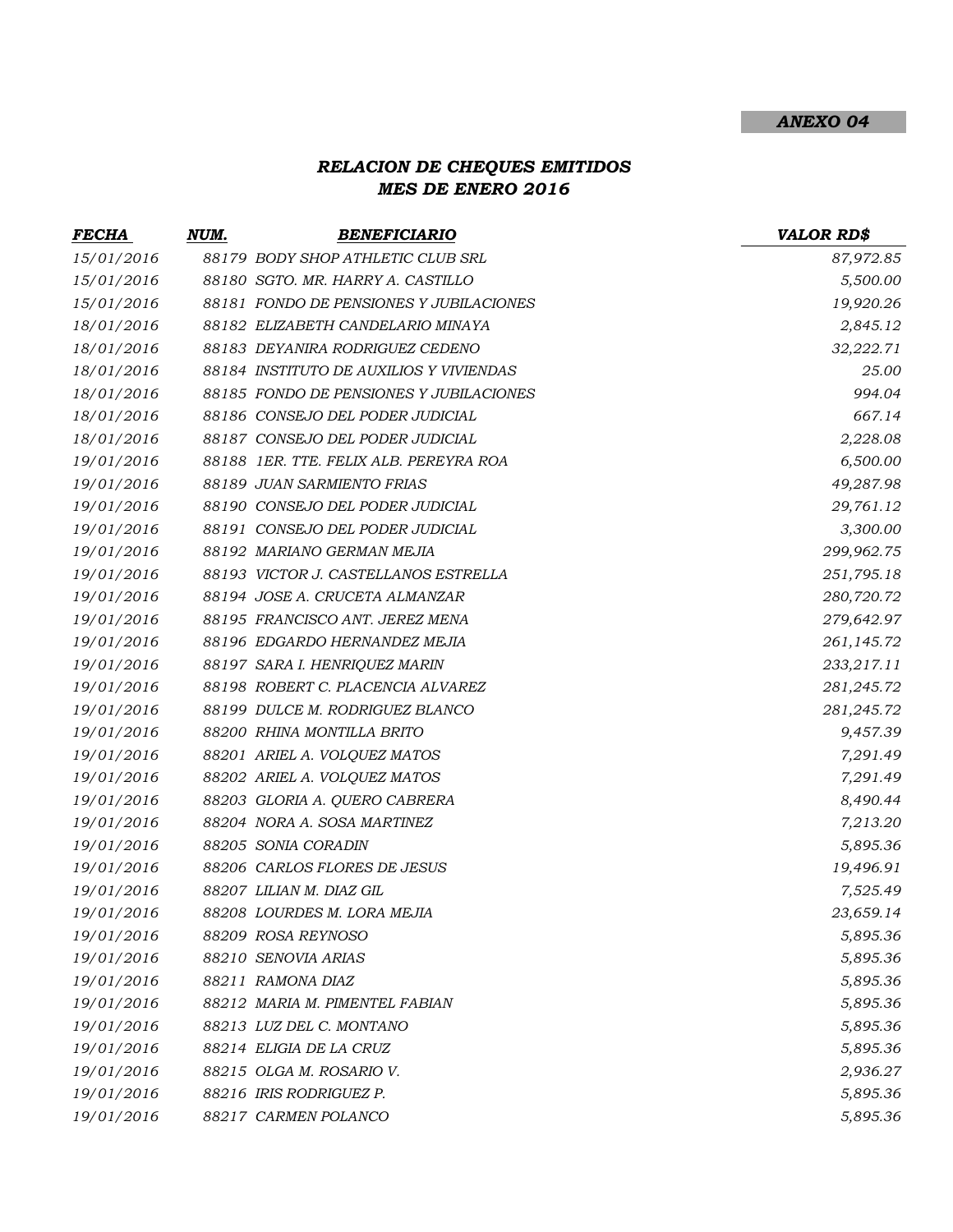| 19/01/2016 | 88218 ANA FCA. FELIZ SANCHEZ               | 5,895.36  |
|------------|--------------------------------------------|-----------|
| 19/01/2016 | 88219 ALTAGRACIA A. RODRIGUEZ VICTORIA     | 5,895.36  |
| 19/01/2016 | 88220 MILTA ANT. RODRIGUEZ SANTOS          | 5,895.36  |
| 19/01/2016 | 88221 OLGA E. DIAZ DIAZ                    | 5,895.36  |
| 19/01/2016 | 88222 JOSEFA R. BLANCO                     | 5,895.36  |
| 19/01/2016 | 88223 MARIA DEL R. CUELLO PARADIS          | 18,949.43 |
| 19/01/2016 | 88224 MELBA FCA. HENRIQUEZ GUZMAN          | 5,895.36  |
| 19/01/2016 | 88225 ESTHER M. AMOR PEÑA                  | 5,895.36  |
| 19/01/2016 | 88226 FRANCIA C. MARTINEZ DRULLARD         | 21,003.67 |
| 19/01/2016 | 88227 AMELIA DEL ORBE PEÑA                 | 2,895.36  |
| 19/01/2016 | 88228 BIENVENIDA BELLIARD                  | 35,382.63 |
| 19/01/2016 | 88229 PACO PEREZ REYES                     | 5,895.36  |
| 19/01/2016 | 88230 ROSA J. DE LOS SANTOS G.             | 5,895.36  |
| 19/01/2016 | 88231 CARMEN L. PERALTA CASTELLANOS        | 5,895.36  |
| 19/01/2016 | 88232 FIDIAS GONZALEZ VICIOSO              | 5,895.36  |
| 19/01/2016 | 88233 ISABEL E. DE LOS SANTOS GOMEZ        | 5,895.36  |
| 19/01/2016 | 88234 LUIS E. MOREL POUERIE                | 35,894.48 |
| 19/01/2016 | 88235 YOLANDA E. DE WINDT DE GAUTREAU      | 12,728.23 |
| 19/01/2016 | 88236 SENAIDA A. ALVAREZ PEREZ             | 5,895.36  |
| 19/01/2016 | 88237 YDALIA PORTORREAL                    | 5,895.36  |
| 19/01/2016 | 88238 MARTA N. MONTAS RAMIREZ              | 5,895.36  |
| 19/01/2016 | 88239 HILDA CARRASCO PEREZ                 | 5,895.36  |
| 19/01/2016 | 88240 LUZ M. DEL CARMEN RODRIGUEZ GAUTREAU | 5,895.36  |
| 19/01/2016 | 88241 CRISTINO RODRIGUEZ                   | 5,895.36  |
| 19/01/2016 | 88242 MAXIMO S. ROSARIO RODRIGUEZ          | 5,895.36  |
| 19/01/2016 | 88243 RAFAEL CONTRERAS CONTRERAS           | 5,895.36  |
| 19/01/2016 | 88244 VIRGINIA SUERO ESPINAL               | 3,074.81  |
| 19/01/2016 | 88245 JOSEFA A. CUESTA DE MAÑON            | 6,788.39  |
| 19/01/2016 | 88246 ANA M. BAUTISTA                      | 5,895.36  |
| 19/01/2016 | 88247 MIRELLA DE LA ROSA DOMINGUEZ         | 5,895.36  |
| 19/01/2016 | 88248 DORA H. STERLING VAZQUEZ             | 5,895.36  |
| 19/01/2016 | 88249 FELIX R. CUEVAS RUFINO               | 5,895.36  |
| 19/01/2016 | 88250 JOSEFINA SUAZO ABREU                 | 31,955.58 |
| 19/01/2016 | 88251 ALTAGRACIA A. GIL NOBLE              | 5,895.36  |
| 19/01/2016 | 88252 THELMA G. GOMEZ S.                   | 5,895.36  |
| 19/01/2016 | 88253 RAFAELA DE JS. PEÑA LORA             | 3,137.10  |
| 19/01/2016 | 88254 BRIGIDA FELIZ VDA, OZUNA             | 5,895.36  |
| 19/01/2016 | 88255 MIGUEL A. POLANCO                    | 31,778.77 |
| 19/01/2016 | 88256 LEON FLORES                          | 31,778.77 |
| 19/01/2016 | 88257 MARIA A. PAULINO MARTE               | 5,895.36  |
| 19/01/2016 | 88258 CESAR A. VALLEJO NICOLAS             | 5,895.36  |
| 19/01/2016 | 88259 LUCIA M. REYES PEREZ                 | 16,948.67 |
| 19/01/2016 | 88260 MERCEDES HIRALDO                     | 5,895.36  |
| 19/01/2016 | 88261 RAMONA FLORES DE MATOS               | 5,195.36  |
| 19/01/2016 | 88262 ELOISA NUÑEZ DE GONZALEZ             | 11,284.11 |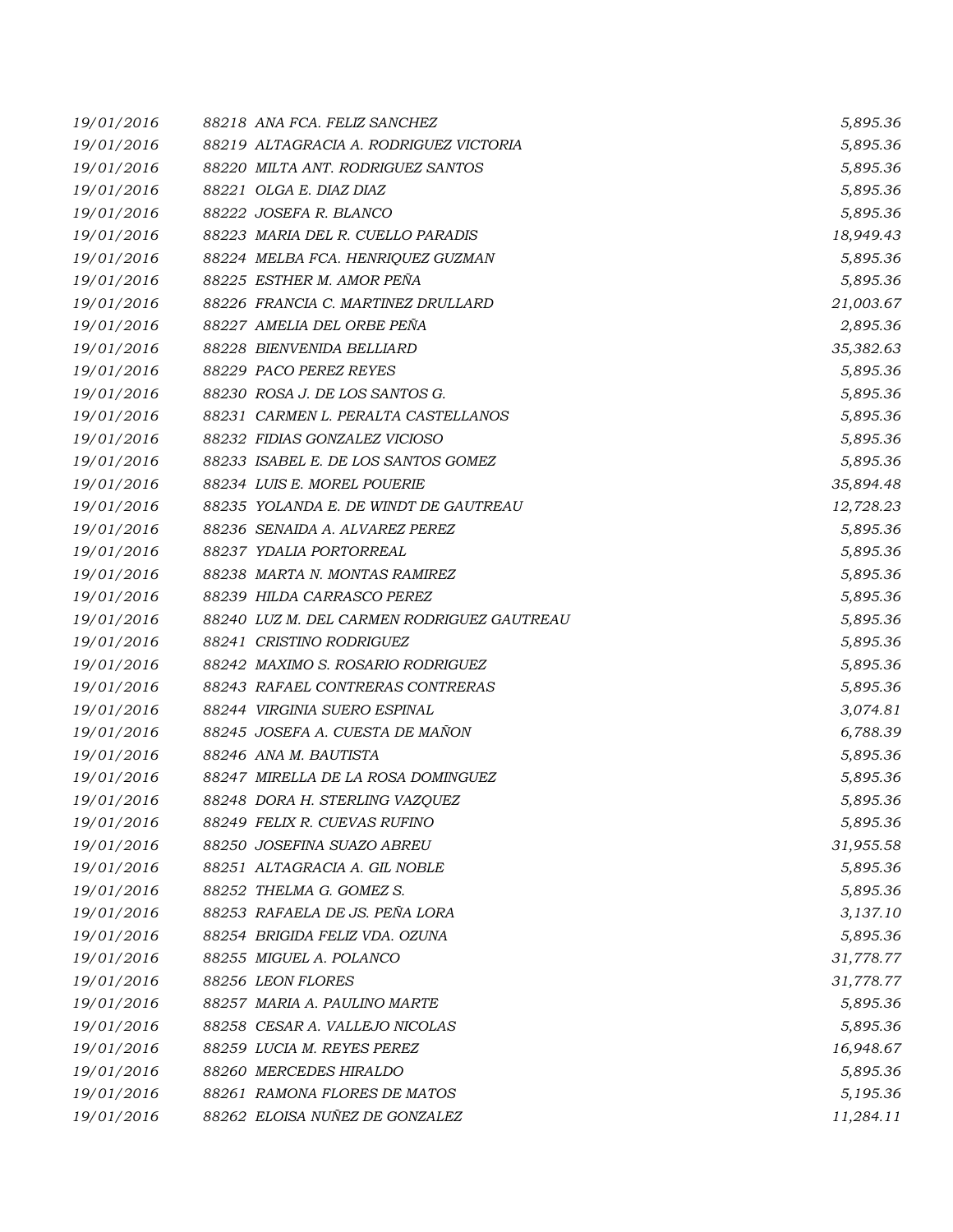| 19/01/2016 | 88263 MIREYA CAPELLAN A.                   | 5,895.36  |
|------------|--------------------------------------------|-----------|
| 19/01/2016 | 88264 LUZ DEL C. SANCHEZ CALDERON          | 5,895.36  |
| 19/01/2016 | 88265 INES MDES. REYES CABRERA             | 5,395.36  |
| 19/01/2016 | 88266 SILVESTRE COCO                       | 3,280.32  |
| 19/01/2016 | 88267 ELISA VIVIECA                        | 5,859.89  |
| 19/01/2016 | 88268 TERESA MORA DE LA ROSA               | 5,895.36  |
| 19/01/2016 | 88269 PEDRO A. FERNANDEZ SALCEDO           | 34,472.69 |
| 19/01/2016 | 88270 RAFAEL A. RODRIGUEZ GONZALEZ         | 28,306.85 |
| 19/01/2016 | 88271 AFRICA E. SANTOS GUZMAN              | 5,895.36  |
| 19/01/2016 | 88272 MILEDYS S. SOSA R.                   | 22,288.14 |
| 19/01/2016 | 88273 MARCIANA ALT. RAMIREZ CORONA         | 12,143.08 |
| 19/01/2016 | 88274 DAYSIR. VASQUEZ CRUZ                 | 5,895.36  |
| 19/01/2016 | 88275 CARMEN DE LOS A. LUCIANO GARCIA      | 3,098.68  |
| 19/01/2016 | 88276 NEREYDA E. JAQUEZ LOZANO             | 5,895.36  |
| 19/01/2016 | 88277 CARMEN L. SANTOS PIMENTEL            | 5,895.36  |
| 19/01/2016 | 88278 AMERICA G. ESPINAL HUED              | 5,895.36  |
| 19/01/2016 | 88279 RAMON ANT. CARABALLO ABREU           | 5,895.36  |
| 19/01/2016 | 88280 CARLOS D. GARCIA GARCIA              | 5,895.36  |
| 19/01/2016 | 88281 DULCE M. ESTEVEZ                     | 5,895.36  |
| 19/01/2016 | 88282 MARIA DE LA C. CANELA CANELA         | 3,500.96  |
| 19/01/2016 | 88283 FRANCISCO J. NUÑEZ GOMEZ             | 36,972.35 |
| 19/01/2016 | 88284 MARIA G. DALMASI LORA                | 5,895.36  |
| 19/01/2016 | 88285 CARMEN L. EDUARDO ICIANO             | 5,895.36  |
| 19/01/2016 | 88286 CARMEN Y. COSME GUTIERREZ            | 3,375.85  |
| 19/01/2016 | 88287 FRANCISCA R. PEREZ PEÑA              | 5,895.36  |
| 19/01/2016 | 88288 ESPERANZA ANT. COLLADO BATISTA       | 5,895.36  |
| 19/01/2016 | 88289 ADRIANO GONZALEZ PANTALEON           | 5,295.36  |
| 19/01/2016 | 88290 ANA J. LOPEZ GERMOSEN                | 5,895.36  |
| 19/01/2016 | 88291 FELIX R. JIMENEZ RIVAS               | 1,080.81  |
| 19/01/2016 | 88292 ROSAURA JULIA JIMENEZ DAJER DE LOPEZ | 25,834.53 |
| 19/01/2016 | 88293 RAMONA DE JESUS ROSARIO              | 5,895.36  |
| 19/01/2016 | 88294 MARIA A. CASTRO AGRAMONTE            | 5,895.36  |
| 19/01/2016 | 88295 AGUSTINA MARTE                       | 5,611.36  |
| 19/01/2016 | 88296 EURIPIDES A. GARCIA GARCIA           | 35,693.20 |
| 19/01/2016 | 88297 GENOVEVA I. ROSARIO                  | 5,895.36  |
| 19/01/2016 | 88298 MARIA A. HONRADO BADIA               | 5,895.36  |
| 19/01/2016 | 88299 MARIA ALT. RAMOS GARCIA              | 5,895.36  |
| 19/01/2016 | 88300 JUAN ANT. SANCHEZ VILLA              | 3,635.33  |
| 19/01/2016 | 88301 RAMONA JIMENEZ LIZARDO               | 5,895.36  |
| 19/01/2016 | 88302 JOSEFA ALT. MEJIA MIESES             | 5,895.36  |
| 19/01/2016 | 88303 ROSA PAREDES GARCIA                  | 5,895.36  |
| 19/01/2016 | 88304 GUARIONEX BRITO TAVERAS              | 5,895.36  |
| 19/01/2016 | 88305 PEDRO HERNANDEZ CRUCEY               | 5,895.36  |
| 19/01/2016 | 88306 JUANA TRAVIESO VASQUEZ               | 5,895.36  |
| 19/01/2016 | 88307 ROSA DOMINGUEZ                       | 5,895.36  |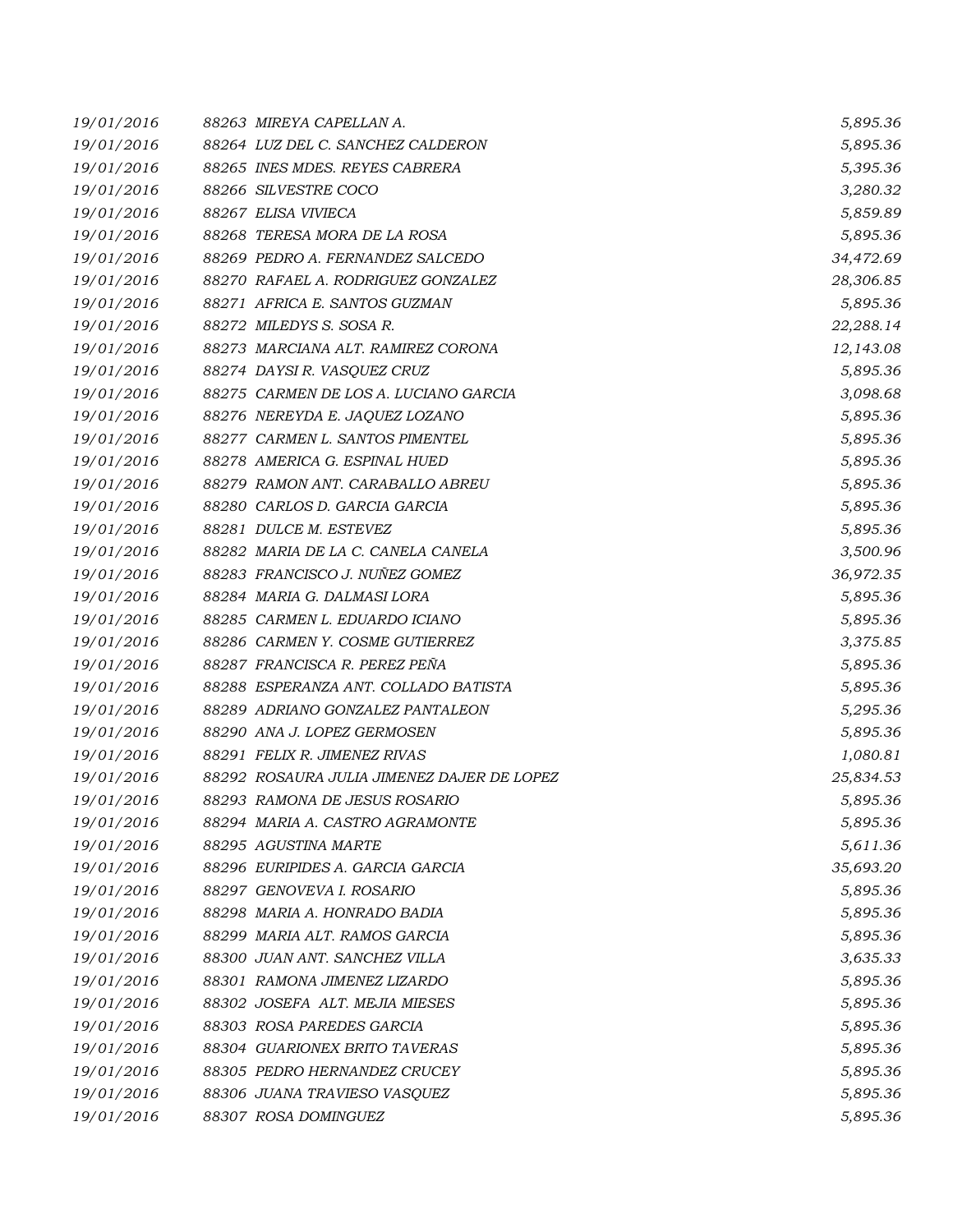| 19/01/2016 | 88308 JUAN SEBASTIAN RODRIGUEZ    | 5,895.36  |
|------------|-----------------------------------|-----------|
| 19/01/2016 | 88309 NELSON ITURBIDES R.         | 28,895.05 |
| 19/01/2016 | 88310 AMELIA VALDEZ M.            | 5,895.36  |
| 19/01/2016 | 88311 VALENTIN SUAREZ G.          | 5,895.36  |
| 19/01/2016 | 88312 CAROLINA A. VICTORIA        | 5,895.36  |
| 19/01/2016 | 88313 FRANCISCA A. TEJADA         | 5,895.36  |
| 19/01/2016 | 88314 LOURDES M. NUÑEZ ROSARIO    | 5,895.36  |
| 19/01/2016 | 88315 JOSE P. FLORES M.           | 10,902.11 |
| 19/01/2016 | 88316 NURYS MUÑOZ PEREZ           | 33,541.62 |
| 19/01/2016 | 88317 GREGORIO ARIAS CARRASCO     | 21,266.21 |
| 19/01/2016 | 88318 DAVID A. FELIZ FELIZ        | 5,895.36  |
| 19/01/2016 | 88319 MERCEDES SEGURA CUEVAS      | 2,875.12  |
| 19/01/2016 | 88320 NERIS MEDINA DIAZ           | 4,195.36  |
| 19/01/2016 | 88321 MIGUELINA PEÑA MENDEZ       | 3,658.42  |
| 19/01/2016 | 88322 DOMINGO GUZMAN MORETA FELIZ | 2,886.27  |
| 19/01/2016 | 88323 RICHARDIN DE J. DOTEL       | 7,337.57  |
| 19/01/2016 | 88324 EUDES M. ENCARNACION FELIZ  | 5,895.36  |
| 19/01/2016 | 88325 NEREIDA FLORIAN SANTANA     | 5,895.36  |
| 19/01/2016 | 88326 SERGIO OLIVERO FELIZ        | 7,234.77  |
| 19/01/2016 | 88327 ROSAURA FERRERAS FERRERAS   | 5,895.36  |
| 19/01/2016 | 88328 NURIS M. NOVAS MATOS        | 4,193.75  |
| 19/01/2016 | 88329 MIGUEL MEDINA PEREZ         | 12,002.11 |
| 19/01/2016 | 88330 LIVIO G. RIVAS              | 5,895.36  |
| 19/01/2016 | 88331 ISMAEL PEÑA                 | 10,501.84 |
| 19/01/2016 | 88332 BIENVENIDA VELOZ            | 5,895.36  |
| 19/01/2016 | 88333 EUGENIA PEREZ SANTANA       | 5,141.09  |
| 19/01/2016 | 88334 PEDRO REYES MEDINA          | 5,595.36  |
| 19/01/2016 | 88335 FELICIA CUEVAS CARVAJAL     | 3,573.31  |
| 19/01/2016 | 88336 JUSTO FERRERAS PEREZ        | 5,895.36  |
| 19/01/2016 | 88337 VICTOR R. CONCEPCION ROMERO | 5,895.36  |
| 19/01/2016 | 88338 ADELFA A. HERRERA TERRERO   | 5,895.36  |
| 19/01/2016 | 88339 JULIO H. HERRERA MATOS      | 1,080.81  |
| 19/01/2016 | 88340 SENEO MONTERO MONTAS        | 3,602.50  |
| 19/01/2016 | 88341 XIOMARA A. MONTERO JIMENEZ  | 5,186.29  |
| 19/01/2016 | 88342 RAMON A. MORETA             | 5,495.36  |
| 19/01/2016 | 88343 SIMONA FAMILIA ZABALA       | 4,255.16  |
| 19/01/2016 | 88344 VENECIA RUIZ MATEO          | 3,922.12  |
| 19/01/2016 | 88345 AUGUSTO E. OVIEDO PEÑA      | 6,627.97  |
| 19/01/2016 | 88346 ANERTA ALT. RODRIGUEZ       | 32,016.31 |
| 19/01/2016 | 88347 RAMON A. GUTIERREZ GARCIA   | 5,895.36  |
| 19/01/2016 | 88348 JUAN DE LA C. TEJEDA ACOSTA | 9,765.56  |
| 19/01/2016 | 88349 JUANA LUCIA A. SANCHEZ G.   | 5,895.36  |
| 19/01/2016 | 88350 ANTHIA M. REYES JIMENEZ     | 5,254.07  |
| 19/01/2016 | 88351 MANUEL E. SOSA CRUZ         | 5,395.36  |
| 19/01/2016 | 88352 DANIEL MEDINA BELLIARD      | 5,895.36  |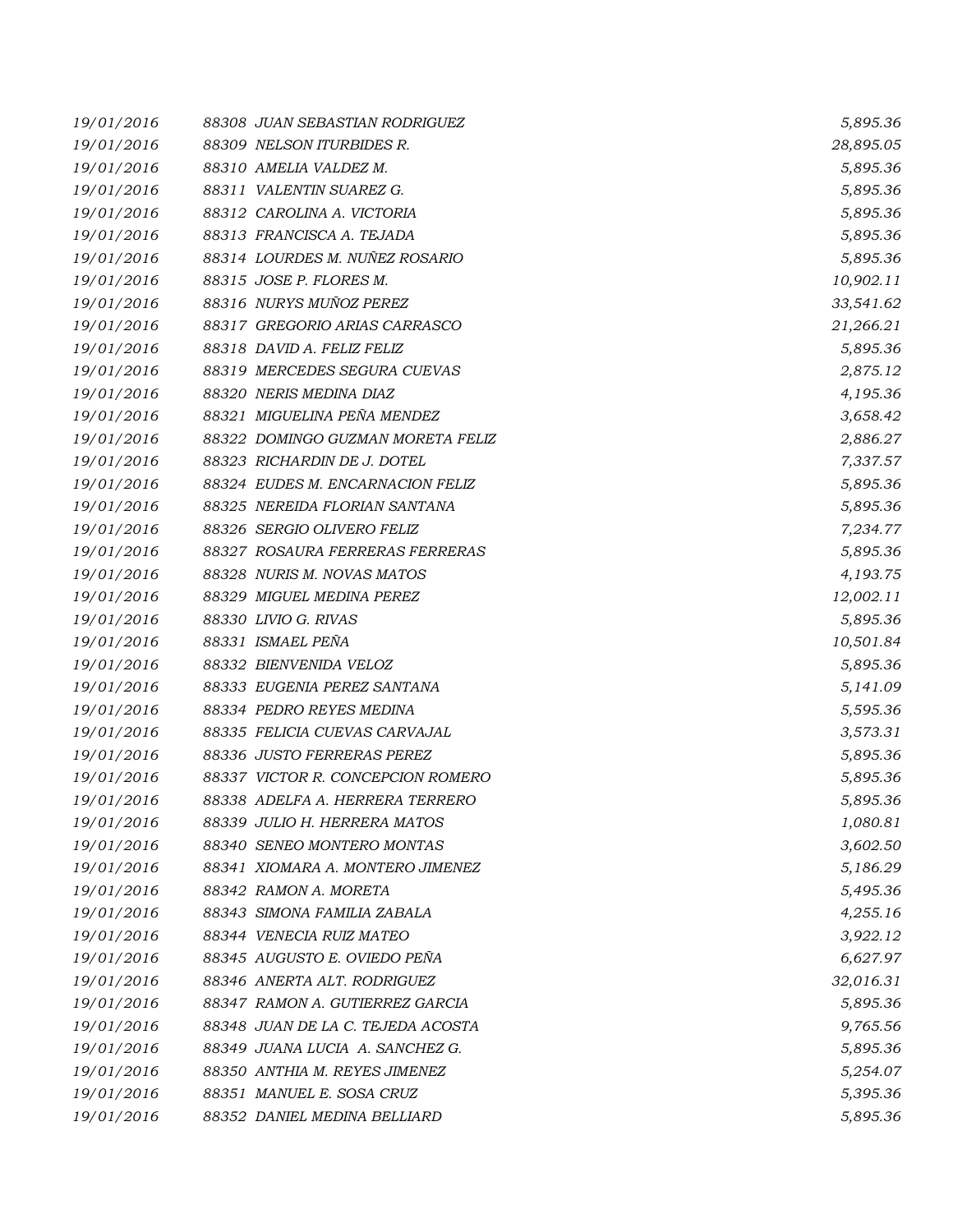| 19/01/2016 | 88353 LUCILA NUÑEZ CASTRO                     | 5,895.36  |
|------------|-----------------------------------------------|-----------|
| 19/01/2016 | 88354 ANA M. BAEZ ROSARIO                     | 5,895.36  |
| 19/01/2016 | 88355 RAMONA REYES CARRASCO                   | 5,895.36  |
| 19/01/2016 | 88356 ELBA H. VARGAS FRIAS                    | 5,895.36  |
| 19/01/2016 | 88357 EVARISTO JIMENEZ FIGUEREO               | 10,501.84 |
| 19/01/2016 | 88358 GUARINA E. MERCEDES HERNANDEZ FERDINARD | 5,895.36  |
| 19/01/2016 | 88359 LUIS J. BOURGET FROMETA                 | 37,604.08 |
| 19/01/2016 | 88360 RUTH MONTALVO FRANCISCO                 | 28,895.05 |
| 19/01/2016 | 88361 ROSARIO N. ARIAS GERMAN                 | 5,895.36  |
| 19/01/2016 | 88362 ELIDA E. SANCHEZ NINA                   | 16,511.45 |
| 19/01/2016 | 88363 ENEIDA DOMINGUEZ                        | 5,895.36  |
| 19/01/2016 | 88364 JOSEFINA GURIDIS POZO                   | 5,895.36  |
| 19/01/2016 | 88365 ALTAGRACIA M. PLACENCIO FORTUNA         | 5,895.36  |
| 19/01/2016 | 88366 ARGENTINA ORTIZ PERDOMO                 | 5,195.36  |
| 19/01/2016 | 88367 CARMELA MATOS TEJEDA                    | 5,895.36  |
| 19/01/2016 | 88368 MARIA SEVERINO DE LEON                  | 5,895.36  |
| 19/01/2016 | 88369 JULIANA PINEDA                          | 5,895.36  |
| 19/01/2016 | 88370 MANUEL A. LEMONIER JIMENEZ              | 301.76    |
| 19/01/2016 | 88371 MARITZA MEJIA DUVERGE                   | 5,395.36  |
| 19/01/2016 | 88372 JOSEFA REYES APONTE                     | 5,895.36  |
| 19/01/2016 | 88373 DANIEL TELLERIAS VASQUEZ                | 5,895.36  |
| 19/01/2016 | 88374 GRECIA BINA SORIANO                     | 5,895.36  |
| 19/01/2016 | 88375 CARMEN MA. MORALES MORALES              | 5,395.36  |
| 19/01/2016 | 88376 CRISTOBALINA BONILLA CASTRO             | 5,895.36  |
| 19/01/2016 | 88377 JULIA ARRIAGA PONTIER                   | 5,895.36  |
| 19/01/2016 | 88378 ELUPINA SANTANA RIVERA                  | 2,943.27  |
| 19/01/2016 | 88379 HILDA L. LAMARCHE UBIERA                | 4,239.75  |
| 19/01/2016 | 88380 EDELMIRA RAMIREZ DE ESPINAL             | 5,895.36  |
| 19/01/2016 | 88381 LUCINDA ESPINAL                         | 5,711.36  |
| 19/01/2016 | 88382 CARMEN A. CASADO MARTINEZ               | 5,895.36  |
| 19/01/2016 | 88383 INES JOSE G.                            | 903.36    |
| 19/01/2016 | 88384 EMILIO PEREZ CASTRO                     | 5,895.36  |
| 19/01/2016 | 88385 MELANIA BELEN                           | 3,057.74  |
| 19/01/2016 | 88386 MARINA VASQUEZ M.                       | 5,895.36  |
| 19/01/2016 | 88387 JUANA JIMENEZ E.                        | 5,895.36  |
| 20/01/2016 | 88388 SGTO. NELSON G. SUAREZ MOREL            | 16,000.00 |
| 20/01/2016 | 88389 1ER. TTE. ALFREDO PEREZ MEDRANO         | 16,000.00 |
| 20/01/2016 | 88390 ASIMILADO ANGEL ANT. M. MORBAN GARCIA   | 16,000.00 |
| 20/01/2016 | 88391 SGTO. JUAN C. MADE PIÑA                 | 16,000.00 |
| 20/01/2016 | 88392 2DO. TTE. PASCUAL NOVAS SEGURA          | 15,000.00 |
| 20/01/2016 | 88393 CABO FRANCISCO DE LA CRUZ DE LA CRUZ    | 8,000.00  |
| 20/01/2016 | 88394 MAYOR RICARDO SUBERVI PEREZ             | 18,000.00 |
| 20/01/2016 | 88395 MAYOR FRANKLIN A. ESTEVEZ CONTRERAS     | 18,000.00 |
| 20/01/2016 | 88396 CABO STERLIN CRUZ DE LA CRUZ            | 8,739.50  |
| 20/01/2016 | 88397 CAP. LORENZO GARCIA MARTINEZ            | 14,000.00 |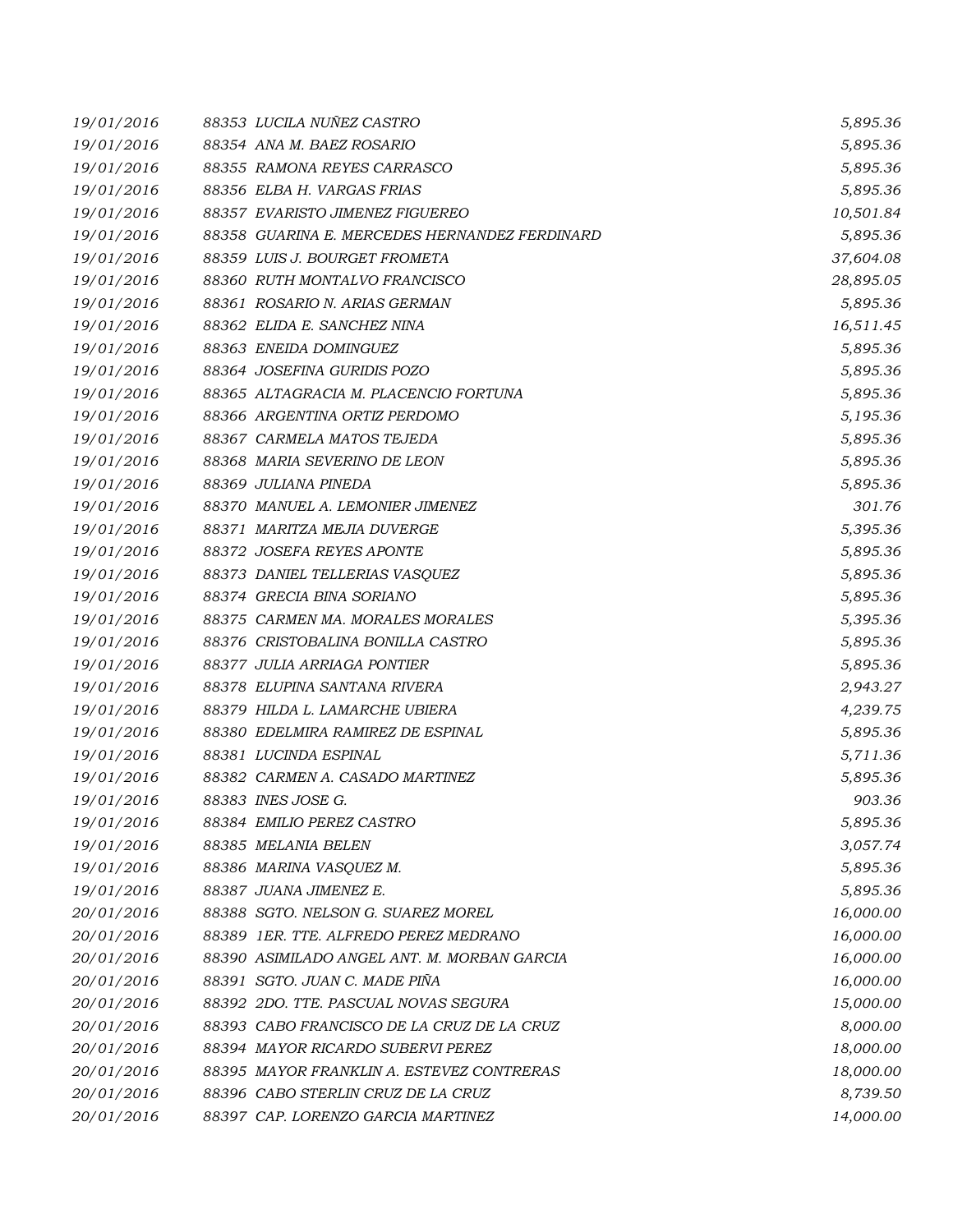| 20/01/2016 | 88398 IER.TTE, SABINO ALCANTARA MARTINEZ      | 13,000.00 |
|------------|-----------------------------------------------|-----------|
| 20/01/2016 | 88399 IER. TTE. GEOVANNY B. PERALTA BRITO     | 13,000.00 |
| 20/01/2016 | 88400 TTE. DE FRAGATA RAMON DIAZ MARIA        | 12,000.00 |
| 20/01/2016 | 88401 2DO. TTE. ANA F. ORTEGA POLANCO         | 12,000.00 |
| 20/01/2016 | 88402 2DO. TTE. EDGAR ANT. ROSARIO RODRIGUEZ  | 12,000.00 |
| 20/01/2016 | 88403 2DO. TTE. SANTIAGO CONTRERAS HERRERA    | 12,000.00 |
| 20/01/2016 | 88404 2DO. TTE. PEDRO J. MARTINEZ ENCARNACION | 12,000.00 |
| 20/01/2016 | 88405 2DO. TTE. LAISY VASQUEZ SEGURA          | 12,000.00 |
| 20/01/2016 | 88406 SGTO. MR. GREGORIO RAMIREZ DOMINGUEZ    | 11,000.00 |
| 20/01/2016 | 88407 SGTO. MR. CARLOS Y. DE OLEO MATEO       | 11,000.00 |
| 20/01/2016 | 88408 SGTO. MR. VICTOR ANT. CHECO CORNELIO    | 11,000.00 |
| 20/01/2016 | 88409 SGTO. MR. RAULY LIZARDO LORENZO         | 11,000.00 |
| 20/01/2016 | 88410 SGTO. MR. ALBERTO RAMIREZ DE LA CRUZ    | 11,000.00 |
| 20/01/2016 | 88411 RASO MICHELL D. ORTEGA ORTIZ            | 8,000.00  |
| 20/01/2016 | 88412 RASO WILLIAM VALDEZ CABRERA             | 8,000.00  |
| 20/01/2016 | 88413 RASO JOSE R. BRITO ORTEGA               | 8,000.00  |
| 20/01/2016 | 88414 CABO PABLO BRAND ADON                   | 8,000.00  |
| 20/01/2016 | 88415 CABO JULIO C. HEREDIA                   | 8,000.00  |
| 20/01/2016 | 88416 CABO DANNIS ACOSTA REINOSO              | 8,000.00  |
| 20/01/2016 | 88417 MAYOR MARIO O. PEREZ NOVAS              | 29,000.00 |
| 20/01/2016 | 88418 MAYOR DAMIAN ANT. OVALLES JORGE         | 18,000.00 |
| 20/01/2016 | 88419 RASO JOSE D. ADAMES HEREDIA             | 8,739.50  |
| 20/01/2016 | 88420 CABO NELSON ARIAS ESPINAL               | 8,739.50  |
| 20/01/2016 | 88421 CAP. PABLO J. MORA ALCANTARA            | 14,000.00 |
| 20/01/2016 | 88422 1ER. TTE. RANCIS N. ROSARIO RODRIGUEZ   | 13,000.00 |
| 20/01/2016 | 88423 IER. TTE. ANGEL A. NERO ACOSTA          | 13,000.00 |
| 20/01/2016 | 88424 IER. TTE. MANUEL CONTRERAS SANTANA      | 13,000.00 |
| 20/01/2016 | 88425 IER. TTE, RUBEN VILLAR DIAZ             | 13,000.00 |
| 20/01/2016 | 88426 2DO. TTE. JOSE VLADIMIR UREÑA ORTEGA    | 11,950.00 |
| 20/01/2016 | 88427 2DO. TTE, EUGENIA RAMIREZ DE JESUS      | 12,000.00 |
| 20/01/2016 | 88428 2DO. TTE. RICARDO ANT. SOSA DISLA       | 12,000.00 |
| 20/01/2016 | 88429 2DO. TTE. EDDY ANT. OVALLE              | 12,000.00 |
| 20/01/2016 | 88430 2DO. TTE. DOMINGO NUÑEZ                 | 12,000.00 |
| 20/01/2016 | 88431 2DO. TTE, KENNEDY PINALES ENCARNACION   | 12,000.00 |
| 20/01/2016 | 88432 SGTO. JUAN ALB. ACOSTA MEJIA            | 10,000.00 |
| 20/01/2016 | 88433 SGTO. JOSE ML. SOSA MARTE               | 10,000.00 |
| 20/01/2016 | 88434 CABO JOSE P. REYES CONCEPCION           | 10,000.00 |
| 20/01/2016 | 88435 SGTO. BACILIO SILVERIO POLE             | 10,000.00 |
| 20/01/2016 | 88436 SGTO. REYNARDO F. SELMO                 | 10,000.00 |
| 20/01/2016 | 88437 RASO WANDER MERCEDES MATEO              | 8,000.00  |
| 20/01/2016 | 88438 CABO ANGELA MA. QUEZADA VASQUEZ         | 8,000.00  |
| 20/01/2016 | 88439 RASO MARIO O. PEREZ PEREZ               | 8,000.00  |
| 20/01/2016 | 88440 2DO. TTE. YEAN E. ROBLES SOTO           | 22,000.00 |
| 20/01/2016 | 88441 CAP. JULIO PEREZ ESPINAL                | 20,000.00 |
| 20/01/2016 | 88442 TTE. COR. SECUNDINO MERCEDES PEGUERO    | 20,000.00 |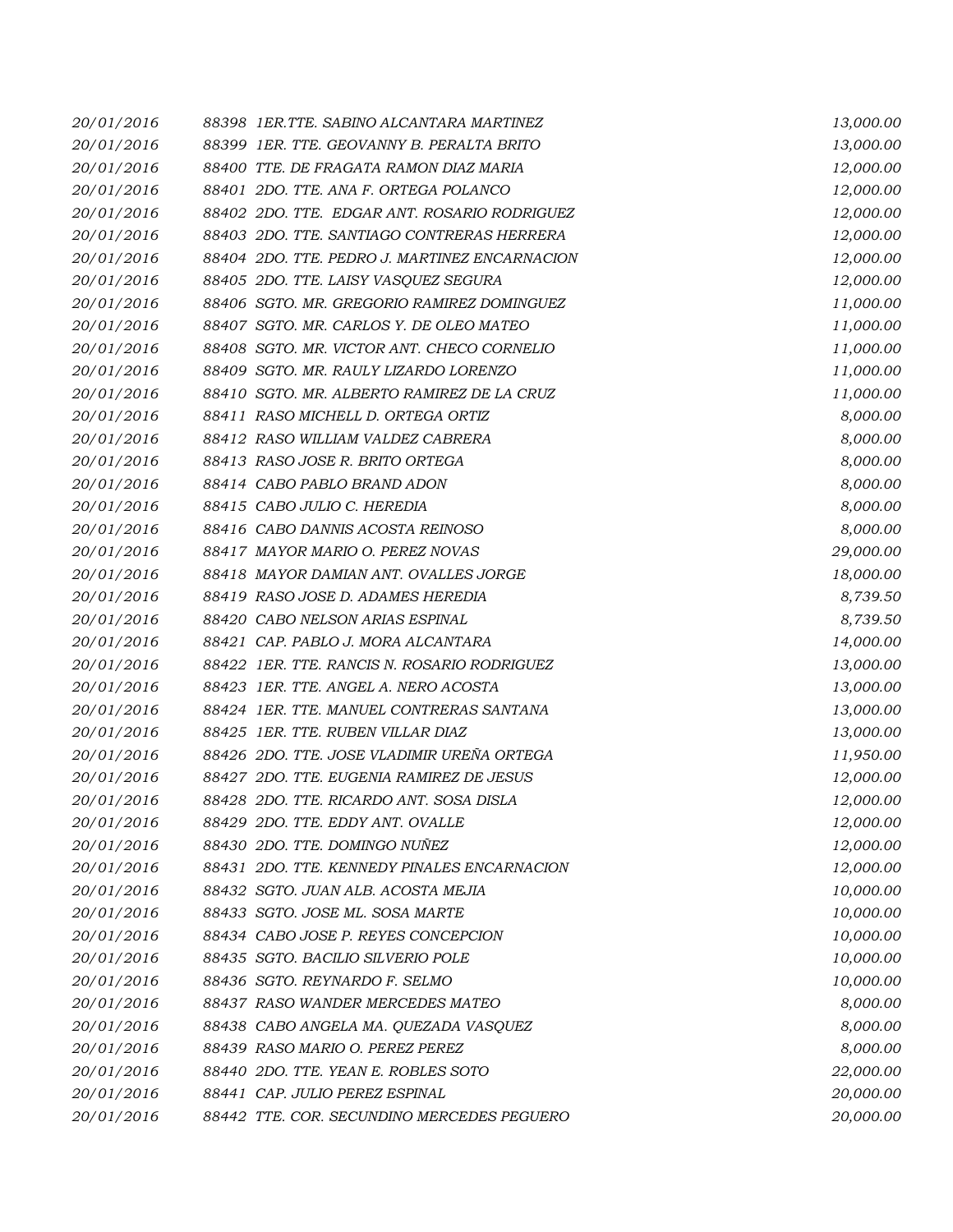| 20/01/2016 | 88443 CAP. PABLO R. PEREZ VOLQUEZ              | 23,110.00 |
|------------|------------------------------------------------|-----------|
| 20/01/2016 | 88444 MAYOR LEONARDO JIMENEZ ENCARNACION       | 18,000.00 |
| 20/01/2016 | 88445 CABO ERNESTO DE LA ROSA MARTE            | 8,739.73  |
| 20/01/2016 | 88446 1ER. TTE. JUAN R. DUARTE LIRANZO         | 14,000.00 |
| 20/01/2016 | 88447 CAP. FELICIANO OGANDO RODRIGUEZ          | 14,000.00 |
| 20/01/2016 | 88448 CAP. CARLOS ROSARIO MORILLO              | 14,000.00 |
| 20/01/2016 | 88449 CAP. ANGEL DE LOS S. DUVERGE AGUASVIVAS  | 14,000.00 |
| 20/01/2016 | 88450 IER. TTE. JOSE DEL C. BELLO PEREZ        | 13,000.00 |
| 20/01/2016 | 88451 TTE. DE FRAGATA ARSENIO DIAZ RAMIREZ     | 12,000.00 |
| 20/01/2016 | 88452 2DO. TTE. RAFAEL ANT. FAÑA RODRIGUEZ     | 12,000.00 |
| 20/01/2016 | 88453 2DO. TTE. LUIS R. VARGAS GOMEZ           | 12,000.00 |
| 20/01/2016 | 88454 2DO. TTE. RAFAEL ESPINAL BRITO           | 12,000.00 |
| 20/01/2016 | 88455 2DO. TTE. NELCIDO RODRIGUEZ ACOSTA       | 12,000.00 |
| 20/01/2016 | 88456 2DO. TTE. JOSE ML. REYES MENDEZ          | 12,000.00 |
| 20/01/2016 | 88457 2DO. TTE. IDALINO DIAZ PEREZ             | 12,000.00 |
| 20/01/2016 | 88458 SGTO. MR. CHARLES AMADO BENCOSME POLANCO | 11,000.00 |
| 20/01/2016 | 88459 SGTO. MR. JEUDY V. READ TINEO            | 11,000.00 |
| 20/01/2016 | 88460 SGTO. MR. HENRY G. RAMIREZ LLAUGER       | 11,000.00 |
| 20/01/2016 | 88461 SGTO. MR. ANTERO DECENA HEREDIA          | 11,000.00 |
| 20/01/2016 | 88462 SGTO. EDGAR ML. BRITO B.                 | 10,000.00 |
| 20/01/2016 | 88463 SGTO. KELVIN DEL JESUS ENCARNACION       | 10,000.00 |
| 20/01/2016 | 88464 SGTO. FELIX ANT NOBOA NOBOA              | 10,000.00 |
| 20/01/2016 | 88465 SGTO. JOSE MONTERO VALDEZ                | 10,000.00 |
| 20/01/2016 | 88466 SGTO. FRANCISCO DE LOS SANTOS CAPELLAN   | 10,000.00 |
| 20/01/2016 | 88467 SGTO. JOSE ALB. ANTUNA CALDERON          | 10,000.00 |
| 20/01/2016 | 88468 SGTO. FRANCISCO J. CARRASCO CABREJA      | 10,000.00 |
| 20/01/2016 | 88469 SGTO. ELVIS RODRIGUEZ RODRIGUEZ          | 10,000.00 |
| 20/01/2016 | 88470 SGTO. RICARDO MONTES DE OCA DE LA CRUZ   | 10,000.00 |
| 20/01/2016 | 88471 SGTO. MR. JESUS D. RIVERA FRIAS          | 10,000.00 |
| 20/01/2016 | 88472 CABO ELISAUL FELIZ BATISTA               | 8,000.00  |
| 20/01/2016 | 88473 RASO EDWARD DOÑE ALCANTARA               | 8,000.00  |
| 20/01/2016 | 88474 CABO OSCAL L. NIN NIN                    | 8,000.00  |
| 20/01/2016 | 88475 CABO ANDERSON PAREDES RAMIREZ            | 8,000.00  |
| 20/01/2016 | 88476 RASO LUIS G. HERNANDEZ SOSA              | 8,000.00  |
| 20/01/2016 | 88477 TTE. COR. JUAN C. JIMENEZ HIDALGO        | 43,366.01 |
| 20/01/2016 | 88478 CAPITAN LUIS BASORA B.                   | 24,416.95 |
| 20/01/2016 | 88479 TTE, COR. RAMON ANT, NIN RAMIREZ         | 20,000.00 |
| 20/01/2016 | 88480 MAYOR PEDRO L. ALVAREZ AGRAMONTE         | 20,000.00 |
| 20/01/2016 | 88481 TTE. COR. JUNIOR SAVIÑON PEREZ           | 20,000.00 |
| 20/01/2016 | 88482 CAPITAN LUIS MARIÑEZ P.                  | 19,197.23 |
| 20/01/2016 | 88483 IER TTE. MARTIN NUÑEZ P.                 | 16,602.93 |
| 20/01/2016 | 88484 MAYOR CARLOS J. LORA JIMENEZ             | 16,360.00 |
| 20/01/2016 | 88485 RASO ANDY DE LOS SANTOS RODRIGUEZ        | 16,000.00 |
| 20/01/2016 | 88486 SGTO. MR. TONY DE LA ROSA PEREZ          | 16,000.00 |
| 20/01/2016 | 88487 2DO TTE. PEDRO RAMIREZ M. P.N.           | 15,501.64 |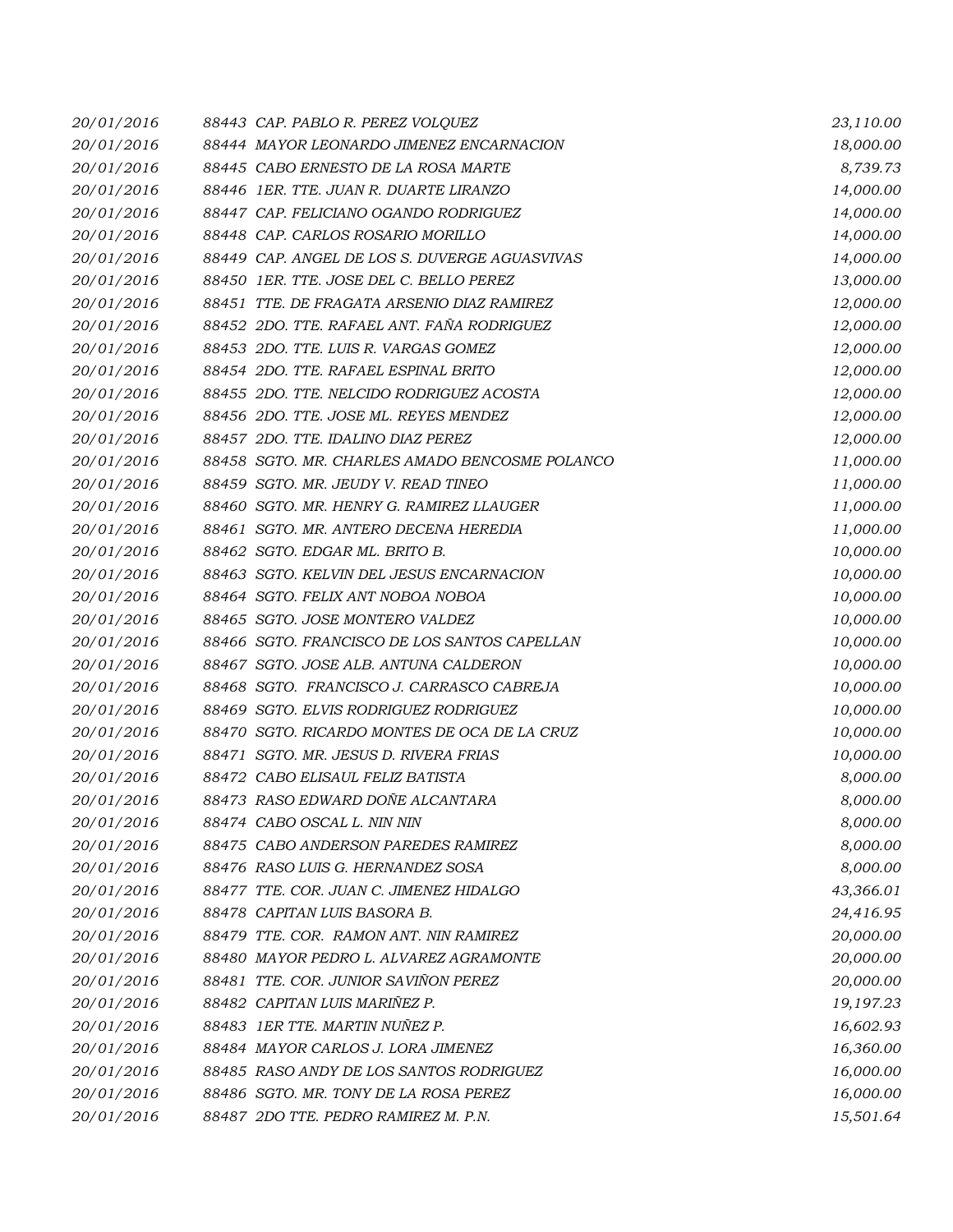| 20/01/2016 | 88488 2DO. TTE, SANTOS SANTANA LEBRON               | 15,000.00 |
|------------|-----------------------------------------------------|-----------|
| 20/01/2016 | 88489 2DO TTE. PEDRO GARCIA ROMERO                  | 13,354.00 |
| 20/01/2016 | 88490 TTE. COR. DOMINGO A. SALAZAR M.               | 12,000.00 |
| 20/01/2016 | 88491 SGTO. ISRRAEL CABRERA CABRERA                 | 12,000.00 |
| 20/01/2016 | 88492 MAYOR LUIS MARIA REYNOSO                      | 10,939.73 |
| 20/01/2016 | 88493 MAYOR CARLOS E. AQUINO                        | 10,000.00 |
| 20/01/2016 | 88494 2DO. TTE. JUAN MARTINEZ SALAS                 | 10,000.00 |
| 20/01/2016 | 88495 MAYOR VICTOR J. MOREL DE LA CRUZ              | 7,750.00  |
| 20/01/2016 | 88496 MAYOR ROBERTO AVILA CONCEPCION                | 10,000.00 |
| 20/01/2016 | 88497 CAPITAN SEGUNDO RIVERA                        | 14,000.00 |
| 20/01/2016 | 88498 CAP. ANATACIO S. MARIÑEZ BRUJAN               | 21,000.00 |
| 20/01/2016 | 88499 SGTO. MR. PORFIRIO DE LOS SANTOS ROSARIO      | 8,000.00  |
| 20/01/2016 | 88500 CAP. HIPOLITO PINEDA PEREYRA                  | 14,000.00 |
| 20/01/2016 | 88501 CAP. MARIO SANCHEZ DE JESUS                   | 8,000.00  |
| 20/01/2016 | 88502 CAP. JOSE GARCIA BELTRE                       | 8,018.06  |
| 20/01/2016 | 88503 IER. TTE. ISAAC VALDEZ CESPEDES               | 7,500.00  |
| 20/01/2016 | 88504 1ER. TTE. MANUEL A. CUEVAS ROSARIO            | 7,500.00  |
| 20/01/2016 | 88505 1ER. TTE. FRANCISCO ALB. MORA                 | 7,500.00  |
| 20/01/2016 | 88506 1ER. TTE. HENDRIK ANT. DE LOS SANTOS CESPEDES | 7,500.00  |
| 20/01/2016 | 88507 IER. TTE, BIENVENIDA ALT. ORTIZ CUEVAS        | 7,500.00  |
| 20/01/2016 | 88508 1ER. TTE. DORKA O. PEÑA CAMPOS                | 7,500.00  |
| 20/01/2016 | 88509 1ER. TTE. NAPOLES O. MEJIA MORDAN             | 7,500.00  |
| 20/01/2016 | 88510 2DO. TTE. LUIS ANT. REYES CUEVAS              | 7,000.00  |
| 20/01/2016 | 88511 2DO. TTE. SIRIACO VARGAS PICHARDO             | 7,000.00  |
| 20/01/2016 | 88512 2DO. TTE. JOSE O. GUZMAN RAMIREZ              | 7,000.00  |
| 20/01/2016 | 88513 2DO. TTE. PEDRO BELTRE VICIOSO                | 7,000.00  |
| 20/01/2016 | 88514 2DO. TTE. EDDY ANT. TRIUNFEL SOCORRO          | 7,000.00  |
| 20/01/2016 | 88515 2DO. TTE, PABLO PAREDES DE JESUS              | 7,000.00  |
| 20/01/2016 | 88516 2DO. TTE. DIOMEDES VALLEJO ALCANTARA          | 7,000.00  |
| 20/01/2016 | 88517 TTE, DE CORBETA DENNY ANT ANTIGUA PEÑA        | 7,000.00  |
| 20/01/2016 | 88518 2DO. TTE, ELADIO SANCHEZ PANIAGUA             | 7,000.00  |
| 20/01/2016 | 88519 2DO. TTE. DIONICIO DE LA ROSA CASILLA         | 7,000.00  |
| 20/01/2016 | 88520 2DO. TTE. EDUALDO DE LEON LORENZO             | 7,000.00  |
| 20/01/2016 | 88521 2DO. TTE, VICTOR A. ESPINAL MINAYA            | 7,000.00  |
| 20/01/2016 | 88522 SGTO. MR. ANGEL DE JESUS TORIBIO              | 6,500.00  |
| 20/01/2016 | 88523 SGTO. MR. ELIZABETH GERMOSEN REYES            | 6,500.00  |
| 20/01/2016 | 88524 SGTO. MR. YUNIOR D'OLEO MONTERO               | 11,000.00 |
| 20/01/2016 | 88525 SGTO. MR. INOCENCIO MOJICA JIMENEZ            | 11,000.00 |
| 20/01/2016 | 88526 1ER. TTE. LEOPOLDINA C. ESCOTTO SILVERIO      | 6,500.00  |
| 20/01/2016 | 88527 1ER. TTE, GUERLIN PLASENCIA GENAO             | 6,500.00  |
| 20/01/2016 | 88528 SGTO. AMAURYS GOMEZ SIMON                     | 6,000.00  |
| 20/01/2016 | 88529 SGTO. SIMON DE LA ROSA ARCANGEL               | 6,000.00  |
| 20/01/2016 | 88530 SGTO. VENTURA ADON MAMBRU                     | 6,000.00  |
| 20/01/2016 | 88531 SGTO. HUGO MADE MORA                          | 6,000.00  |
| 20/01/2016 | 88532 SGTO. CRISELVA GARCIA VALDEZ                  | 6,000.00  |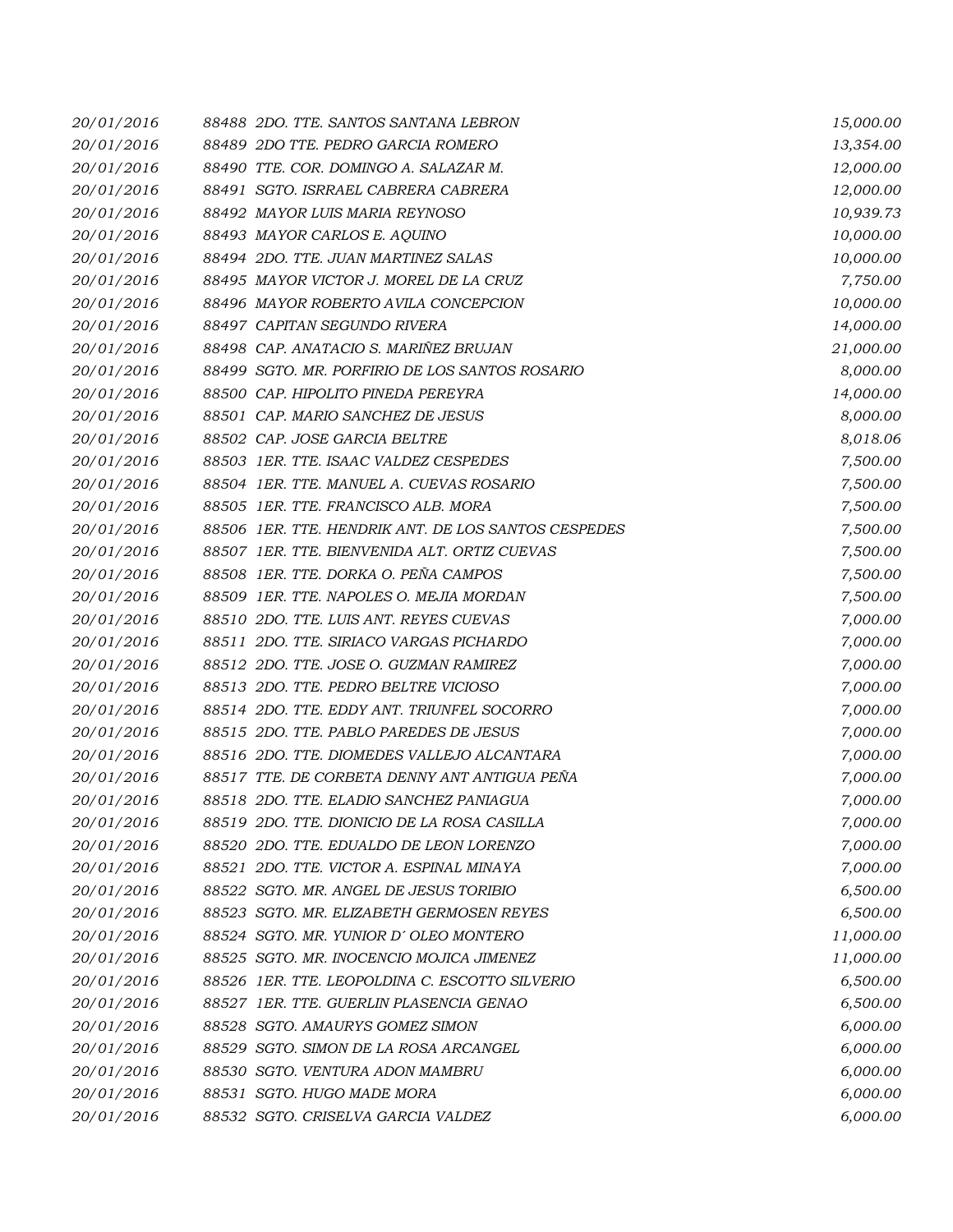| 20/01/2016 | 88533 SGTO. ISMAEL ZAYAS SANCHEZ              | 6,000.00  |
|------------|-----------------------------------------------|-----------|
| 20/01/2016 | 88534 SGTO. JEOVANNY H. PEÑA ORTIZ            | 6,000.00  |
| 20/01/2016 | 88535 SGTO. NILSON M. CUEVAS CAPELLAN         | 6,000.00  |
| 20/01/2016 | 88536 SGTO. PLINIO ALB. TORRES ZABALA         | 6,000.00  |
| 20/01/2016 | 88537 SGTO. ROBERTO PEREZ VASQUEZ             | 6,000.00  |
| 20/01/2016 | 88538 SGTO. SERGIO H. NIN ABAD                | 6,000.00  |
| 20/01/2016 | 88539 SGTO. DIACONA LORENZO GARCIA            | 6,000.00  |
| 20/01/2016 | 88540 1ER. TTE. AUDRY MA. OSORIA VILLAR       | 6,000.00  |
| 20/01/2016 | 88541 SGTO. MR. MILAGROS ALT. MEDINA ROSARIO  | 5,500.00  |
| 20/01/2016 | 88542 RASO ELIANA E. SENCION PEREZ            | 5,000.00  |
| 20/01/2016 | 88543 RASO HECTOR Y. GUERRERO RODRIGUEZ       | 5,000.00  |
| 20/01/2016 | 88544 CABO BECKERT ANT. WES RINCON            | 5,000.00  |
| 20/01/2016 | 88545 SGTO. MR. MARIO ANT. FULGENCIO GARCIA   | 5,000.00  |
| 20/01/2016 | 88546 CABO EDGAR PINEDA ROSSO                 | 5,000.00  |
| 20/01/2016 | 88547 RASO DIANA K. PERDOMO DE LA CRUZ        | 5,000.00  |
| 20/01/2016 | 88548 RASO MARCIA MONTERO MONTERO             | 5,000.00  |
| 20/01/2016 | 88549 RASO DEYVI RAMIREZ                      | 5,000.00  |
| 20/01/2016 | 88550 RASO BILL OTAÑEZ CAYETANO               | 5,000.00  |
| 20/01/2016 | 88551 RASO MARITZA SILFA FAÑA                 | 5,000.00  |
| 20/01/2016 | 88552 CABO EDGAR ANT. RODRIGUEZ VEGA          | 5,000.00  |
| 20/01/2016 | 88553 CABO WILLIAM HERNANDEZ ROSARIO          | 8,000.00  |
| 20/01/2016 | 88554 SGTO. MIGUEL A. SAVIÑON DELGADO         | 5,000.00  |
| 20/01/2016 | 88555 CABO YOHANYS MA. ALVAREZ JIMENEZ        | 5,000.00  |
| 20/01/2016 | 88556 RASO RICHARDSON OGANDO MELO             | 5,000.00  |
| 20/01/2016 | 88557 RASO RENE A. MARCELINO MORAN            | 5,000.00  |
| 20/01/2016 | 88558 SGTO. HILARIO AMPARO REYES              | 5,000.00  |
| 20/01/2016 | 88559 SGTO. FELIX J. PUELLO JIMENEZ           | 5,000.00  |
| 20/01/2016 | 88560 CABO CESILIA MEDINA MATEO               | 5,000.00  |
| 20/01/2016 | 88561 SGTO. WENDY G. REYES CEPEDA             | 4,000.00  |
| 20/01/2016 | 88562 RASO VAN T. TEJADA TEJADA               | 4,000.00  |
| 20/01/2016 | 88563 SGTO. RICARDO ANT. CAMPUSANO TERRERO    | 4,000.00  |
| 20/01/2016 | 88564 MAYOR ROQUE HERNANDEZ BENAVIDES         | 24,000.00 |
| 20/01/2016 | 88565 IER. TTE. INRY J. ALCANTARA ROMERO      | 13,500.00 |
| 20/01/2016 | 88566 SGTO. MR. SANDY M. PUENTE DE LOS SANTOS | 16,000.00 |
| 20/01/2016 | 88567 MAYOR RAUL TAVERAS D.                   | 18,000.00 |
| 20/01/2016 | 88568 RASO NATANEL BELEN HERNANDEZ            | 8,739.50  |
| 20/01/2016 | 88569 1ER. TTE. FERNANDO GOMEZ MENDEZ         | 13,000.00 |
| 20/01/2016 | 88570 2DO. TTE. JOSE G. MARIÑEZ TURBI         | 12,000.00 |
| 20/01/2016 | 88571 2DO.TTE. ESTEBAN ADON HERNANDEZ         | 12,000.00 |
| 20/01/2016 | 88572 2DO. TTE. YOHANIS GONZALEZ ALVAREZ      | 12,000.00 |
| 20/01/2016 | 88573 SGTO. MR. EDUARDITO ARIAS MATEO         | 11,000.00 |
| 20/01/2016 | 88574 SGTO. MR. WILSON NUÑEZ TOLENTINO        | 11,000.00 |
| 20/01/2016 | 88575 SGTO. FELIX B. MESA ARISMENDY           | 10,000.00 |
| 20/01/2016 | 88576 SGTO. RAUL GARCIA HENRIQUEZ             | 10,000.00 |
| 20/01/2016 | 88577 SGTO. FELIX R. CABRERA MENDEZ           | 10,000.00 |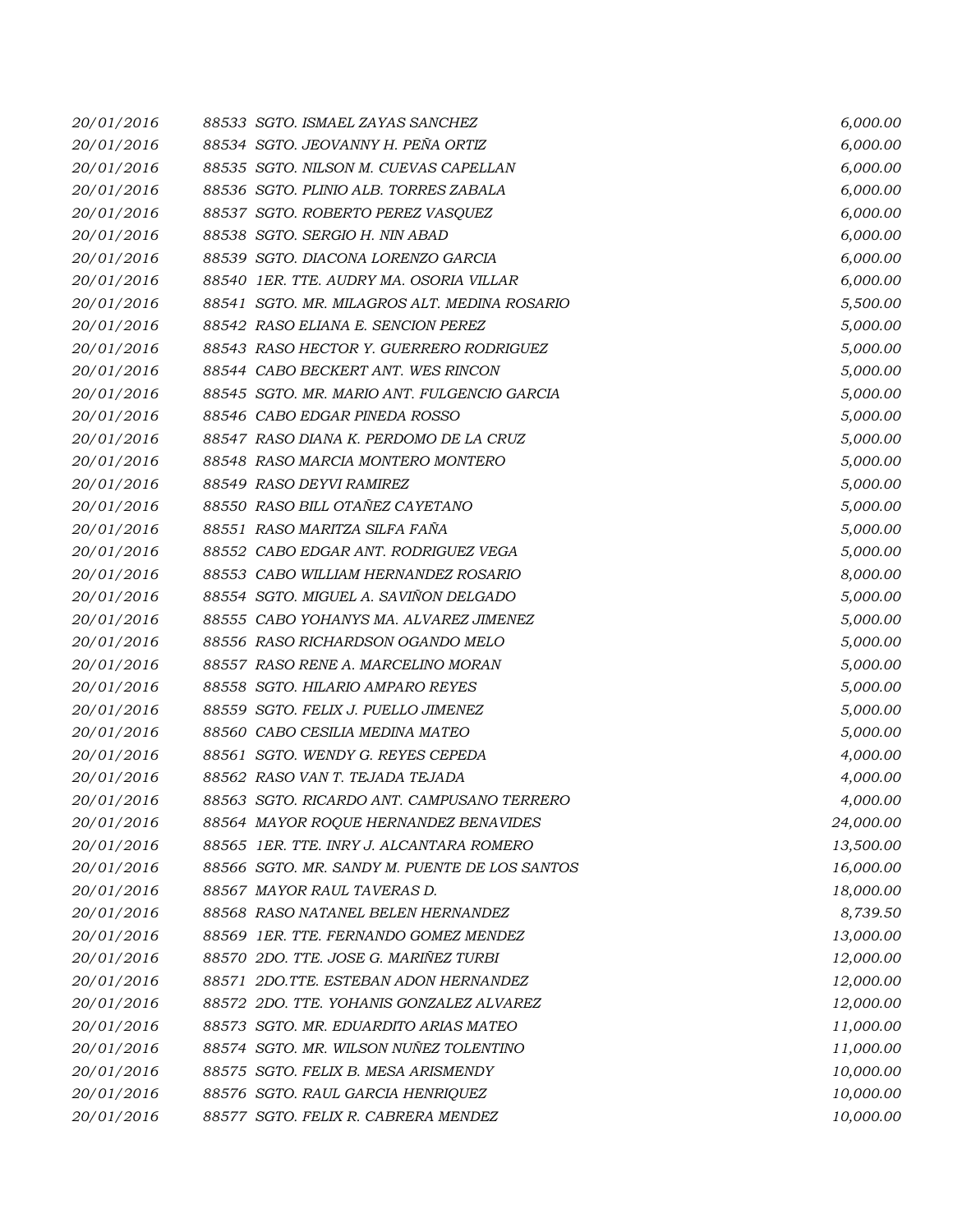| 20/01/2016 | 88578 SGTO. MIGUEL E. CASANOVA ENCARNACION   | 10,000.00 |
|------------|----------------------------------------------|-----------|
| 20/01/2016 | 88579 CABO ANGEL A. ARRIAGA RODRIGUEZ        | 8,000.00  |
| 20/01/2016 | 88580 RASO MARKIN SANCHEZ SUERO              | 8,000.00  |
| 20/01/2016 | 88581 SGTO. EYOEL TOLENTINO DE LA CRUZ       | 10,350.00 |
| 20/01/2016 | 88582 COR. PAUL CORDERO MONTES DE OCA        | 59,674.02 |
| 20/01/2016 | 88583 MAYOR RAFAEL ESPINOSA F.               | 18,000.00 |
| 20/01/2016 | 88584 CAP. EDWARD A. CASTILLO RODRIGUEZ      | 24,000.00 |
| 20/01/2016 | 88585 2DO. TTE. JUAN A. MERCEDES VASQUEZ     | 18,000.00 |
| 20/01/2016 | 88586 1ER. TTE. VICTOR ML. PEREZ JIMENEZ     | 17,000.00 |
| 20/01/2016 | 88587 1ER. TTE. GARY A. MEDRANO SOTO         | 17,000.00 |
| 20/01/2016 | 88588 SGTO. MR. YSIDRO ML. RODRIGUEZ ROJAS   | 16,000.00 |
| 20/01/2016 | 88589 SGTO. GERFIS ROA DE LA ROSA            | 16,000.00 |
| 20/01/2016 | 88590 CABO ANDRES A. MERCEDES MORILLO        | 16,000.00 |
| 20/01/2016 | 88591 CAP. KAROL R. MENDEZ ROSARIO           | 15,000.00 |
| 20/01/2016 | 88592 SGTO. PEDRO ANT. SERRANO DILONE        | 15,000.00 |
| 20/01/2016 | 88593 RASO JUNIOR A. VALENTIN PUENTE         | 15,000.00 |
| 20/01/2016 | 88594 SGTO. JOSE L. MARIA                    | 15,000.00 |
| 20/01/2016 | 88595 SGTO. DIONY GARCIA SUERO               | 16,000.00 |
| 20/01/2016 | 88596 SGTO. RAMON ANT. ROSARIO PEÑA          | 12,000.00 |
| 20/01/2016 | 88597 CABO YSAURI GOMEZ MENDEZ               | 11,000.00 |
| 20/01/2016 | 88598 SGTO. REYES ARIAS                      | 10,196.33 |
| 20/01/2016 | 88599 IER. TTE. YESENIA ANT. BATISTA ORTIZ   | 10,000.00 |
| 20/01/2016 | 88600 MAYOR DAMIAN F. MORA                   | 18,000.00 |
| 20/01/2016 | 88601 CABO HILARIO SEVERINO PASCUAL          | 9,000.00  |
| 20/01/2016 | 88602 CABO SANTO A. BRUJAN AQUINO            | 8,739.81  |
| 20/01/2016 | 88603 CABO ELPIDIO DIAZ VALLEJO              | 8,739.73  |
| 20/01/2016 | 88604 CAP. VIRGILIO DE J. SARMIENTO          | 14,000.00 |
| 20/01/2016 | 88605 CABO ENRIQUE RESTITUYO                 | 7,945.00  |
| 20/01/2016 | 88606 1ER. TTE. MARIO L. CASTRO RINCON       | 13,000.00 |
| 20/01/2016 | 88607 SGTO. MR. VICTOR DE JS. BASILIO GARCIA | 11,000.00 |
| 20/01/2016 | 88608 SGTO. MR. KELVIN W. ALMONTE MERCEDES   | 11,000.00 |
| 20/01/2016 | 88609 SGTO. JUAN C. HEREDIA DE LOS SANTOS    | 10,000.00 |
| 20/01/2016 | 88610 1ER. TTE, JORGE E. CUEVAS SANTANA      | 10,000.00 |
| 20/01/2016 | 88611 SGTO. MR. ADOLFO A. GOMEZ MIESES       | 9,000.00  |
| 20/01/2016 | 88612 2DO. TTE. LUIS ROSARIO MANZUETA        | 8,000.00  |
| 20/01/2016 | 88613 RASO JUAN C. PERALTA                   | 8,000.00  |
| 20/01/2016 | 88614 CABO JANEIRO MATOS CUEVAS              | 8,000.00  |
| 20/01/2016 | 88615 RASO HANSEL DE LOS SANTOS RODRIGUEZ    | 8,000.00  |
| 20/01/2016 | 88616 SGTO. JUAN DE LA PAZ                   | 5,000.00  |
| 20/01/2016 | 88617 CABO WILBER FELIZ                      | 5,200.00  |
| 20/01/2016 | 88618 SGTO. MR. JICLIES A. RONDON PERALTA    | 8,200.00  |
| 20/01/2016 | 88619 CABO SUJENLI Y. HEREDIA DE LOS SANTOS  | 5,200.00  |
| 20/01/2016 | 88620 2DO. TTE, DANIEL PEREZ F.              | 9,200.00  |
| 20/01/2016 | 88621 SGTO. VICTOR M. ESPIRITU SORIANO       | 7,200.00  |
| 20/01/2016 | 88622 CABO STALIN J. ANDUJAR DIAZ            | 5,200.00  |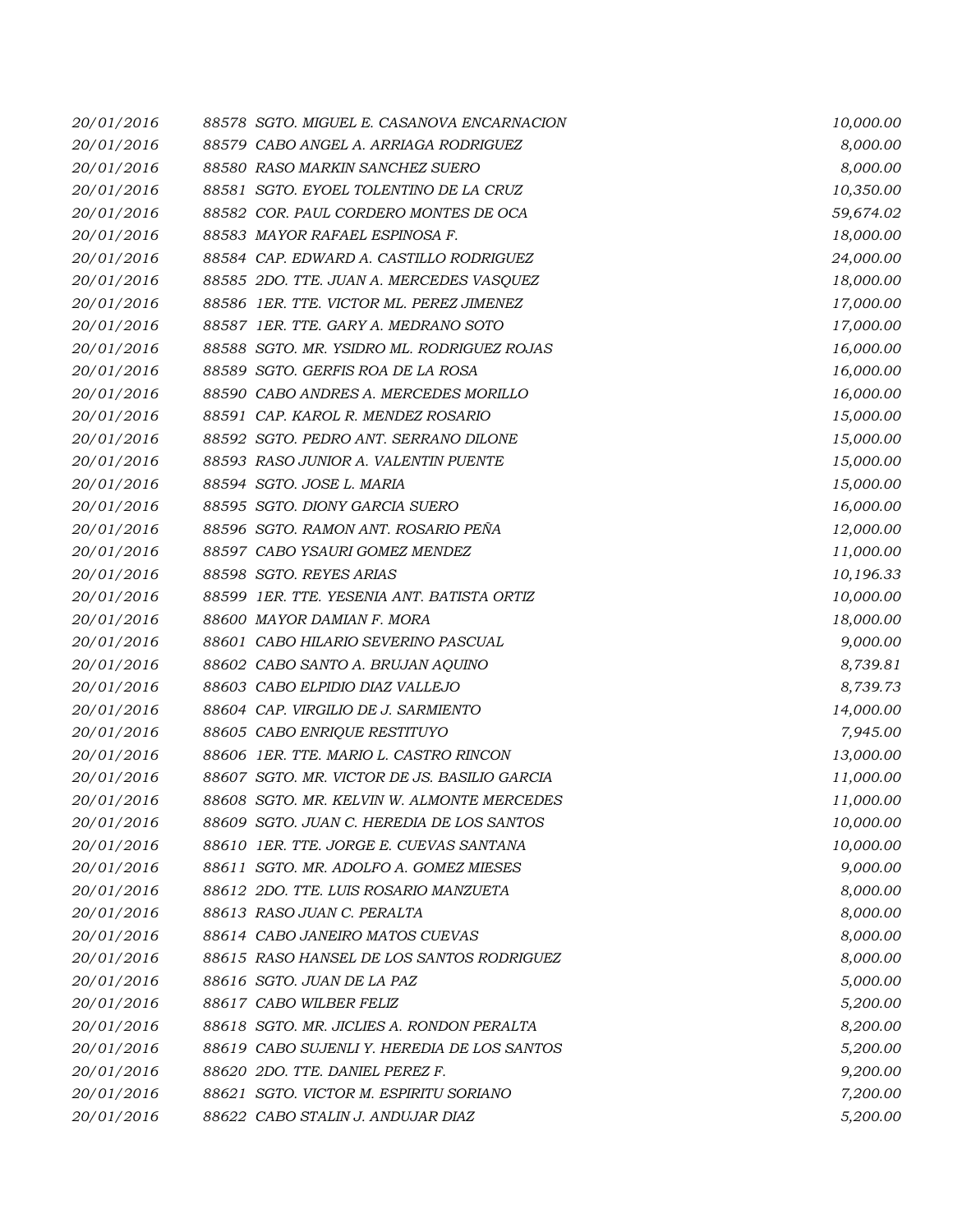| 20/01/2016 | 88623 RASO HERIBERTO A. ALVAREZ MONTAS           | 5,200.00  |
|------------|--------------------------------------------------|-----------|
| 20/01/2016 | 88624 STGO. FRISSO WILSON JOSEPH                 | 7,200.00  |
| 20/01/2016 | 88625 RASO ANGEL R. ARROYO RIVAS                 | 5,200.00  |
| 20/01/2016 | 88626 TTE. COR. MANUEL R. ROJAS POLANCO          | 15,600.00 |
| 20/01/2016 | 88627 TTE. COR. AGUSTIN GIL GIL                  | 12,000.00 |
| 20/01/2016 | 88628 MAYOR HENRY A. MEDRANO                     | 10,000.00 |
| 20/01/2016 | 88629 MAYOR KELVIN R. MARTE ALMONTE              | 9,000.00  |
| 20/01/2016 | 88630 CAPITAN ENRIQUE OLIVERO PEREZ              | 7,000.00  |
| 20/01/2016 | 88631 CAP. MARINO RODRIGUEZ MARIÑEZ              | 7,000.00  |
| 20/01/2016 | 88632 IER. TTE. CARLOS JIMENEZ DIAZ              | 6,500.00  |
| 20/01/2016 | 88633 IER. TTE. LUIS ANT. AYBAR RIVERA           | 6,500.00  |
| 20/01/2016 | 88634 1ER. TTE, RAFAEL RONDON CUESTA             | 6,500.00  |
| 20/01/2016 | 88635 IER. TTE. ALEJANDRINA FORTUNA ROA          | 6,500.00  |
| 20/01/2016 | 88636 1RE. TTE. PREVISTILIO LUGO RAMIREZ         | 6,500.00  |
| 20/01/2016 | 88637 IER. TTE. MIGUEL ANT. ECHAVARRIA BAUTISTA  | 6,500.00  |
| 20/01/2016 | 88638 IER. TTE. REYNA I. CARABALLO MENDEZ        | 6,500.00  |
| 20/01/2016 | 88639 CAP. LUCILO PEÑA PASCUAL                   | 6,500.00  |
| 20/01/2016 | 88640 2DO. TTE. ANA Y. BURGOS DURAN              | 6,000.00  |
| 20/01/2016 | 88641 2DO. TTE. ALEJANDRO E. MENDEZ VENTURA      | 6,000.00  |
| 20/01/2016 | 88642 2DO. TTE. TORIBIO J. FELIZ DIAZ            | 6,000.00  |
| 20/01/2016 | 88643 2DO. TTE. NEURY MERCEDES TAVAREZ           | 6,000.00  |
| 20/01/2016 | 88644 2DO. TTE. HAMLET JAQUEZ JIMENEZ            | 6,000.00  |
| 20/01/2016 | 88645 2DO. TTE, ALBERTO REYES SENA               | 6,000.00  |
| 20/01/2016 | 88646 2DO. TTE. RUMARDO PEREZ DE OLEO            | 6,000.00  |
| 20/01/2016 | 88647 2DO. TTE. ROBERT RINCON SALAS              | 6,000.00  |
| 20/01/2016 | 88648 2DO. TTE. MANUEL DE JS. ENCARNACION MONTAS | 6,000.00  |
| 20/01/2016 | 88649 2DO. TTE. MAXIMO FORTUNA DE LA CRUZ        | 6,000.00  |
| 20/01/2016 | 88650 2DO. TTE. JHONNY CADENA CORPORAN           | 6,000.00  |
| 20/01/2016 | 88651 2DO. TTE. JOSE D. RODRIGUEZ VENTURA        | 6,000.00  |
| 20/01/2016 | 88652 SGTO. MR. GERSON ANTONIO ESCAÑO V.         | 5,500.00  |
| 20/01/2016 | 88653 SGTO. MR. ORLANDO DUVAL MELENDEZ           | 5,500.00  |
| 20/01/2016 | 88654 SGTO. MR. REYNALDO E. PEREZ CABRERA        | 5,500.00  |
| 20/01/2016 | 88655 SGTO. MR. YSIDRO MOTA ESPINO               | 5,500.00  |
| 20/01/2016 | 88656 SGTO. MR. EZEQUIEL LARA                    | 5,500.00  |
| 20/01/2016 | 88657 SGTO, MR. ORLANDO ROMERO                   | 5,500.00  |
| 20/01/2016 | 88658 SGTO. AQUILES MARTE SUERO                  | 5,000.00  |
| 20/01/2016 | 88659 SGTO. ALEXANDER BELLO DE LEON              | 5,000.00  |
| 20/01/2016 | 88660 SGTO. WILMAN PEÑA MENDEZ                   | 5,000.00  |
| 20/01/2016 | 88661 SGTO. MARINO DE LA CRUZ GALVEZ             | 5,000.00  |
| 20/01/2016 | 88662 SGTO. ALTAGRACIA ACOSTA ACOSTA             | 5,000.00  |
| 20/01/2016 | 88663 SGTO. DOMINGO DE S. HERRAND ESPINOSA       | 5,000.00  |
| 20/01/2016 | 88664 SGTO. RHADAMES CIPRIAN ESCALANTE           | 5,000.00  |
| 20/01/2016 | 88665 SGTO. LUIS ALB. DECENA FIGUEREO            | 5,000.00  |
| 20/01/2016 | 88666 SGTO. DANIEL TEJEDA MARTINEZ               | 5,000.00  |
| 20/01/2016 | 88667 SGTO. ROLANDO E. ENCARNACION ENCARNACION   | 5,000.00  |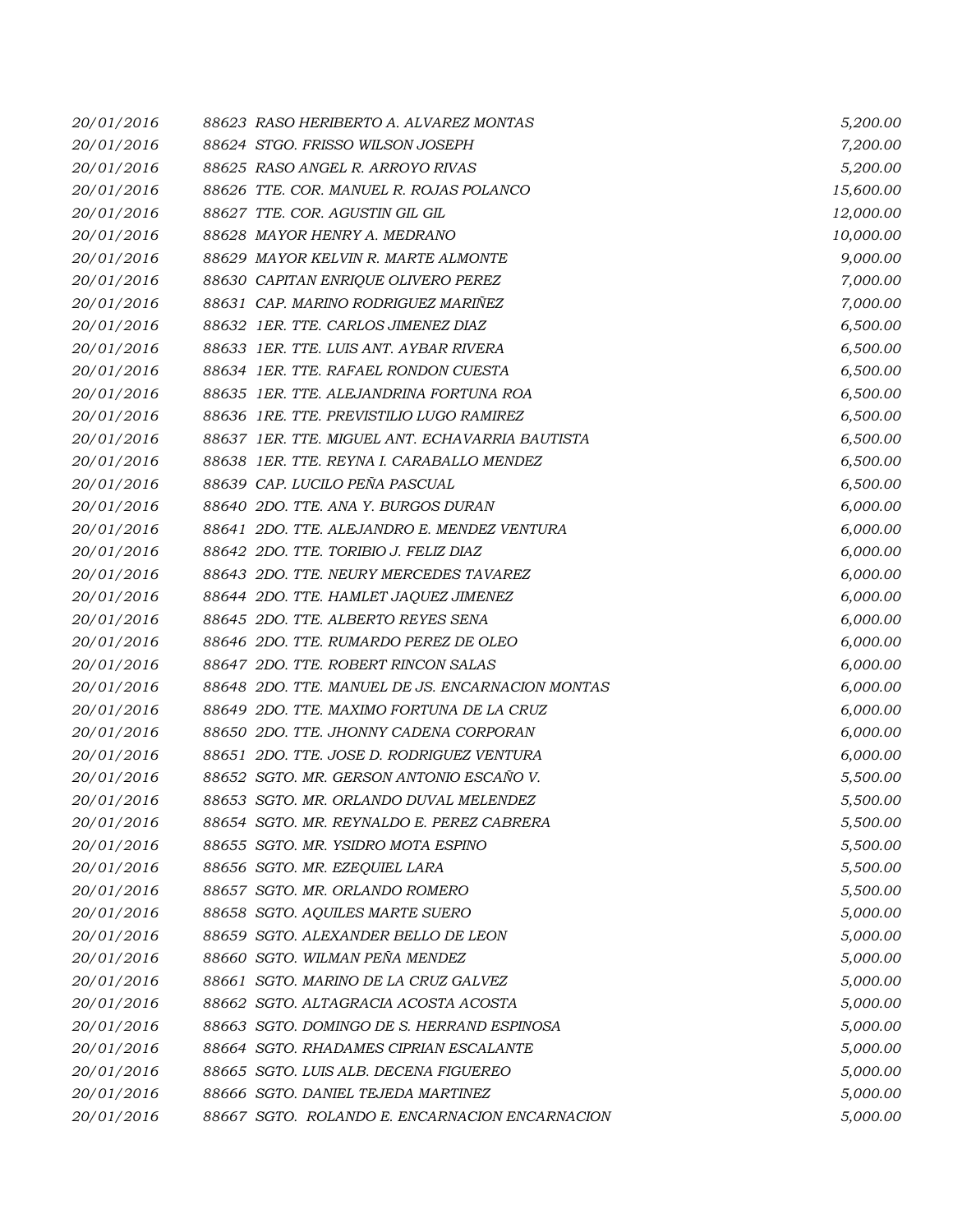| 20/01/2016 | 88668 SGTO. WILLIAM BAEZ TAVAREZ                     | 5,000.00 |
|------------|------------------------------------------------------|----------|
| 20/01/2016 | 88669 2DO. TTE, ALEXANDER MONTAS DE JESUS            | 5,000.00 |
| 20/01/2016 | 88670 SGTO. JOAN ML. BRITO NUÑEZ                     | 5,000.00 |
| 20/01/2016 | 88671 CABO FRENCIS ANT. LEBRON VICENTE               | 4,000.00 |
| 20/01/2016 | 88672 CABO YESENIA Y. RAMIREZ RODRIGUEZ              | 4,000.00 |
| 20/01/2016 | 88673 RASO LEUDIS J. CRUZ DECENA                     | 4,000.00 |
| 20/01/2016 | 88674 CABO RAFAEL GENAO MEDRANO                      | 4,000.00 |
| 20/01/2016 | 88675 RASO RICHARD R. JACINTO MONTERO                | 4,000.00 |
| 20/01/2016 | 88676 RASO KEYDI PEREZ                               | 4,000.00 |
| 20/01/2016 | 88677 CABO FRANCISCO ALB. HERRAND BERIGUETE          | 4,000.00 |
| 20/01/2016 | 88678 RASO GUSTAVO A. FELIZ FLORIAN                  | 4,000.00 |
| 20/01/2016 | 88679 RASO JEFFERSON PRENSA CALDERON                 | 4,000.00 |
| 20/01/2016 | 88680 CABO WILLIAM M. MENDEZ FERNANDEZ               | 4,000.00 |
| 20/01/2016 | 88681 RASO MANUEL DE JS. MORA MATEO                  | 4,000.00 |
| 20/01/2016 | 88682 RASO ROANGEL FCO. FRIAS ROJAS                  | 4,000.00 |
| 20/01/2016 | 88683 CABO RAFAEL G. CRUZ DIAZ                       | 4,000.00 |
| 20/01/2016 | 88684 RASO MAIQUEL ANT. MEDINA TRINIDAD              | 4,000.00 |
| 20/01/2016 | 88685 RASO FELIX ANT. DE LA CRUZ                     | 4,000.00 |
| 20/01/2016 | 88686 CABO HENRRY J. RAMIREZ DE OLEO                 | 4,000.00 |
| 20/01/2016 | 88687 SGTO. ROLANDO OGANDO DE LOS SANTOS             | 4,000.00 |
| 20/01/2016 | 88688 CABO ANTONIO MEDINA MEDINA                     | 5,000.00 |
| 20/01/2016 | 88689 CABO EDELSON Y. CALDERON PEREZ                 | 4,000.00 |
| 20/01/2016 | 88690 RASO HONARKIN DE LOS SANTOS RODRIGUEZ          | 5,200.00 |
| 20/01/2016 | 88691 RASO JOSE ANT. MATEO MARTINEZ                  | 4,000.00 |
| 20/01/2016 | 88692 RASO ANDDY SUAREZ BENITEZ                      | 4,000.00 |
| 20/01/2016 | 88693 CABO DELVIN B. CACERES CACERES                 | 5,200.00 |
| 20/01/2016 | 88694 CABO JUAN PEÑA RAMIREZ                         | 4,000.00 |
| 20/01/2016 | 88695 SGTO. NATHANAEL FELIZ LOPEZ                    | 7,200.00 |
| 20/01/2016 | 88696 SGTO. MR. CRISTIAN ML. CAMPUSANO DE LOS SANTOS | 5,200.00 |
| 20/01/2016 | 88697 1ER TTE. HAIROL LUCIANO MONTERO                | 6,500.00 |
| 20/01/2016 | 88698 2DO. TTE, RAMON ELIAS RAMIREZ PEÑA             | 6,000.00 |
| 20/01/2016 | 88699 2DO. TTE. CARLOS ANT. TRINIDAD MARINE          | 6,000.00 |
| 20/01/2016 | 88700 2DO. TTE, ADRIANO ENCARNACION ESCOTO           | 6,000.00 |
| 20/01/2016 | 88701 SGTO. MR. ROLANDO DE LA CRUZ DE LA CRUZ        | 5,500.00 |
| 20/01/2016 | 88702 SGTO. MR. DESIDERIO POLANCO BRITO              | 5,500.00 |
| 20/01/2016 | 88703 SGTO. MR. MARIA TERRERO PEREZ                  | 5,500.00 |
| 20/01/2016 | 88704 SGTO. YAQUIRA S. NIN LAHOZ                     | 5,000.00 |
| 20/01/2016 | 88705 RASO LUIS ML. DIAZ BEATO                       | 4,000.00 |
| 20/01/2016 | 88706 RASO MARIDALIA DECENA FIGUEREO                 | 4,000.00 |
| 20/01/2016 | 88707 CABO MIGUEL NOVAS FLORIAN                      | 4,000.00 |
| 20/01/2016 | 88708 RASO TOMAS MARTINEZ                            | 4,000.00 |
| 20/01/2016 | 88709 SGTO. TONY S. MONTERO FERRERAS                 | 5,000.00 |
| 20/01/2016 | 88710 RASO MARCO A. BATISTA RUIZ                     | 5,200.00 |
| 20/01/2016 | 88711 RASO JOSE ALB. POLANCO VILLA                   | 4,000.00 |
| 20/01/2016 | 88712 ASIMILADO VLADIMIR DE JESUS DILONE             | 5,200.00 |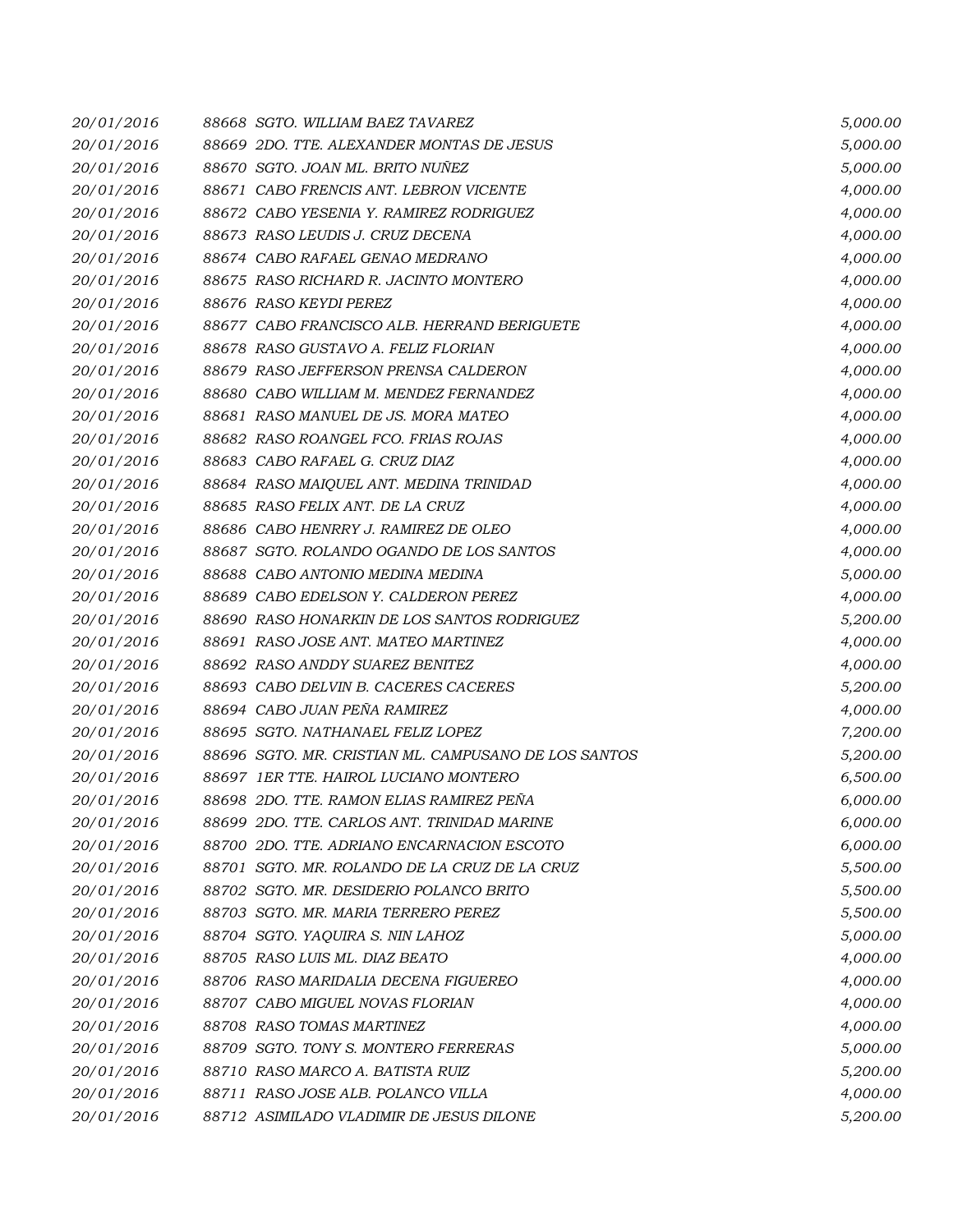| 20/01/2016 | 88713 COR. FELIX ML. ANTIGUA GERMAN           | 50,000.00 |
|------------|-----------------------------------------------|-----------|
| 20/01/2016 | 88714 MAYOR MANUEL DE JESUS DECENA            | 10,060.00 |
| 20/01/2016 | 88715 IER. TTE. ALCADIO HERRERA DE LA CRUZ    | 11,000.00 |
| 20/01/2016 | 88716 CAP. PEDRO F. JIMENEZ CAPELLAN          | 6,500.00  |
| 20/01/2016 | 88717 1ER. TTE. WILFREDO SANCHEZ CORDERO      | 6,500.00  |
| 20/01/2016 | 88718 2DO. TTE. JUAN ABAD                     | 6,000.00  |
| 20/01/2016 | 88719 2DO. TTE. BERNARDO QUEZADA PERALTA      | 5,500.00  |
| 20/01/2016 | 88720 1ER. TTE. SICTO HEREDIA                 | 5,500.00  |
| 20/01/2016 | 88721 SGTO. FRANK A. MORETA CASTILLO          | 8,000.00  |
| 20/01/2016 | 88722 SGTO. LUIS M. DE LA ROSA DE LA ROSA     | 5,000.00  |
| 20/01/2016 | 88723 2DO. TTE, ELIAS ESTEVEZ CUBA            | 5,000.00  |
| 20/01/2016 | 88724 CABO ELISON PEREZ RAMIREZ               | 4,000.00  |
| 20/01/2016 | 88725 MRO. JOSE ANT. MERCEDES BELLO           | 4,000.00  |
| 20/01/2016 | 88726 CABO RADHAIRSA GUZMAN DE LA CRUZ        | 4,000.00  |
| 20/01/2016 | 88727 CABO FREDDY PEREZ OTAÑO                 | 6,000.00  |
| 20/01/2016 | 88728 RASO JUAN C. ANTIGUA ACOSTA             | 6,000.00  |
| 20/01/2016 | 88729 RASO ANGEL A. RODRIGUEZ                 | 6,000.00  |
| 20/01/2016 | 88730 RASO JUAN C. CRUZ VASQUEZ               | 6,000.00  |
| 20/01/2016 | 88731 2DO. TTE. LOIDA E, REYES AMPARO         | 4,000.00  |
| 20/01/2016 | 88732 CABO FERNANDO E. MENDOZA RODRIGUEZ      | 4,000.00  |
| 20/01/2016 | 88733 TTE. DE CORBETA BARTOLO NUÑEZ SMITH     | 8,200.00  |
| 20/01/2016 | 88734 SGTO. MR. RAFAEL JAQUEZ RAFAEL          | 5,200.00  |
| 20/01/2016 | 88735 CAP. MARTIANO F. LIRANZO GARCIA         | 7,000.00  |
| 20/01/2016 | 88736 2DO. TTE. EINTEN HERNANDEZ              | 6,000.00  |
| 20/01/2016 | 88737 SGTO. RAMON E. DEL ORBE GUILLEN         | 5,000.00  |
| 20/01/2016 | 88738 RASO JACQUELINE MERCEDES MARTINEZ       | 4,000.00  |
| 20/01/2016 | 88739 RASO PABEL HERNANDEZ ZABALA             | 4,000.00  |
| 20/01/2016 | 88740 CABO NELFRAN D. BAUTISTA FELIX          | 5,000.00  |
| 20/01/2016 | 88741 2DO. TTE. WILSON VALDEZ RAMIREZ         | 8,200.00  |
| 20/01/2016 | 88742 SGTO. JUAN C. ANGELES MARTE             | 8,000.00  |
| 20/01/2016 | 88743 CABO MOISES CONTRERAS PAULINO           | 6,000.00  |
| 20/01/2016 | 88744 SGTO. MR. JAINER CUEVAS FERRERAS        | 8,200.00  |
| 20/01/2016 | 88745 MAYOR TEODORO VALDEZ PEREZ              | 9,000.00  |
| 20/01/2016 | 88746 CAP. FELIPE SIERRA DOTEL                | 7,000.00  |
| 20/01/2016 | 88747 2DO TTE. CIPRIAN ROSARIO SUERO          | 6,000.00  |
| 20/01/2016 | 88748 CABO YASMIN MA. GONZALEZ CABRERA        | 4,000.00  |
| 20/01/2016 | 88749 MAYOR JULIO C. HERNANDEZ CRUZ           | 7,000.00  |
| 20/01/2016 | 88750 SGTO. MR. JOSE J. ENCARNACION MONTERO   | 8,200.00  |
| 20/01/2016 | 88751 SGTO. FREDDY A. REYES CAMPUSANO         | 5,000.00  |
| 20/01/2016 | 88752 SGTO, MR. CANDIDA R. AGUERO ENCARNACION | 5,500.00  |
| 20/01/2016 | 88753 SGTO. GUARINA DEL P. PEREZ RODRIGUEZ    | 5,000.00  |
| 20/01/2016 | 88754 CABO MERQUIADES LORENZO GONZALEZ        | 4,000.00  |
| 20/01/2016 | 88755 2DO. TTE CONCEPCION DEL C MENDOZA JORGE | 6,000.00  |
| 20/01/2016 | 88756 MARINERO HENRY VALERA GARCIA            | 4,000.00  |
| 20/01/2016 | 88757 SGTO. FELIX MUESES MARTINEZ             | 7,200.00  |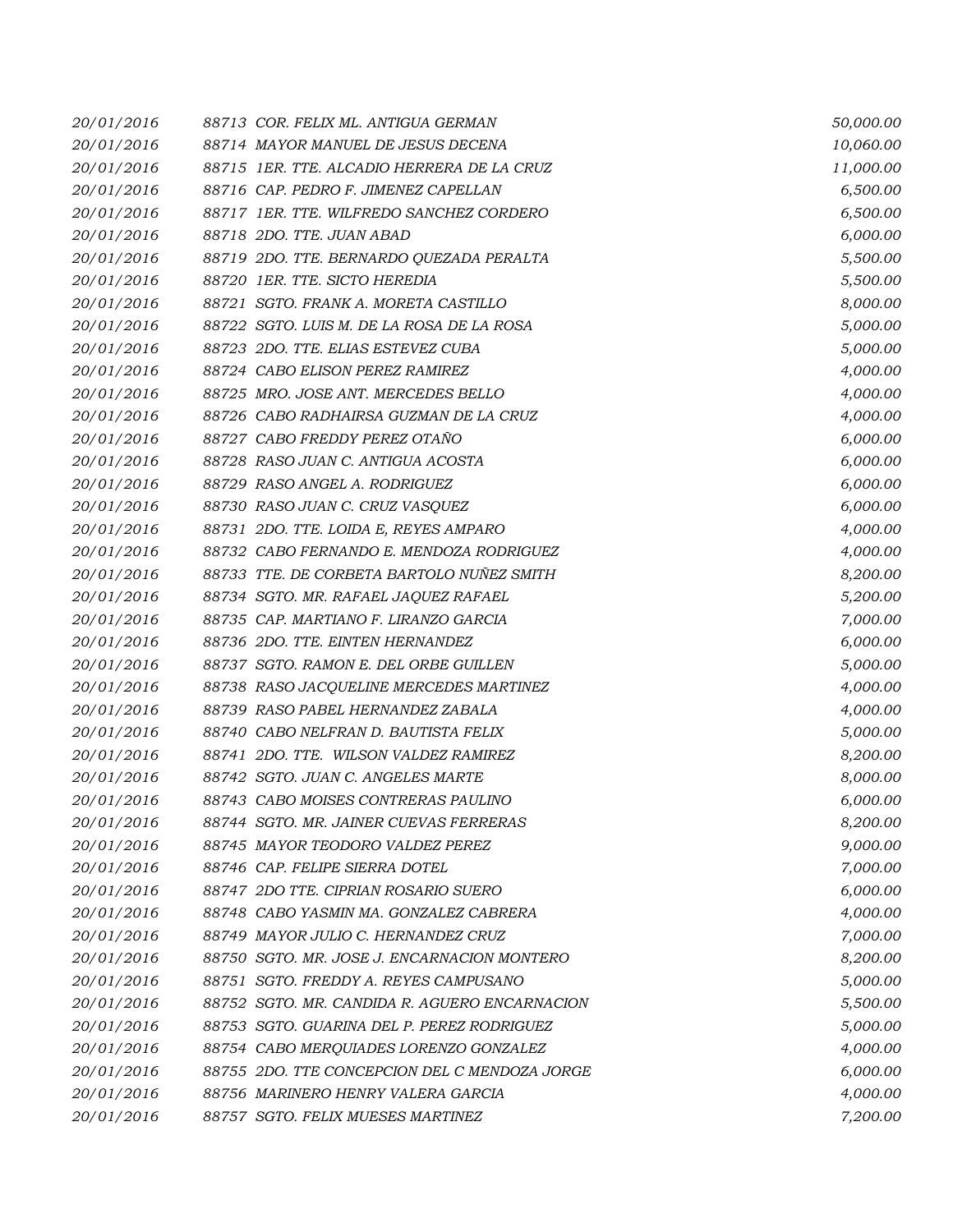| 20/01/2016 | 88758 SGTO, MR. IVAN J. AMPARO                 | 12,000.00 |
|------------|------------------------------------------------|-----------|
| 20/01/2016 | 88759 1ER. TTE. MAXIMO DIAZ V.                 | 11,000.00 |
| 20/01/2016 | 88760 SGTO. LEON F. COLOMBO CASTILLO           | 8,000.00  |
| 20/01/2016 | 88761 IER. TTE. TOMAS MONTERO M.               | 6,500.00  |
| 20/01/2016 | 88762 2DO. TTE. JUAN F. MANZANILLO PASCUAL     | 6,000.00  |
| 20/01/2016 | 88763 2DO. TTE. JOSE O. MENDOZA DE LA CRUZ     | 6,000.00  |
| 20/01/2016 | 88764 SGTO. SIXTA SANCHEZ SANTOS               | 5,000.00  |
| 20/01/2016 | 88765 SGTO. MR. MARIO DE LA ROSA LIRANZO       | 5,000.00  |
| 20/01/2016 | 88766 RASO BIENVENIDO CABRERA NOVAS            | 4,000.00  |
| 20/01/2016 | 88767 IER. TTE. PEDRO CONTRERAS ALCANTARA      | 6,500.00  |
| 20/01/2016 | 88768 SGTO. FERNANDO S. VALDEZ BERAS           | 5,000.00  |
| 20/01/2016 | 88769 SGTO. MR. WENDY D. TEJEDA TORRES         | 5,500.00  |
| 20/01/2016 | 88770 2DO. TTE. MILCIADES I. CASTILLO REYES    | 15,351.54 |
| 20/01/2016 | 88771 TTE, DE FRAGATA MANUEL MONTAÑO MENDEZ    | 6,500.00  |
| 20/01/2016 | 88772 2DO. TTE. FRANCISCO DE LA CRUZ TEJEDA    | 6,000.00  |
| 20/01/2016 | 88773 SGTO. ELIZABETH ACEVEDO QUIROZ           | 5,000.00  |
| 20/01/2016 | 88774 CABO IRENO BAUTISTA MANZUETA             | 4,000.00  |
| 20/01/2016 | 88775 RASO JOSE R. QUEZADA CARMONA             | 4,000.00  |
| 20/01/2016 | 88776 RASO JUAN FCO. HERASME PEÑA              | 4,900.00  |
| 20/01/2016 | 88777 SGTO. MR. PEDRO A. MOQUETE               | 5,500.00  |
| 20/01/2016 | 88778 RASO MARIA H. ESPINAL FABIAN             | 4,000.00  |
| 20/01/2016 | 88779 RASO JUAN D. PEREZ ROJAS                 | 4,000.00  |
| 20/01/2016 | 88780 2DO. TTE, CRUZ ANT, FELIZ MEDRANO        | 6,000.00  |
| 20/01/2016 | 88781 CAP. DE CORBETA GENARO PEREZ DIAZ        | 20,000.00 |
| 20/01/2016 | 88782 MAYOR FLORENTINO LOPEZ ROJAS             | 15,000.00 |
| 20/01/2016 | 88783 MAYOR BIENVENIDO UREÑA AQUINO            | 9,000.00  |
| 20/01/2016 | 88784 1ER. TTE. YERDY FCO. MENDEZ TRINIDAD     | 6,500.00  |
| 20/01/2016 | 88785 TTE, DE FRAGATA JOSE ML, GUZMAN GUERRERO | 6,500.00  |
| 20/01/2016 | 88786 2DO. TTE. DOMINGA G. DE JESUS AMPARO     | 6,000.00  |
| 20/01/2016 | 88787 2DO. TTE. EPIFANIO SANCHEZ LLUBERES      | 6,000.00  |
| 20/01/2016 | 88788 2DO. TTE. DIEGO ML. PEÑA FIGUEROA        | 6,000.00  |
| 20/01/2016 | 88789 SGTO. MR. BOLIVIA B. TERRERO PEREZ       | 5,500.00  |
| 20/01/2016 | 88790 SGTO. MR. FELIX MARCELO MESA             | 5,500.00  |
| 20/01/2016 | 88791 SGTO. MR. JUAN C. DIAZ HERRERA           | 5,500.00  |
| 20/01/2016 | 88792 SGTO. KELVIN PANIAGUA DE LOS SANTOS      | 5,000.00  |
| 20/01/2016 | 88793 SGTO, AMAURYS CALZADO JAVIER             | 5,000.00  |
| 20/01/2016 | 88794 SGTO. MR. PEDRO ENCARNACION SANCHEZ      | 5,000.00  |
| 20/01/2016 | 88795 SGTO. PEDRO LORENZO DIAZ                 | 5,000.00  |
| 20/01/2016 | 88796 SGTO. CARLOS M. RAMON GARCIA             | 5,000.00  |
| 20/01/2016 | 88797 SGTO. MR. ANYELO MORENO GARCIA           | 4,000.00  |
| 20/01/2016 | 88798 SGTO. CRISTIAN GUZMAN                    | 4,000.00  |
| 20/01/2016 | 88799 RASO JOSE M. PEREZ CUEVAS                | 4,000.00  |
| 20/01/2016 | 88800 RASO JHAN C. JIMENEZ JIMENEZ             | 4,000.00  |
| 20/01/2016 | 88801 RASO MABEL P. SANCHEZ LOPEZ              | 4,000.00  |
| 20/01/2016 | 88802 RASO JULIO C. SOLANO PEÑA                | 4,000.00  |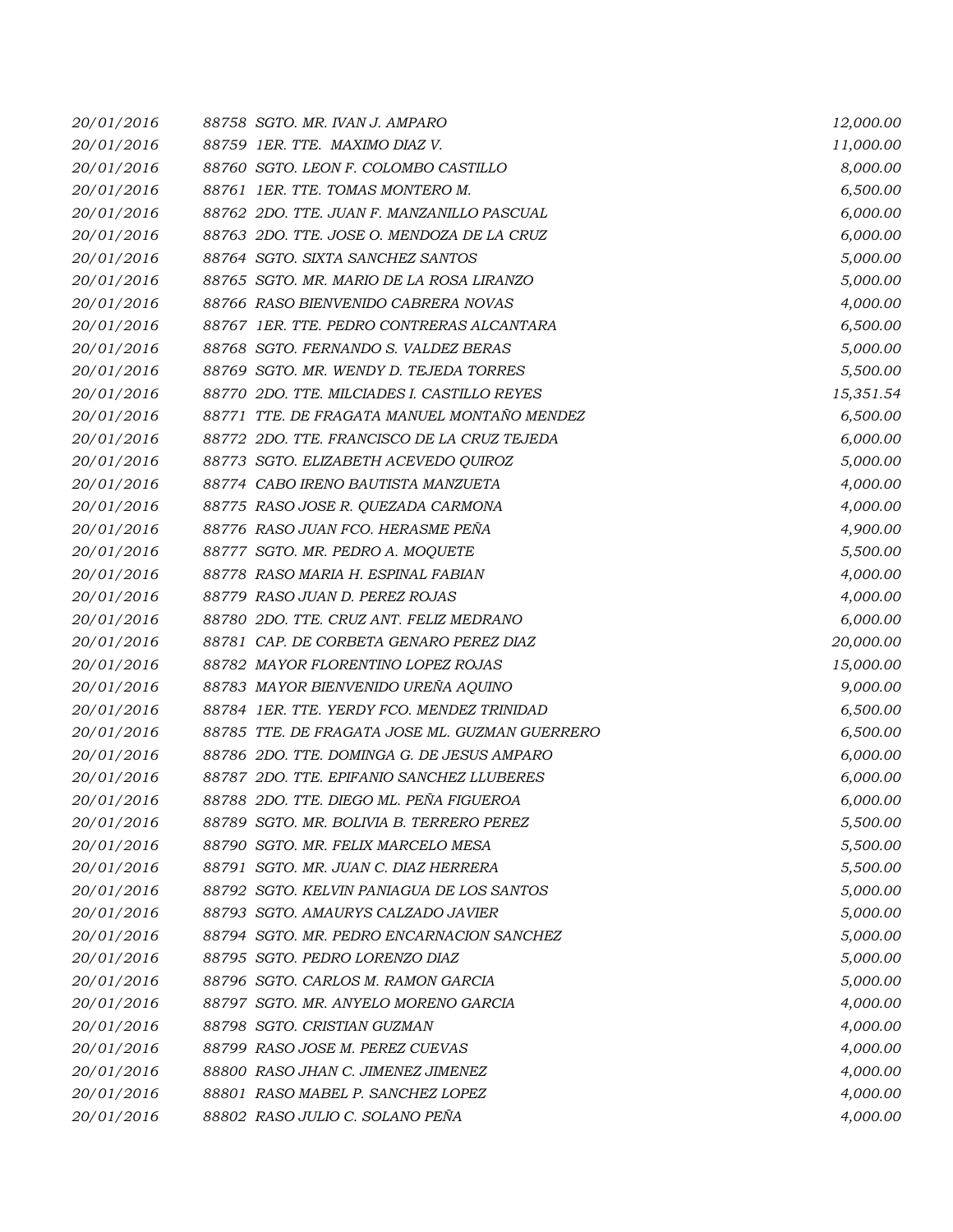| 20/01/2016 | 88803 CABO MIGUEL A. DIAZ BENITEZ               | 4,000.00  |
|------------|-------------------------------------------------|-----------|
| 20/01/2016 | 88804 SGTO. DOMINGO E. MONTERO PEÑA             | 8,000.00  |
| 20/01/2016 | 88805 1ER. TTE. FELIX ANT. MOQUETE MONTILLA     | 11,000.00 |
| 20/01/2016 | 88806 SGTO. MR. RAMON MA. CABRERA RINCON        | 9,000.00  |
| 20/01/2016 | 88807 SGTO. JULIO C. ESPINAL PEREZ              | 8,000.00  |
| 20/01/2016 | 88808 RASO OCTAVIANO MONTERO BAEZ               | 13,000.00 |
| 20/01/2016 | 88809 SGTO. PEDRO MONEGRO ROSA                  | 5,000.00  |
| 20/01/2016 | 88810 SGTO. RAFAEL ANT. UCETA MONTAN            | 7,200.00  |
| 20/01/2016 | 88811 SGTO. MR. GETULIO RODRIGUEZ FIGUEREO      | 8,200.00  |
| 20/01/2016 | 88812 SGTO. MR. CRISTIAN DEMORIZI BALBUENA      | 9,000.00  |
| 20/01/2016 | 88813 RASO DANILO VASQUEZ DE LA CRUZ            | 6,000.00  |
| 20/01/2016 | 88814 1ER. TTE. FIDIAN GONZALEZ                 | 11,000.00 |
| 20/01/2016 | 88815 1ER. TTE. BIENVENIDO RUBIO SENA           | 11,000.00 |
| 20/01/2016 | 88816 2DO. TTE. ANGEL MA. MORILLO ROSARIO       | 10,000.00 |
| 20/01/2016 | 88817 SGTO. MR. VICTOR DE OLEO FULCAR           | 10,500.00 |
| 20/01/2016 | 88818 SGTO. MR. CARLOS ML. SANCHEZ CUEVAS       | 9,000.00  |
| 20/01/2016 | 88819 SGTO. LUIS ML. GONZALEZ CARPIO            | 8,000.00  |
| 20/01/2016 | 88820 RASO LUIS A. LARA PUJOLS                  | 6,000.00  |
| 20/01/2016 | 88821 CABO MANUEL DE JS. MEJIA MERCEDES         | 4,000.00  |
| 20/01/2016 | 88822 1ER. TTE. SANTOS E. GARCIA OGANDO         | 11,000.00 |
| 20/01/2016 | 88823 IER. TTE. JACOBO DE LEON PEREZ            | 11,000.00 |
| 20/01/2016 | 88824 1ER. TTE, REMEDIO PEREZ FELIZ             | 11,000.00 |
| 20/01/2016 | 88825 2DO. TTE. JUAN B. OLMOS HERNANDEZ.        | 10,000.00 |
| 20/01/2016 | 88826 2DO. TTE. JUAN C. NOVAS ROSARIO           | 10,000.00 |
| 20/01/2016 | 88827 SGTO. EDUARDO DE JESUS ROSARIO            | 8,000.00  |
| 20/01/2016 | 88828 SGTO. GUILLERMO DEL ROSARIO MUÑOZ         | 8,000.00  |
| 20/01/2016 | 88829 SGTO. MR. RUBEN ALCANTARA JIMENEZ         | 4,000.00  |
| 20/01/2016 | 88830 1ER. TTE. DIGNO JIMENEZ ROMERO            | 11,000.00 |
| 20/01/2016 | 88831 2DO. TTE. CLODOMIRO ZABALA SANTOS         | 10,000.00 |
| 20/01/2016 | 88832 CABO CARLOS A. MINAYA GARCIA              | 6,000.00  |
| 20/01/2016 | 88833 SGTO. MR. WINKY R. REYES ZABALA           | 12,000.00 |
| 20/01/2016 | 88834 CABO FRANKLIN MONTERO MONTERO             | 4,900.00  |
| 20/01/2016 | 88835 CAP. JOSE M. JAQUEZ FERNANDEZ             | 6,500.00  |
| 20/01/2016 | 88836 2DO. TTE, MIRIAM ALT. LARA CUEVAS         | 6,000.00  |
| 20/01/2016 | 88837 2DO. TTE, NELSON SANTANA BAUTISTA         | 6,000.00  |
| 20/01/2016 | 88838 SGTO. MR. ENEROLINDA AQUINO DE LOS SANTOS | 5,500.00  |
| 20/01/2016 | 88839 SGTO. CARMELINO CONTRERAS OFFRER          | 5,000.00  |
| 20/01/2016 | 88840 SGTO. JOSE ALT. ENCARNACION VALDEZ        | 5,000.00  |
| 20/01/2016 | 88841 2DO. TTE. JORGE DE LOS SANTOS ANDUJAR     | 12,000.00 |
| 20/01/2016 | 88842 SGTO. MR. JOVANNY ABREU SURIEL            | 8,200.00  |
| 20/01/2016 | 88843 SGTO. MARINO ABAD PUELLO                  | 8,000.00  |
| 20/01/2016 | 88844 SGTO. MARTIN BERNABEL VIZCAINO            | 8,000.00  |
| 20/01/2016 | 88845 RASO CARLOS ML. ROSARIO NUÑEZ             | 6,000.00  |
| 20/01/2016 | 88846 CAP. JOSE DIAZ FLORIAN                    | 7,000.00  |
| 20/01/2016 | 88847 2DO TTE. FELICIANO REYES FLORIAN          | 6,000.00  |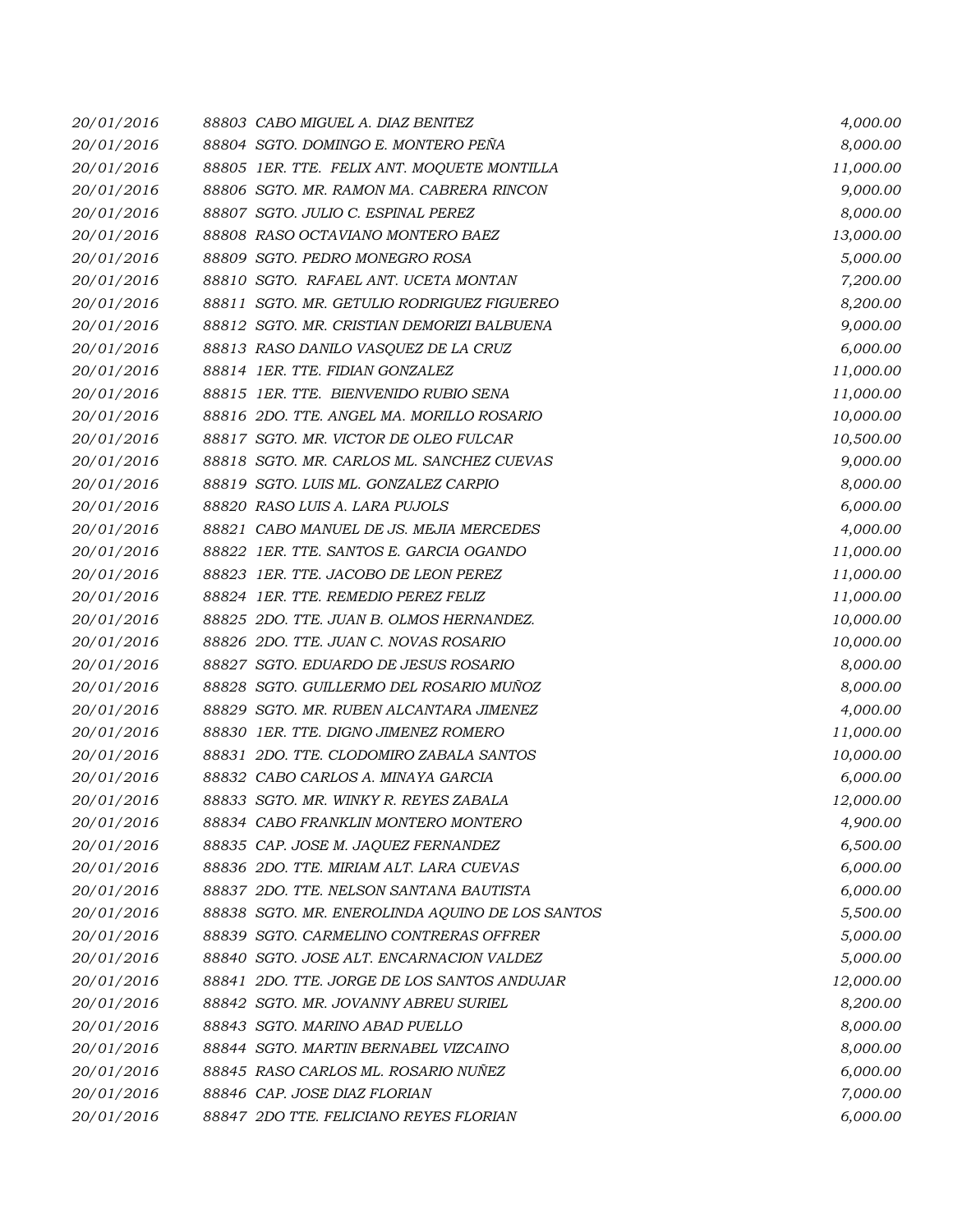| 20/01/2016 | 88848 SGTO. CEVERO RODRIGUEZ RODRIGUEZ          | 5,000.00  |
|------------|-------------------------------------------------|-----------|
| 20/01/2016 | 88849 SGTO. MR. RAFAEL FRANCO LUNA              | 9,000.00  |
| 20/01/2016 | 88850 2DO. TTE. MAXIMO F. CRUZ ROSARIO          | 8,200.00  |
| 20/01/2016 | 88851 SGTO. MR. LEANDRO ALB. JAVIER ENCARNACION | 9,000.00  |
| 20/01/2016 | 88852 SGTO. RAMON R. VICTORIANO AQUINO          | 9,000.00  |
| 20/01/2016 | 88853 SGTO. WILSON MATEO PEREZ                  | 8,000.00  |
| 20/01/2016 | 88854 SGTO. ALEXANDER A. MATEO AGUASVIVA        | 5,000.00  |
| 20/01/2016 | 88855 RASO JONATHAN PEREZ PEREZ                 | 4,000.00  |
| 20/01/2016 | 88856 CABO CARLOS FLORENTINO FLORENTINO         | 4,000.00  |
| 20/01/2016 | 88857 2DO. TTE. WILLIAN DISLA BAEZ              | 6,000.00  |
| 20/01/2016 | 88858 SGTO. MR. JUAN C. OZORIA CUEVAS           | 5,500.00  |
| 20/01/2016 | 88859 RASO HUGO M. RODRIGUEZ OGANDO             | 6,000.00  |
| 20/01/2016 | 88860 TTE. COR. JOSE M. ROSARIO AQUINO          | 10,000.00 |
| 20/01/2016 | 88861 MAYOR HILARIO O. AYBAR POLANCO            | 9,000.00  |
| 20/01/2016 | 88862 MAYOR JORGE L. ZOUAIN TAVAREZ             | 9,000.00  |
| 20/01/2016 | 88863 CAP. JOSE L. MENDEZ CRUZ                  | 7,000.00  |
| 20/01/2016 | 88864 CAP. FELIPE ANT. GARCIA PERALTA           | 7,000.00  |
| 20/01/2016 | 88865 CAP. JOSE L. MORROBEL                     | 7,000.00  |
| 20/01/2016 | 88866 2DO. TTE. BLAS FERNANDEZ GIL              | 6,000.00  |
| 20/01/2016 | 88867 IER. TTE, ISIDRO A. HERRERA MADERA        | 6,000.00  |
| 20/01/2016 | 88868 1ER. TTE. SANTO CALZADO                   | 6,000.00  |
| 20/01/2016 | 88869 IER. TTE. JOSE N. BETANCES DIAZ           | 6,000.00  |
| 20/01/2016 | 88870 1ER. TTE. CARLOS J. BIDO D OLEO           | 6,000.00  |
| 20/01/2016 | 88871 SGTO. MR. ELIAS R. MEDINA TERRERO         | 5,500.00  |
| 20/01/2016 | 88872 SGTO. MR. REIMUNDO ALVAREZ PEÑA           | 5,500.00  |
| 20/01/2016 | 88873 SGTO. MR. RAYMUNDO FAÑAS REYES            | 5,500.00  |
| 20/01/2016 | 88874 SGTO. MAYOR GUSTAVO A. ZARZUELA ARROYO    | 5,500.00  |
| 20/01/2016 | 88875 SGTO, MR. RAFAEL ANT, ALCANTARA REYES     | 5,500.00  |
| 20/01/2016 | 88876 SGTO. MR. MANUEL ANT. GIL DE LEON         | 5,500.00  |
| 20/01/2016 | 88877 SGTO. MR. GILBERTO ACOSTA GONZALEZ        | 5,500.00  |
| 20/01/2016 | 88878 2DO. TTE. JUAN J. PIMENTEL                | 5,500.00  |
| 20/01/2016 | 88879 SGTO. ALBERTO ANT. DE LA CRUZ MATA        | 5,000.00  |
| 20/01/2016 | 88880 SGTO. DANNY R. ABREU CONCEPCION           | 5,000.00  |
| 20/01/2016 | 88881 SGTO. ROBERT E. TEJADA SUAREZ             | 5,000.00  |
| 20/01/2016 | 88882 SGTO. JOSE A. FELIX PEREZ                 | 5,000.00  |
| 20/01/2016 | 88883 SGTO. MIGUEL ANT. PASCUAL LAHOZ           | 5,000.00  |
| 20/01/2016 | 88884 CABO ROBERTO DEL ROSARIO CENA             | 4,000.00  |
| 20/01/2016 | 88885 CABO HECTOR R. BAUTISTA PICHARDO          | 4,000.00  |
| 20/01/2016 | 88886 CABO AQUINO BELLIARD ROJAS                | 4,000.00  |
| 20/01/2016 | 88887 RASO KATIUSKA DEL C. MERCEDES             | 4,000.00  |
| 20/01/2016 | 88888 RASO JALBRIN R. SANTANA GOMEZ             | 4,000.00  |
| 20/01/2016 | 88889 RASO EDINSON J. MARTINEZ GIL              | 4,000.00  |
| 20/01/2016 | 88890 CABO JUAN STGO. PEÑA RODRIGUEZ            | 4,000.00  |
| 20/01/2016 | 88891 RASO LUIS ML. RODRIGUEZ SIGOLLEN          | 4,000.00  |
| 20/01/2016 | 88892 CABO ARELIS M. VILLAR SANTOS              | 4,000.00  |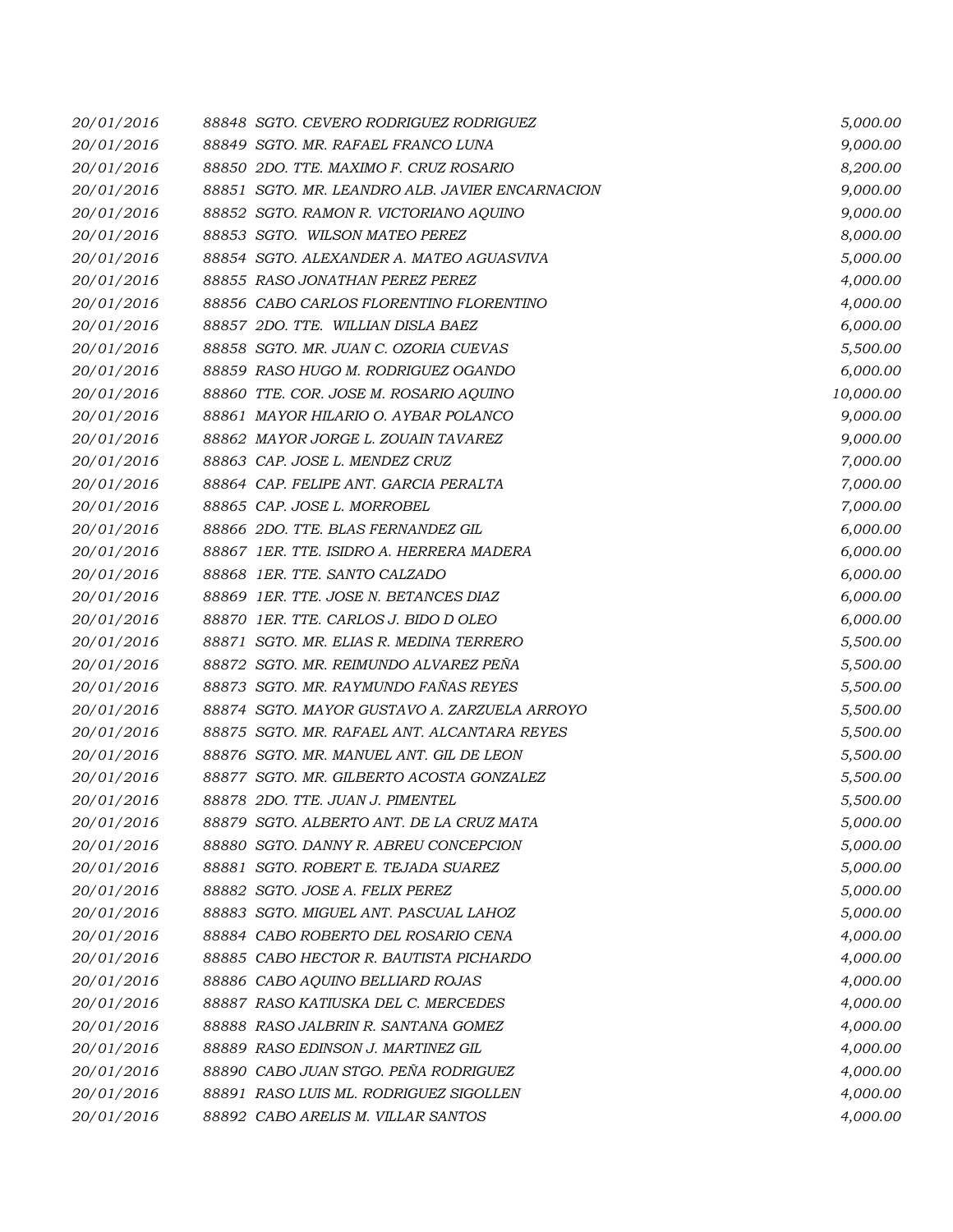| 20/01/2016 | 88893 CABO JOSE R. ACEVEDO FAMILIA          | 4,000.00  |
|------------|---------------------------------------------|-----------|
| 20/01/2016 | 88894 SGTO. GERMAN RAMIREZ JIMENEZ          | 4,000.00  |
| 20/01/2016 | 88895 RASO LUCIA M. CRUZ POLANCO            | 4,000.00  |
| 20/01/2016 | 88896 2DO. TTE. JULIO A. FRANCO DE AZA      | 9,200.00  |
| 20/01/2016 | 88897 SGTO. MR. JOSE ANT. ROSARIO MARTINEZ  | 4,000.00  |
| 20/01/2016 | 88898 2DO. TTE. JOSE LUIS CRUZ JORGE        | 9,200.00  |
| 20/01/2016 | 88899 SGTO. MIGUEL SILVERIO MARIA           | 5,000.00  |
| 20/01/2016 | 88900 SGTO. JOSE ALT. SANCHEZ DE LA CRUZ    | 5,200.00  |
| 20/01/2016 | 88901 SGTO. MARTIRES ULLOA HERNANDEZ        | 5,000.00  |
| 20/01/2016 | 88902 CABO ALFREDO ABREU                    | 5,200.00  |
| 20/01/2016 | 88903 SGTO. DOMINGO DE LOS S. ESTEVEZ       | 7,200.00  |
| 20/01/2016 | 88904 SGTO. FELIX ANT. JAQUEZ               | 7,200.00  |
| 20/01/2016 | 88905 RASO MIGUEL FELIZ CABRERA             | 4,000.00  |
| 20/01/2016 | 88906 SGTO. CARLOS O. BRITO PEÑA            | 7,200.00  |
| 20/01/2016 | 88907 SGTO. MR. FRANCISCO D. BAEZ VALERIO   | 4,000.00  |
| 20/01/2016 | 88908 RASO FRANCISCO DURAN RAMIREZ          | 4,000.00  |
| 20/01/2016 | 88909 CABO MIGUEL V. ARAGONEZ GOMEZ         | 4,000.00  |
| 20/01/2016 | 88910 2DO. TTE. ERNESTO ENCARNACION ROSARIO | 6,000.00  |
| 20/01/2016 | 88911 SGTO. MR. JUAN ANT. ROSA GOMEZ        | 5,500.00  |
| 20/01/2016 | 88912 CABO SANTA M. HENRIQUEZ PASCUAL       | 4,000.00  |
| 20/01/2016 | 88913 SGTO. REYNOSO PIÑA GUERRERO           | 5,000.00  |
| 20/01/2016 | 88914 CABO JOSE M. MINAYA GOMEZ             | 4,000.00  |
| 20/01/2016 | 88915 2DO. TTE. SILVESTRE FELIZ HERNANDEZ   | 10,000.00 |
| 20/01/2016 | 88916 SGTO. ANTONIO CASTRO BELEN            | 8,000.00  |
| 20/01/2016 | 88917 SGTO. JAIME Y. VERAS QUEZADA          | 12,000.00 |
| 20/01/2016 | 88918 MAYOR LORENZO DE LEON FLORES          | 9,000.00  |
| 20/01/2016 | 88919 1ER. TTE. JULIO E. LUGO GARCIA        | 6,500.00  |
| 20/01/2016 | 88920 SGTO. MR. JUAN G. BONIFACIO GUTIERREZ | 5,500.00  |
| 20/01/2016 | 88921 CABO ISMAEL DE LA CRUZ TAPIA          | 4,000.00  |
| 20/01/2016 | 88922 RASO RUDDY R. RUIZ GARCIA             | 2,266.66  |
| 20/01/2016 | 88923 SGTO. MR. JOSE R. RAMIREZ PEREZ       | 5,000.00  |
| 20/01/2016 | 88924 SGTO, NICOLAS HERRERA GRATEREAUX      | 5,000.00  |
| 20/01/2016 | 88925 RASO FRANKLIN PICHARDO VICTORIANO     | 4,000.00  |
| 20/01/2016 | 88926 CAP. MANUEL DE JS. SENA HERNANDEZ     | 7,000.00  |
| 20/01/2016 | 88927 CAP. GERSON ACOSTA POLANCO            | 7,000.00  |
| 20/01/2016 | 88928 2DO. TTE. JOSE D. TIFA                | 6,000.00  |
| 20/01/2016 | 88929 1ER. TTE. AGUSTIN NUÑEZ NUÑEZ         | 6,000.00  |
| 20/01/2016 | 88930 SGTO. MARIA L. ADAMES MARTE           | 5,000.00  |
| 20/01/2016 | 88931 CABO ALBIN ML. HICIANO GONZALEZ       | 4,000.00  |
| 20/01/2016 | 88932 SGTO. MR. PABLO ML. MORONTA REYES     | 5,000.00  |
| 20/01/2016 | 88933 CABO RAMON ANT. PICHARDO ALVAREZ      | 4,000.00  |
| 20/01/2016 | 88934 SGTO. MR. SANTIAGO BATISTA DIAZ       | 5,500.00  |
| 20/01/2016 | 88935 SGTO. SOREMINDA FLETE ADAMES          | 5,000.00  |
| 20/01/2016 | 88936 CABO JUAN CISNEROS ALMANZAR           | 4,000.00  |
| 20/01/2016 | 88937 CABO JOSE ANT. TAVERAS ARIAS          | 4,000.00  |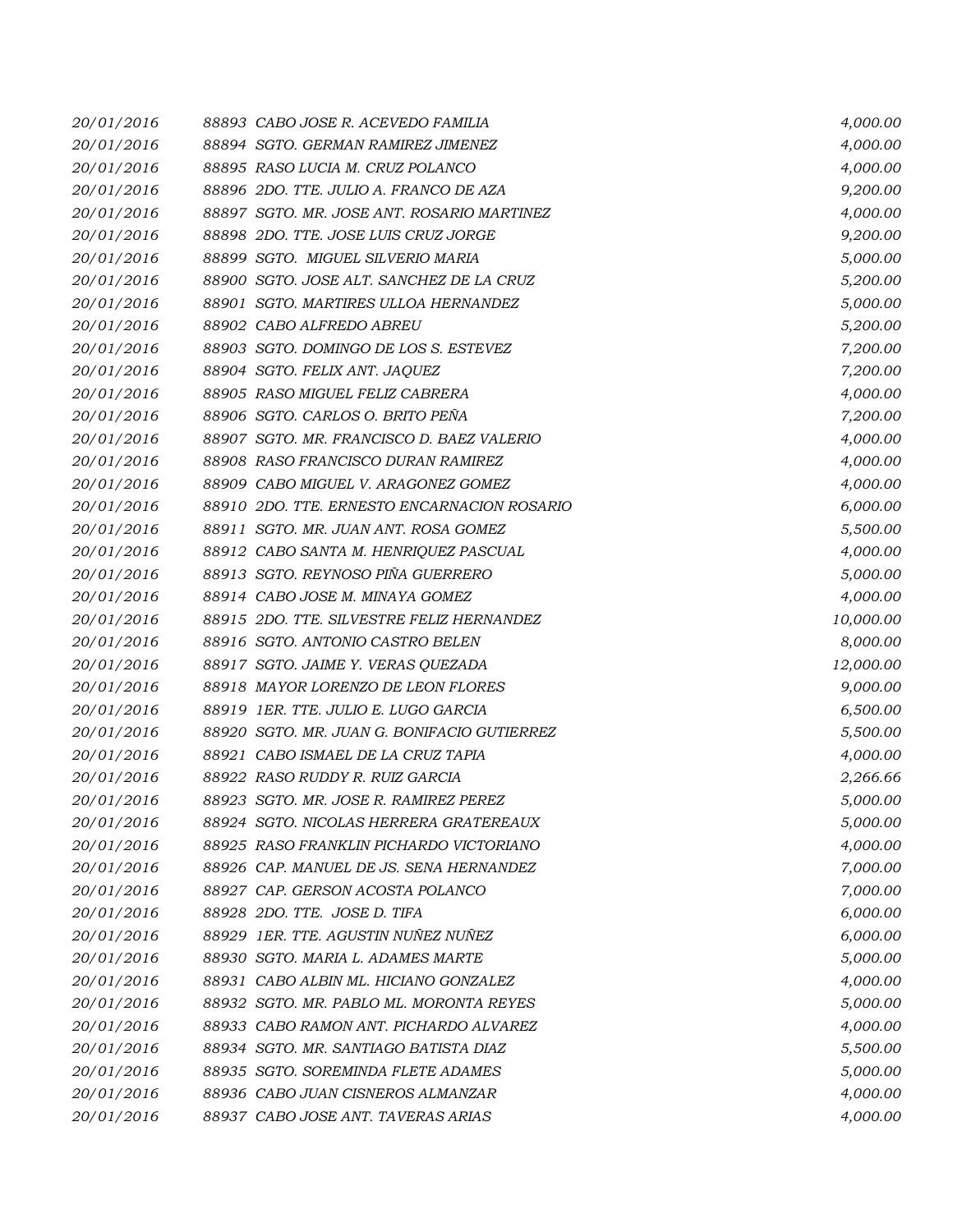| 20/01/2016 | 88938 CABO WILLIAMS ADAMES ESPINAL               | 4,000.00 |
|------------|--------------------------------------------------|----------|
| 20/01/2016 | 88939 RASO JUNIOR CABRERA RODRIGUEZ              | 5,200.00 |
| 20/01/2016 | 88940 2DO. TTE. JOSE ML. PAULINO ACOSTA          | 5,000.00 |
| 20/01/2016 | 88941 CABO JESUS ANT. DE LA CRUZ SUERO           | 4,000.00 |
| 20/01/2016 | 88942 SGTO. MR. JOSE ALB. EVANGELISTA CONCEPCION | 5,000.00 |
| 20/01/2016 | 88943 SGTO. MR. WILSON GERMAN DE LA CRUZ         | 5,500.00 |
| 20/01/2016 | 88944 SGTO. EDUARDO DE JS. CRUZ VENTURA          | 7,200.00 |
| 20/01/2016 | 88945 CABO YENNY ALT. ROSARIO GARCIA             | 5,200.00 |
| 20/01/2016 | 88946 SGTO. RAMON SEVERINO PAREDES               | 7,200.00 |
| 20/01/2016 | 88947 SGTO. MR. SANTO E. TEJEDA                  | 9,000.00 |
| 20/01/2016 | 88948 1ER. TTE, RUBEN D. GARCIA DE LEON          | 6,500.00 |
| 20/01/2016 | 88949 CAP. NELSON RODRIGUEZ BEATO                | 6,000.00 |
| 20/01/2016 | 88950 SGTO. MR. LUIS CASTRO ACOSTA               | 5,500.00 |
| 20/01/2016 | 88951 SGTO. MR. JACOBO ANT. HURTADO MARIA        | 5,500.00 |
| 20/01/2016 | 88952 SGTO. MARIBEL PAULINO MINAYA               | 5,000.00 |
| 20/01/2016 | 88953 SGTO. RAMON ANT. JIMENEZ NUÑEZ             | 7,200.00 |
| 20/01/2016 | 88954 RASO DANIEL ADAMES PERALTA                 | 4,000.00 |
| 20/01/2016 | 88955 RASO LORENZO L. VERAS DE LA ROSA           | 4,000.00 |
| 20/01/2016 | 88956 SGTO. JOSE L. BONIFACIO GUTIERREZ          | 5,000.00 |
| 20/01/2016 | 88957 SGTO. MR. MATIAS CRUCETA REINOSO           | 8,200.00 |
| 20/01/2016 | 88958 SGTO. JOSE R. HERNANDEZ PAULINO            | 4,000.00 |
| 20/01/2016 | 88959 SGTO. MR. FREDDY DE JESUS                  | 8,200.00 |
| 20/01/2016 | 88960 2DO. TTE. CARLOS ANT. FORTUNA MONCION      | 6,000.00 |
| 20/01/2016 | 88961 CABO SALVADOR DIAZ RAMIREZ                 | 4,000.00 |
| 20/01/2016 | 88962 SGTO. RAFAEL DEL C. GUZMAN LOPEZ           | 5,000.00 |
| 20/01/2016 | 88963 CAP. NOEL S. SOSA PAULINO                  | 7,000.00 |
| 20/01/2016 | 88964 CAP. FRANKLIN CABRAL ROSARIO               | 8,000.00 |
| 20/01/2016 | 88965 SGTO. EDUARDO MONTERO GRULLON              | 6,000.00 |
| 20/01/2016 | 88966 RASO OLIVEL RIVERA FIGUEREO                | 5,000.00 |
| 20/01/2016 | 88967 SGTO. MR. ARMEHILIO PEÑA VALDEZ            | 4,000.00 |
| 20/01/2016 | 88968 RASO ROBERT O. VASQUEZ FELIZ               | 4,000.00 |
| 20/01/2016 | 88969 RASO PETRONILA LOPEZ MEDINA                | 4,000.00 |
| 20/01/2016 | 88970 RASO ROSELIA PEREZ DE LA CRUZ              | 4,000.00 |
| 20/01/2016 | 88971 IER. TTE. ANGEL M. PERALTA PEÑA            | 6,500.00 |
| 20/01/2016 | 88972 2DO. TTE. PABLO GARCIA MONTERO             | 6,000.00 |
| 20/01/2016 | 88973 2DO. TTE. APOLINAR PEÑA PEÑA               | 6,000.00 |
| 20/01/2016 | 88974 2DO. TTE, LEODAN URBAEZ FELIZ              | 6,000.00 |
| 20/01/2016 | 88975 SGTO. JOSE DOLORES TRINIDAD FELIZ          | 5,000.00 |
| 20/01/2016 | 88976 SGTO. LUIS L. ARIAS SANCHEZ                | 5,000.00 |
| 20/01/2016 | 88977 RASO DIONERIS DE LA CRUZ LOPEZ             | 4,000.00 |
| 20/01/2016 | 88978 CABO WANDER SANTANA FERRERAS               | 4,000.00 |
| 20/01/2016 | 88979 CABO ESTERVIN ML. CRUZ PEREZ               | 4,000.00 |
| 20/01/2016 | 88980 CABO LUIS M. ZAYAS URBAEZ                  | 4,000.00 |
| 20/01/2016 | 88981 RASO JUNIOR A. FELIZ FELIZ                 | 4,000.00 |
| 20/01/2016 | 88982 SGTO. ALEXANDER DE LEON GARCIA             | 7,200.00 |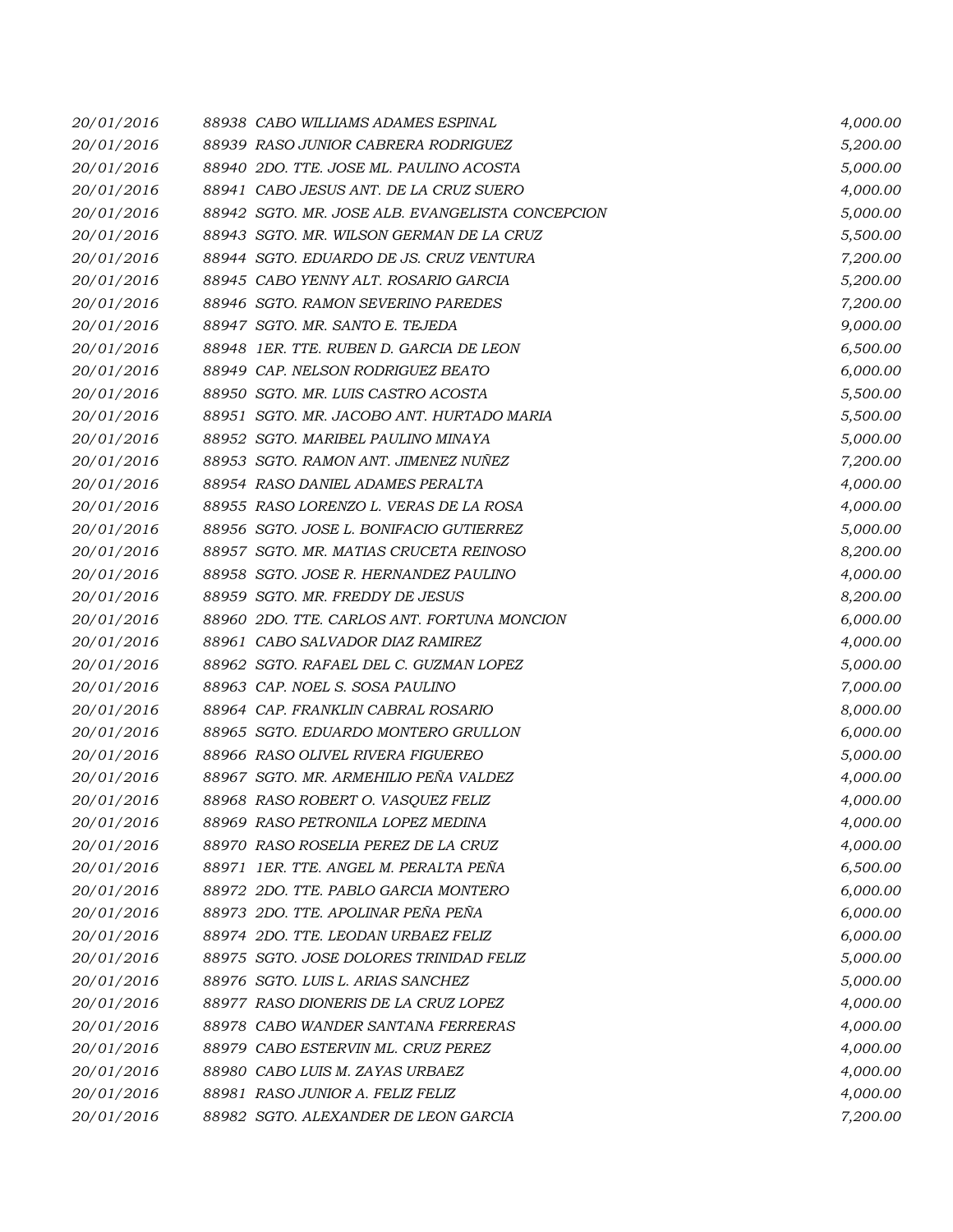| 20/01/2016 | 88983 RASO WILMER A. URBAEZ FELIZ           | 4,000.00 |
|------------|---------------------------------------------|----------|
| 20/01/2016 | 88984 SGTO. LIBRADO M. SEGURA ALCANTARA     | 5,000.00 |
| 20/01/2016 | 88985 SGTO. FAUSTINO BASIL LUIS             | 6,900.00 |
| 20/01/2016 | 88986 SGTO. MR. REILYN D. FELIZ GUEVARA     | 4,000.00 |
| 20/01/2016 | 88987 IER. TTE. MERGEN F. BATISTA RIVAS     | 6,500.00 |
| 20/01/2016 | 88988 2DO. TTE. FAUSTO D. ROCHA PEREZ       | 9,200.00 |
| 20/01/2016 | 88989 SGTO. MR. ANGEL R. GONZALEZ CUEVAS    | 5,500.00 |
| 20/01/2016 | 88990 SGTO. GILTON MATEO MEDINA             | 7,200.00 |
| 20/01/2016 | 88991 2DO. TTE. PATRICIO GOMEZ SEGURA       | 6,000.00 |
| 20/01/2016 | 88992 RASO WARLIN ANT. CARVAJAL CUEVAS      | 4,000.00 |
| 20/01/2016 | 88993 SGTO. MR. JAVIEL MEDINA GONZALEZ      | 5,500.00 |
| 20/01/2016 | 88994 SGTO. ELVIN U. NOVAS MEDRANO          | 5,000.00 |
| 20/01/2016 | 88995 CAP. JUAN DE D. NOVAS VARGAS          | 6,000.00 |
| 20/01/2016 | 88996 SGTO. MR. LUIS F. JOSE GARCIA         | 5,500.00 |
| 20/01/2016 | 88997 SGTO. ROBERTO ANT. FELIZ MATOS        | 7,200.00 |
| 20/01/2016 | 88998 CABO FRANCIS L. VOLQUEZ NOVAS         | 4,000.00 |
| 20/01/2016 | 88999 2DO. TTE. JOSELIN DIAZ SENA           | 6,000.00 |
| 20/01/2016 | 89000 1ER. TTE. DELIS G. COLON VALDEZ       | 5,500.00 |
| 20/01/2016 | 89001 SGTO. HUMBERTO MEDINA ROA             | 7,200.00 |
| 20/01/2016 | 89002 MAYOR RAFAEL ANT. SOTO MORETA         | 9,000.00 |
| 20/01/2016 | 89003 RASO MIGUELINA PEREZ BELTRE           | 4,000.00 |
| 20/01/2016 | 89004 CABO WILKINS E. HERNANDEZ GARCIA      | 6,000.00 |
| 20/01/2016 | 89005 RASO YOHAN ML. LUCIANO BAUTISTA       | 6,000.00 |
| 20/01/2016 | 89006 RASO EDWARD ANT. OGANDO TERRERO       | 4,000.00 |
| 20/01/2016 | 89007 SGTO. MR. JOSE ML. REYES BELLO        | 8,200.00 |
| 20/01/2016 | 89008 CABO JEOVANNY A. SANCHEZ ADAMES       | 4,000.00 |
| 20/01/2016 | 89009 CABO JOSE R. COHEN BERAS              | 4,000.00 |
| 20/01/2016 | 89010 RASO LUIS FCO. AMADOR VICIOSO         | 5,200.00 |
| 20/01/2016 | 89011 SGTO. MR. FERNANDO MATEO              | 5,500.00 |
| 20/01/2016 | 89012 CABO VICTOR ESPINOSA GONZALEZ         | 4,900.00 |
| 20/01/2016 | 89013 2DO. TTE. SONIA M. DE LA ROSA DE LEON | 6,000.00 |
| 20/01/2016 | 89014 2DO. TTE. ELADIO CABRERA ROA          | 6,000.00 |
| 20/01/2016 | 89015 1ER. TTE. TEODORO VALLEJO MORILLO     | 5,500.00 |
| 20/01/2016 | 89016 1ER. TTE. WILSON GUZMAN PEREZ         | 5,500.00 |
| 20/01/2016 | 89017 SGTO. CRISTHIAN R. CONCEPCION ORTIZ   | 5,000.00 |
| 20/01/2016 | 89018 SGTO. ELVIN ENCARNACION OGANDO        | 5,000.00 |
| 20/01/2016 | 89019 SGTO. CRISTIAN ENCARNACION VALENZUELA | 5,000.00 |
| 20/01/2016 | 89020 CABO HECTOR CALDERON CAPELLAN         | 4,000.00 |
| 20/01/2016 | 89021 CABO JONATHAN F. MEDINA               | 4,000.00 |
| 20/01/2016 | 89022 RASO ALTAGRACIA MATEO SOLIS           | 4,000.00 |
| 20/01/2016 | 89023 CABO RAMONA MATEO BUGUE               | 4,000.00 |
| 20/01/2016 | 89024 RASO ANYELA N. DE LOS SANTOS PIÑA     | 4,000.00 |
| 20/01/2016 | 89025 2DO. TTE. JOSE E. CABRAL Y CABRAL     | 6,000.00 |
| 20/01/2016 | 89026 RASO MIGUEL ALCANTARA RAMOS           | 4,000.00 |
| 20/01/2016 | 89027 SGTO. ARTURO VILLEGAS DE LOS SANTOS   | 5,000.00 |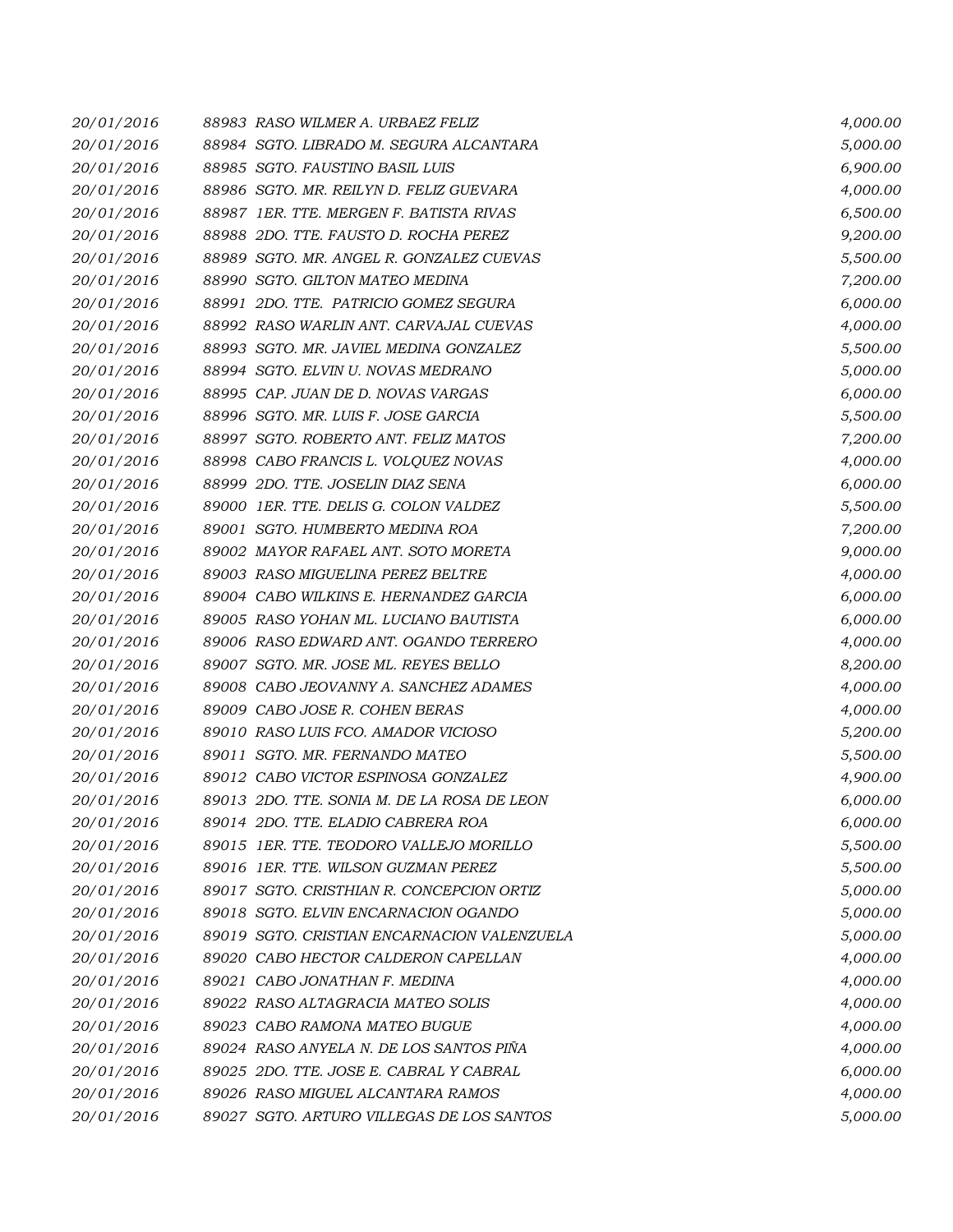| 20/01/2016 | 89028 2DO. TTE. SILVIO E. ZABALA OGANDO       | 6,000.00  |
|------------|-----------------------------------------------|-----------|
| 20/01/2016 | 89029 SGTO, MR. MANUEL S. MONTILLA MADE       | 5,500.00  |
| 20/01/2016 | 89030 CABO EDDY A. MONTILLA MONTERO           | 4,000.00  |
| 20/01/2016 | 89031 IER. TTE. WILLIAM G. PEREZ              | 5,500.00  |
| 20/01/2016 | 89032 CABO AGUSTIN FLORENTINO ROSARIO         | 5,200.00  |
| 20/01/2016 | 89033 SGTO. MARIOLIN LORENZO MEDINA           | 7,200.00  |
| 20/01/2016 | 89034 RASO ANGELO VALLEJO ALCANTARA           | 4,000.00  |
| 20/01/2016 | 89035 RASO LUIS ALB. DE LA ROSA GONZALEZ      | 4,000.00  |
| 20/01/2016 | 89036 RASO VALERIO MORILLO MERAN              | 5,200.00  |
| 20/01/2016 | 89037 CABO JORGE L. FIGUEREO DIAZ             | 4,000.00  |
| 20/01/2016 | 89038 1ER. TTE. FRANCISCO ALBER VALDEZ        | 6,500.00  |
| 20/01/2016 | 89039 2DO. TTE. RAFAEL E. ENCARNACION ADAMES  | 6,000.00  |
| 20/01/2016 | 89040 SGTO. ANTONIO GOMEZ TAPIA               | 4,000.00  |
| 20/01/2016 | 89041 CABO MARIBEL DEL C. MOREL               | 4,000.00  |
| 20/01/2016 | 89042 CABO AGUSTIN CORONADO CORONADO          | 4,000.00  |
| 20/01/2016 | 89043 SGTO. JOSE L. VALDEZ MEDINA             | 5,000.00  |
| 20/01/2016 | 89044 CABO ALEXANDER Y. TAPIA CRUZ            | 4,000.00  |
| 20/01/2016 | 89045 SGTO. GUILLERMO E. RODRIGUEZ            | 6,900.00  |
| 20/01/2016 | 89046 RASO JUNIOR CUEVAS GUZMAN               | 5,200.00  |
| 20/01/2016 | 89047 RASO LEIDY ALB. HERNANDEZ MINYETTY      | 4,900.00  |
| 20/01/2016 | 89048 2DO. TTE, FRANK FELIZ ALCANTARA         | 10,000.00 |
| 20/01/2016 | 89049 SGTO. MR. PEDRO SOTO                    | 9,000.00  |
| 20/01/2016 | 89050 SGTO. FELIX SANCHEZ GUZMAN              | 8,000.00  |
| 20/01/2016 | 89051 RASO TOMAS DE JESUS MEJIA               | 6,000.00  |
| 20/01/2016 | 89052 RASO ADRIAN A. PALACIO MARTINEZ         | 6,000.00  |
| 20/01/2016 | 89053 RASO SANDRO T. REYES LERBOURS           | 6,000.00  |
| 20/01/2016 | 89054 CABO SANTO SIERRA GUZMAN                | 6,000.00  |
| 20/01/2016 | 89055 MAYOR PEDRO ML. R. DOMINGUEZ MORCELO    | 9,000.00  |
| 20/01/2016 | 89056 2DO. TTE. MARINO SANCHEZ VASQUEZ        | 6,000.00  |
| 20/01/2016 | 89057 2DO. TTE, FAUTINO MONTERO DE LOS SANTOS | 5,500.00  |
| 20/01/2016 | 89058 SGTO. MR. WILMIN ALB. TRINIDAD ACEVEDO  | 5,500.00  |
| 20/01/2016 | 89059 SGTO. VICTOR V. PEREZ DIAZ              | 5,000.00  |
| 20/01/2016 | 89060 CABO FRANCISCO ANT. GUANCE              | 4,000.00  |
| 20/01/2016 | 89061 RASO AMADO E. GUZMAN PEREZ              | 4,000.00  |
| 20/01/2016 | 89062 RASO MILCIADES MESA ENCARNACION         | 4,000.00  |
| 20/01/2016 | 89063 SGTO. MR. VICTOR M. CASTILLO HERNANDEZ  | 9,000.00  |
| 20/01/2016 | 89064 SGTO, NEWTON E. LORA FIGUEROA           | 8,000.00  |
| 20/01/2016 | 89065 RASO FELIX E. VALENZUELA SIERRA         | 4,000.00  |
| 20/01/2016 | 89066 RASO LUIS F. VALLEJO MARTINEZ           | 5,200.00  |
| 20/01/2016 | 89067 CABO JEUDIS PAREDES MOJICA              | 5,200.00  |
| 20/01/2016 | 89068 RASO YOAN LASOSE HEREDIA                | 4,000.00  |
| 20/01/2016 | 89069 CABO MANOLIN BASILIO SALOMON            | 5,200.00  |
| 20/01/2016 | 89070 CABO JUAN DIAZ ENCARNACION              | 5,200.00  |
| 20/01/2016 | 89071 SGTO. JOSE ML. DE LA ROSA DE LEON       | 7,200.00  |
| 20/01/2016 | 89072 1ER. TTE. EUGENIO PEGUERO DEL ROSARIO   | 6,500.00  |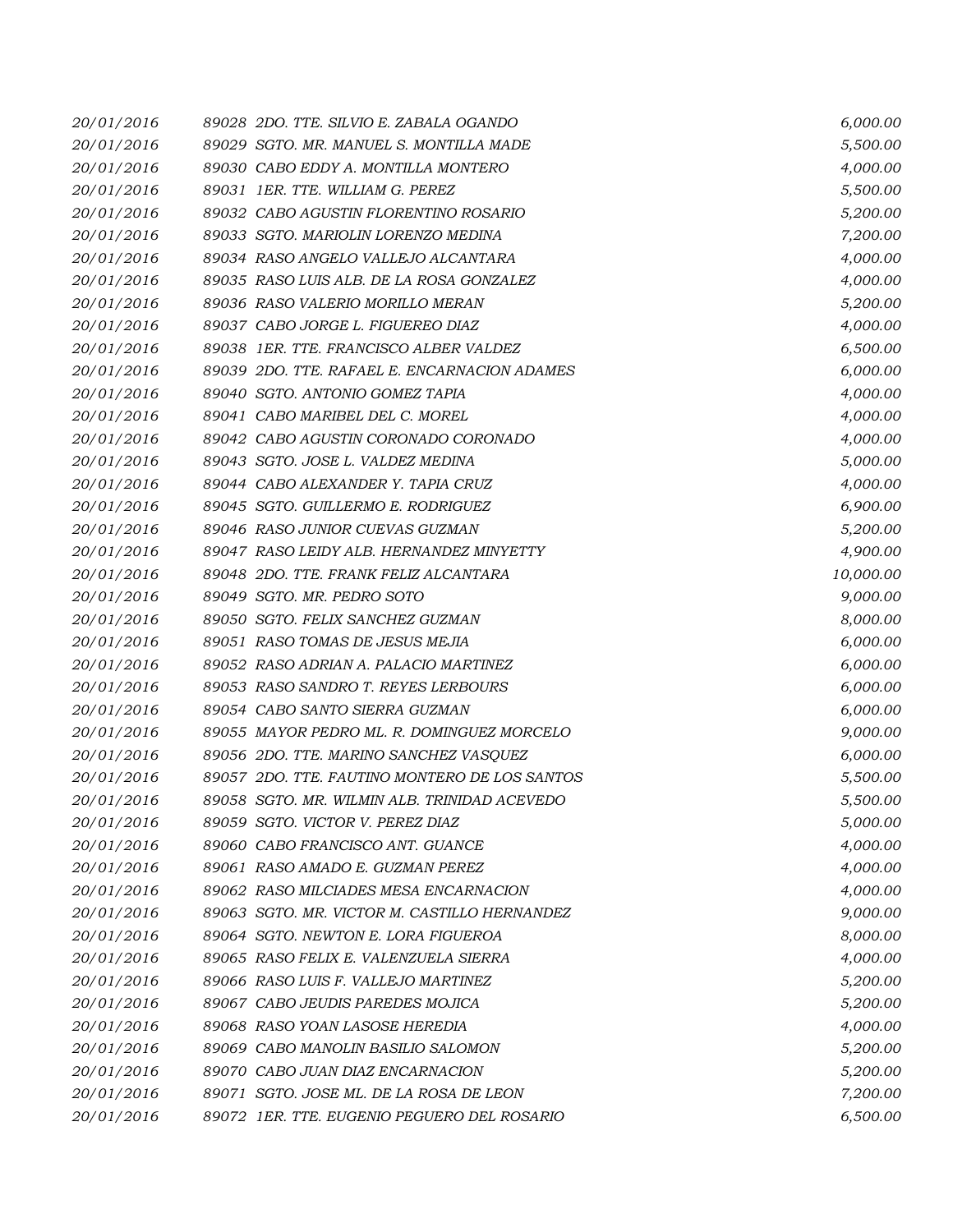| 20/01/2016 | 89073 RASO DAWRYN GARCIA PERALTA                | 4,000.00  |
|------------|-------------------------------------------------|-----------|
| 20/01/2016 | 89074 CAPITAN EVARISTO VELAZQUEZ                | 11,200.00 |
| 20/01/2016 | 89075 SGTO. MR. SANTOS RODRIGUEZ RIVERA         | 9,000.00  |
| 20/01/2016 | 89076 CABO SALVADOR A. HEREDIA MATEO            | 6,000.00  |
| 20/01/2016 | 89077 SGTO. MANUEL S. SOTO CABRAL               | 7,200.00  |
| 20/01/2016 | 89078 RASO KELVIN A. FRANCO TURBI               | 4,000.00  |
| 20/01/2016 | 89079 SGTO. WIQUIN LAVALE GONZALEZ              | 6,900.00  |
| 20/01/2016 | 89080 SGTO. MR. PEDRO LAUREANO PAULA            | 5,500.00  |
| 20/01/2016 | 89081 CABO MILKELIS FIGUEROA SUAREZ             | 4,000.00  |
| 20/01/2016 | 89082 SGTO. MR. CESAR ANT. SERRANO GARCIA       | 7,900.00  |
| 20/01/2016 | 89083 CABO CARLOS D. REYNOSO PEREYRA            | 4,000.00  |
| 20/01/2016 | 89084 2DO. TTE. JUAN FCO. JIMENEZ DE LOS SANTOS | 6,000.00  |
| 20/01/2016 | 89085 SGTO. MR. MARCELO UREÑA ROSADO            | 8,200.00  |
| 20/01/2016 | 89086 SGTO. MR. JOHAN ML. SOSA                  | 5,500.00  |
| 20/01/2016 | 89087 CABO VICTOR J. SENA DIAZ                  | 4,900.00  |
| 20/01/2016 | 89088 2DO. TTE. DIOMEDES DE LA CRUZ DE LA CRUZ  | 9,200.00  |
| 20/01/2016 | 89089 RASO JUAN U. ARIAS                        | 5,200.00  |
| 20/01/2016 | 89090 MAYOR JUAN B. DIPRE ISABEL                | 5,000.00  |
| 20/01/2016 | 89091 SGTO. CRISTINO SOTO SOTO                  | 5,000.00  |
| 20/01/2016 | 89092 1ER. TTE. VIRGINIO ARISMENDY PEREZ        | 6,500.00  |
| 20/01/2016 | 89093 SGTO, DANTE E, GALAN SANTANA              | 7,200.00  |
| 20/01/2016 | 89094 CABO WANDER AGRAMONTE CESPEDES            | 5,200.00  |
| 20/01/2016 | 89095 2DO. TTE, RAMON E. MENDEZ RUIZ            | 6,000.00  |
| 20/01/2016 | 89096 2DO. TTE. SALVADOR MEDINA MEDINA          | 6,000.00  |
| 20/01/2016 | 89097 2DO. TTE. PASCUAL SEGURA OLIVERO          | 3,400.00  |
| 20/01/2016 | 89098 RASO JULIAN SUAZO CASADO                  | 4,000.00  |
| 20/01/2016 | 89099 CABO LEONIDES SUAZO CASADO                | 5,200.00  |
| 20/01/2016 | 89100 2DO. TTE. JOSE D. TAPIA TAVERAS           | 9,200.00  |
| 20/01/2016 | 89101 2DO. TTE. EMILIO ROBLES PLASENCIO         | 6,000.00  |
| 20/01/2016 | 89102 CABO FRANKLIN ANT. RODRIGUEZ CASTILLO     | 4,900.00  |
| 20/01/2016 | 89103 CAP. JOE ANT. GARCIA HOFFMAN              | 7,000.00  |
| 20/01/2016 | 89104 2DO. TTE. JUAN DEL A. FELIZ FELIZ         | 10,000.00 |
| 20/01/2016 | 89105 SGTO. MR. GIL ML. CAMPECHANO GARCIA       | 9,000.00  |
| 20/01/2016 | 89106 SGTO. CRISTIAN JAVIER ARREDONDO           | 9,000.00  |
| 20/01/2016 | 89107 RASO FELIX F. REYNOSO REYES               | 6,000.00  |
| 20/01/2016 | 89108 RASO MODESTO MONTERO POLANCO              | 6,000.00  |
| 20/01/2016 | 89109 RASO ROSELIO SOLANO SILVESTRE             | 5,200.00  |
| 20/01/2016 | 89110 SGTO. JUAN ALB. REED GOMEZ                | 7,200.00  |
| 20/01/2016 | 89111 CABO ENMANUEL BAEZ YAN                    | 5,200.00  |
| 20/01/2016 | 89112 RASO JUNIOR ALB. CASTILLO ESCANIO         | 5,200.00  |
| 20/01/2016 | 89113 2DO. TTE. GERVASIO DEGOLLADO RINCON       | 8,900.00  |
| 20/01/2016 | 89114 CABO JOHNNY OZORIA DANIEL                 | 4,000.00  |
| 20/01/2016 | 89115 2DO. TTE. NIXON RAMIREZ CANDELARIO        | 6,000.00  |
| 20/01/2016 | 89116 SGTO. GRECIA I. ASTACIO JIMENEZ           | 5,000.00  |
| 20/01/2016 | 89117 CABO ANGEL GONZALEZ BORQUEZ               | 4,900.00  |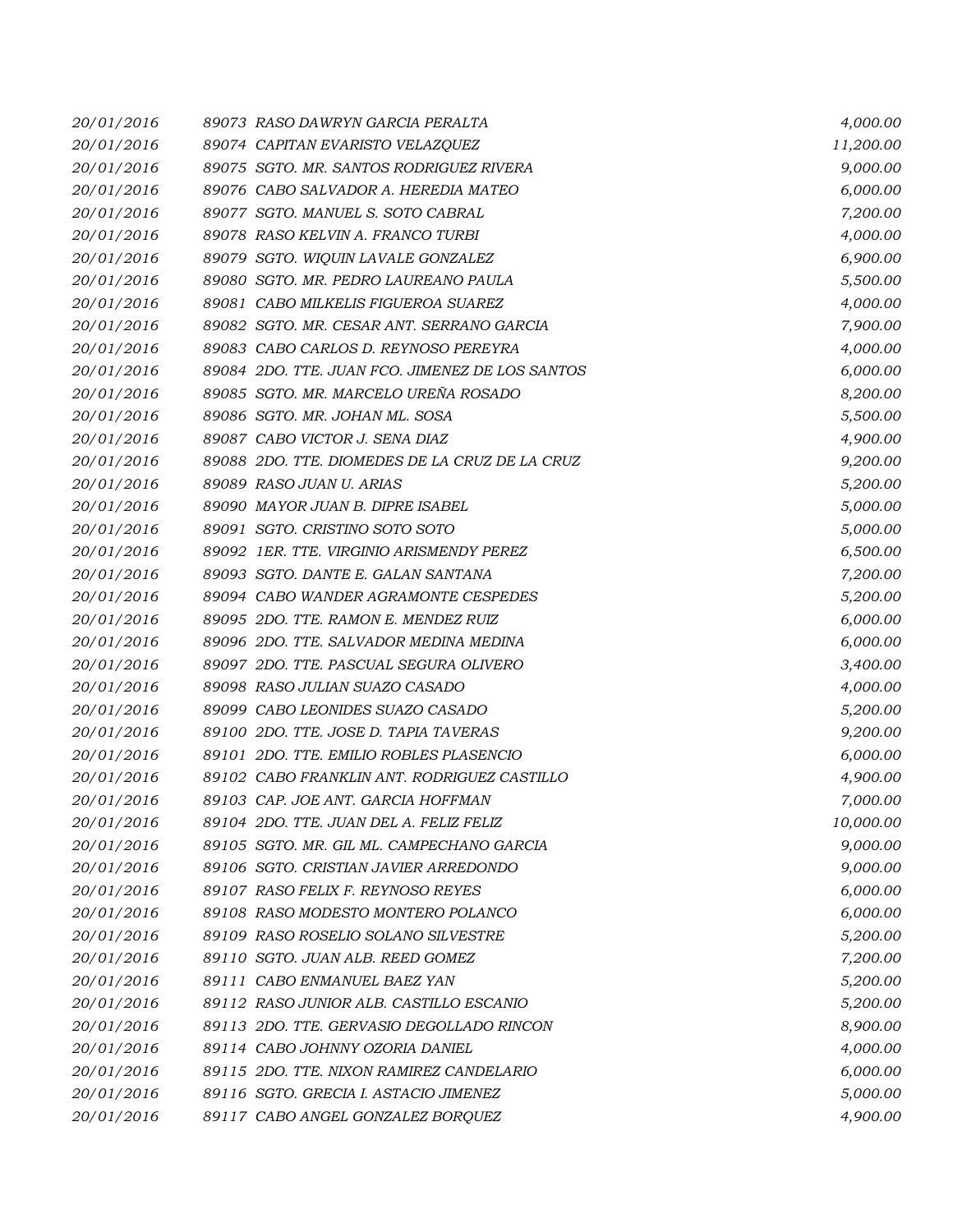| 20/01/2016 | 89118 CAP. ERNESTO MEJIA SARMIENTO         | 7,000.00  |
|------------|--------------------------------------------|-----------|
| 20/01/2016 | 89119 CAP. PACO MORILLO RAMIREZ            | 7,000.00  |
| 20/01/2016 | 89120 MAYOR MIGUEL A. CONTRERAS GUERRERO   | 7,000.00  |
| 20/01/2016 | 89121 IER. TTE. PEDRO BERIGUETE CUELLO     | 6,500.00  |
| 20/01/2016 | 89122 2DO. TTE. ANGEL ML. SOSA VANTERPOOL  | 6,000.00  |
| 20/01/2016 | 89123 2DO. TTE. GERSON ALCANTARA GOMEZ     | 6,000.00  |
| 20/01/2016 | 89124 2DO. TTE. RAMON E. RAMIREZ PACHECO   | 6,000.00  |
| 20/01/2016 | 89125 SGTO. MR. ANTONIO DE LA ROSA RAMIREZ | 5,500.00  |
| 20/01/2016 | 89126 SGTO. MR. LEONARDO MONEGRO ORTEGA    | 5,500.00  |
| 20/01/2016 | 89127 SGTO. MR. WILSON S. CUELLO           | 5,500.00  |
| 20/01/2016 | 89128 SGTO. MR. RAFAEL REYES MEJIA         | 5,500.00  |
| 20/01/2016 | 89129 SGTO. MARIO M. VICIOSO MANZANILLO    | 5,000.00  |
| 20/01/2016 | 89130 SGTO. PEDRO OZORIA EMILIANO          | 5,000.00  |
| 20/01/2016 | 89131 SGTO. FIOR R. SEGURA CANA            | 5,000.00  |
| 20/01/2016 | 89132 SGTO. PAULA C. BELEN PAULINO         | 5,000.00  |
| 20/01/2016 | 89133 CABO JUAN H. RAMIREZ PACHECO         | 4,000.00  |
| 20/01/2016 | 89134 CABO GASPAR ABREU CASTILLO           | 4,000.00  |
| 20/01/2016 | 89135 CABO JACOB ROMERO RODRIGUEZ          | 4,000.00  |
| 20/01/2016 | 89136 RASO FRANK ALBURQUERQUE MOTA         | 4,000.00  |
| 20/01/2016 | 89137 RASO JULIO S. MAZARA REINOSO         | 4,000.00  |
| 20/01/2016 | 89138 CABO FRANCISCO ANT. BASTARDO CORDERO | 4,000.00  |
| 20/01/2016 | 89139 RASO DANIEL ALCANTARA BARREIRO       | 4,000.00  |
| 20/01/2016 | 89140 RASO ELY E. DE LA ROSA AMBROSIO      | 4,000.00  |
| 20/01/2016 | 89141 CABO ARACELIS MARTINEZ RIVERA        | 4,000.00  |
| 20/01/2016 | 89142 CABO JULIO NOLASCO PEREZ             | 5,200.00  |
| 20/01/2016 | 89143 SGTO. TITO ROJAS MOTA                | 5,000.00  |
| 20/01/2016 | 89144 SGTO. ANGEL REYES BAEZ               | 5,000.00  |
| 20/01/2016 | 89145 CABO ANASTACIO JOSEPH FOSTEL         | 4,000.00  |
| 20/01/2016 | 89146 SGTO. MR. JOEL A. GUERRERO MEDINA    | 5,500.00  |
| 20/01/2016 | 89147 SGTO. HECTOR R. MOTA SANTANA         | 7,200.00  |
| 20/01/2016 | 89148 SGTO. CRISTIAN DE PAULA POLANCO      | 7,200.00  |
| 20/01/2016 | 89149 CAP. VICTOR ML. GONZALEZ ALVAREZ     | 7,000.00  |
| 20/01/2016 | 89150 SGTO. FRANKLIN S. ACOSTA SOLIS       | 5,000.00  |
| 20/01/2016 | 89151 CABO CLAUDIO CORNIELLE               | 4,000.00  |
| 20/01/2016 | 89152 RASO WILLIAM E. JIMENEZ SOSA         | 4,000.00  |
| 20/01/2016 | 89153 2DO. TTE. CARLOS ML. VIDAL SEGURA    | 10,000.00 |
| 20/01/2016 | 89154 CABO MANUEL L. NUÑEZ SANCHEZ         | 4,900.00  |
| 20/01/2016 | 89155 IER. TTE. FELIX ALB. PEREYRA ROA     | 6,500.00  |
| 20/01/2016 | 89156 RASO MAXIMO AQUINO GOMEZ             | 4,000.00  |
| 20/01/2016 | 89157 CABO EDGAL EFRAIN SANTANA DIAZ       | 4,000.00  |
| 20/01/2016 | 89158 2DO. TTE. DIOMEDES PAREDES SANTANA   | 6,000.00  |
| 20/01/2016 | 89159 CABO DHAIN S. BERAS FIGUEROA         | 4,000.00  |
| 20/01/2016 | 89160 RASO ALEXIS BDO. CABRERA SOLANO      | 4,000.00  |
| 20/01/2016 | 89161 RASO VLADIMIR ML. SANTANA PEÑA       | 4,900.00  |
| 20/01/2016 | 89162 SGTO. ALCADIO JOSE ROSARIO           | 7,200.00  |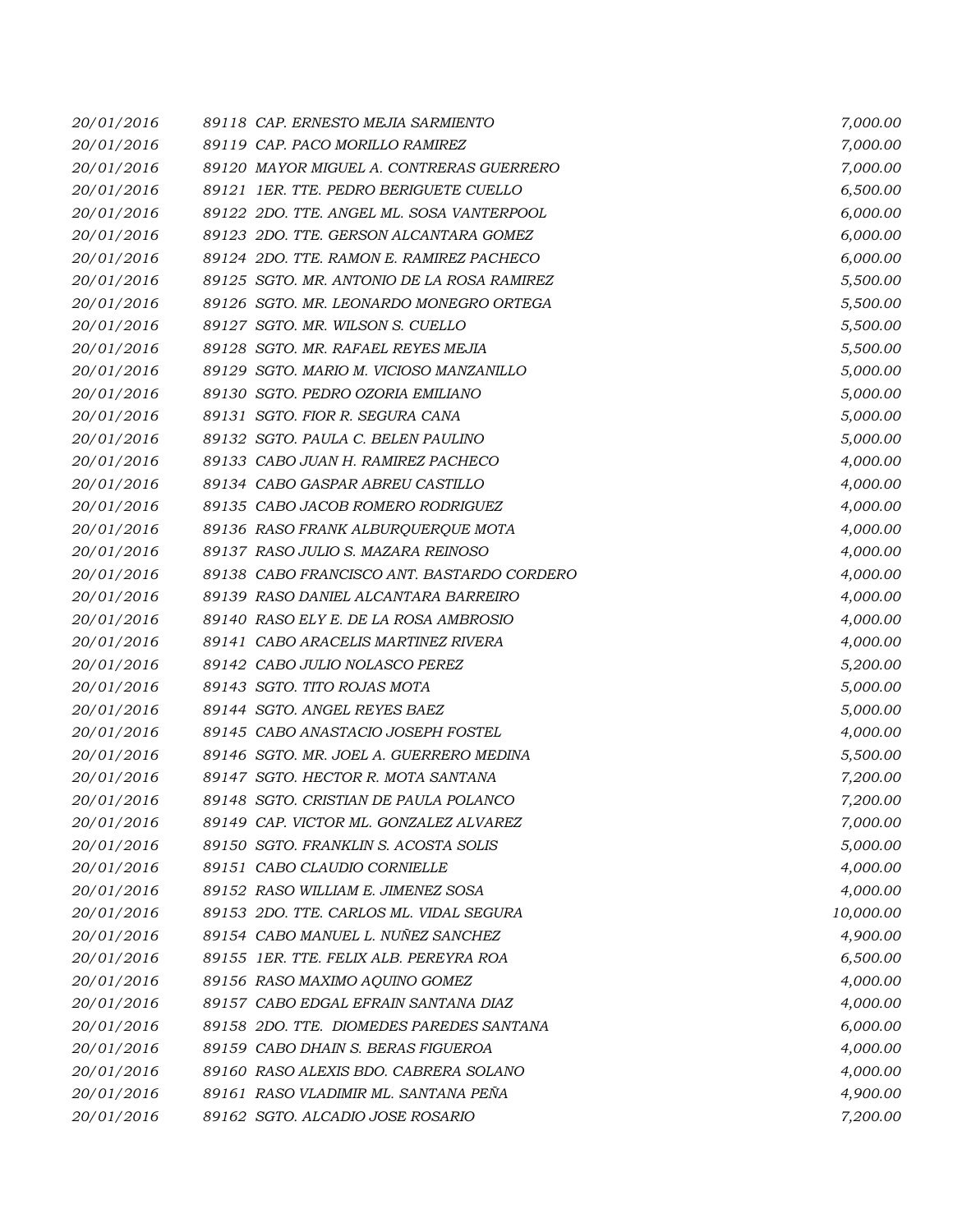| 20/01/2016 | 89163 SGTO. HENRY ML. ESCORBORES AVILA          | 7,200.00  |
|------------|-------------------------------------------------|-----------|
| 20/01/2016 | 89164 RASO YOEL ML. AGESTA SILVESTRE            | 5,200.00  |
| 20/01/2016 | 89165 CAP. HECTOR DE LOS SANTOS A.              | 10,000.00 |
| 20/01/2016 | 89166 IER TTE. EMELINDO BATISTA                 | 7,000.00  |
| 20/01/2016 | 89167 1ER. TTE. JUAN JIMENEZ SANTANA            | 6,500.00  |
| 20/01/2016 | 89168 2DO. TTE. CIRIACO PAYANO SEVERINO         | 6,000.00  |
| 20/01/2016 | 89169 2DO. TTE. DOMINGO ANT. SEVERINO HENRIQUEZ | 6,000.00  |
| 20/01/2016 | 89170 SGTO. MR. LUISA J. JIMENEZ BORT           | 5,500.00  |
| 20/01/2016 | 89171 SGTO. BELKIS A. RICHARDSON GUILLEN        | 5,000.00  |
| 20/01/2016 | 89172 SGTO. FRANKLIN GUZMAN LEONARDO            | 5,000.00  |
| 20/01/2016 | 89173 RASO ISMAEL ALB. PEGUERO GONZALEZ         | 4,000.00  |
| 20/01/2016 | 89174 CABO DANIEL E. RAMIREZ MESA               | 4,000.00  |
| 20/01/2016 | 89175 SGTO. MR. ANDRES GUERRERO                 | 5,500.00  |
| 20/01/2016 | 89176 SGTO. CARLOS ALB. PEGUERO MOTA            | 7,200.00  |
| 20/01/2016 | 89177 SGTO. JOAQUIN SALAS CEDENO                | 5,000.00  |
| 20/01/2016 | 89178 CABO YEIMY RIVAS PEGUERO                  | 4,000.00  |
| 20/01/2016 | 89179 SGTO. LISANDRO CHALAS TRINIDAD            | 4,000.00  |
| 20/01/2016 | 89180 CABO BIENVENIDO ALFONSECA JAVIER          | 4,000.00  |
| 20/01/2016 | 89181 CABO SANTO SEVERINO SANTANA               | 4,000.00  |
| 20/01/2016 | 89182 RASO JEAN C. PUENTE REINA                 | 4,900.00  |
| 20/01/2016 | 89183 MAYOR JOSE FCO. FRIAS MOTA                | 9,000.00  |
| 20/01/2016 | 89184 CAP. CESAREO PEGUERO PRADO                | 11,000.00 |
| 20/01/2016 | 89185 1ER. TTE. SANTO A. BRUJAN AQUINO          | 11,000.00 |
| 20/01/2016 | 89186 2DO. TTE. PEDRO LAUREANO GUZMAN           | 8,000.00  |
| 20/01/2016 | 89187 SGTO. NELDIS A. BELLO PEREZ               | 8,000.00  |
| 20/01/2016 | 89188 SGTO. NIORVIS M. FABIAN TOLENTINO         | 8,000.00  |
| 20/01/2016 | 89189 CABO LEORYS ANT. MARTINEZ OVIEDO          | 6,000.00  |
| 20/01/2016 | 89190 CABO MARCIAL OGANDO DIAZ                  | 6,000.00  |
| 20/01/2016 | 89191 CABO ANGEL MA. RAMIREZ SEPULVEDA          | 6,000.00  |
| 20/01/2016 | 89192 CABO EDWIN ALB. CUEVAS MARCANO            | 4,900.00  |
| 20/01/2016 | 89193 IER. TTE. FAUSTO CARRASCO RAMIREZ         | 10,200.00 |
| 20/01/2016 | 89194 SGTO. MR. WILLIAM DE LA CRUZ CABRAL       | 8,200.00  |
| 20/01/2016 | 89195 SGTO, MR. HARRY A. CASTILLO MADERA        | 8,200.00  |
| 20/01/2016 | 89196 CABO JORGE M. MARTE OLIVERO               | 5,200.00  |
| 20/01/2016 | 89197 TTE. COR. JORGE ANT. RIVERA LOPEZ         | 10,000.00 |
| 20/01/2016 | 89198 TTE, COR, WILLIAN CABRERA ARIAS           | 10,000.00 |
| 20/01/2016 | 89199 MAYOR FLAVIA D. MONTERO ROMERO            | 9,000.00  |
| 20/01/2016 | 89200 MAYOR ERASMO ALCANTARA VARGAS             | 9,000.00  |
| 20/01/2016 | 89201 CAP. EMETERIO A. SANTANA HERNANDEZ        | 7,000.00  |
| 20/01/2016 | 89202 CAP. RAUL FCO. SURIEL ARIAS               | 4,100.00  |
| 20/01/2016 | 89203 CAP. IGNACIO G. MUÑOZ MORA                | 7,000.00  |
| 20/01/2016 | 89204 CAP. SAMUEL HERNANDEZ OTAÑO               | 7,000.00  |
| 20/01/2016 | 89205 CAP. CLODOMIRO H. DOTEL NOVAS             | 7,000.00  |
| 20/01/2016 | 89206 CAP. PASCUAL CASTRO MARTE                 | 7,000.00  |
| 20/01/2016 | 89207 IER. TTE. YNABER Y. SANTANA VASQUEZ       | 6,500.00  |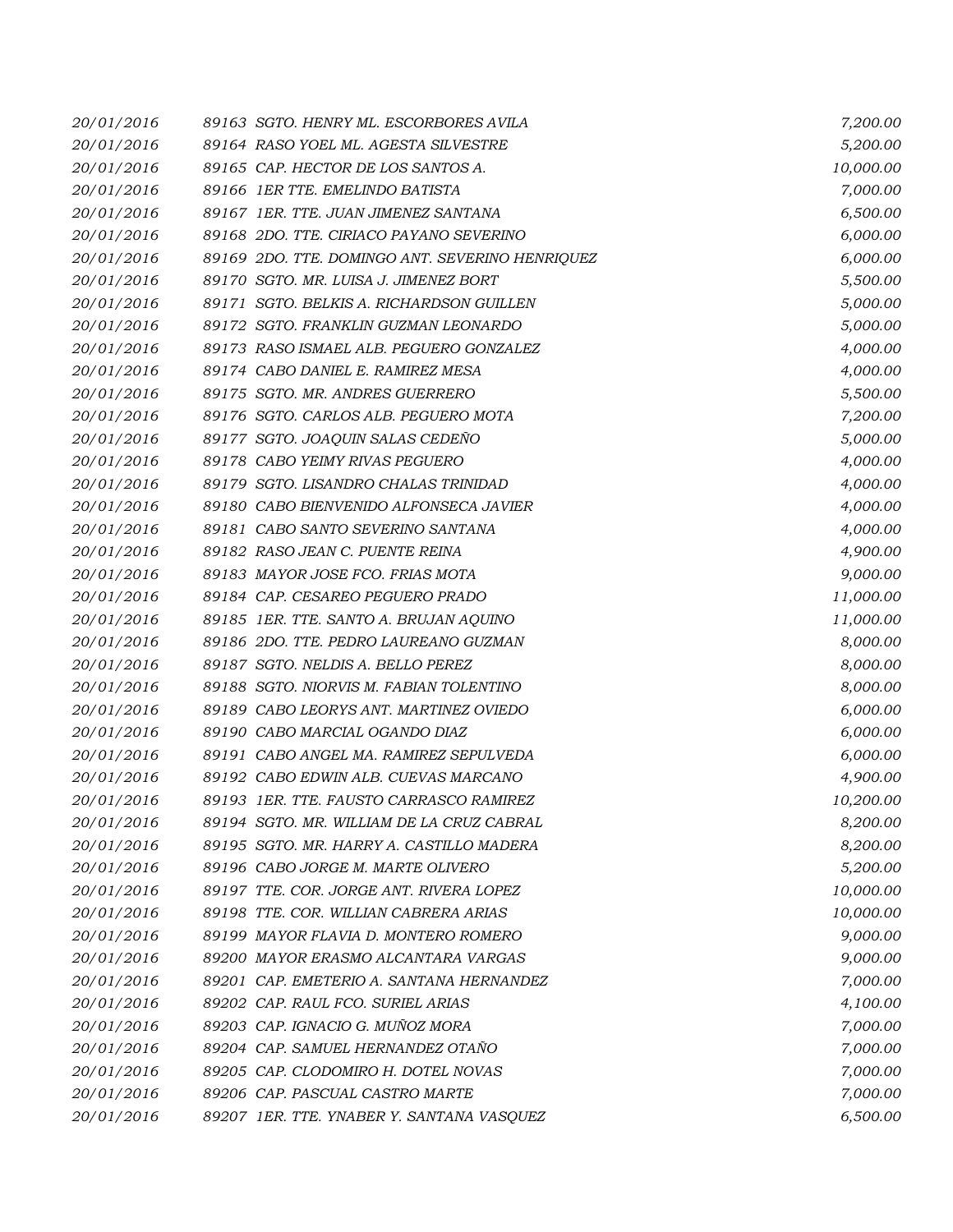| 20/01/2016 | 89208 1ER. TTE. JULIO E. FELIZ URBAEZ         | 6,500.00  |
|------------|-----------------------------------------------|-----------|
| 20/01/2016 | 89209 1ER. TTE. FELICIA CONRADO JIMENEZ       | 6,500.00  |
| 20/01/2016 | 89210 1ER. TTE. ADOLFO CARRASCO FELIZ         | 6,500.00  |
| 20/01/2016 | 89211 1ER. TTE. LORENZO REYES DE LEON         | 6,500.00  |
| 20/01/2016 | 89212 MAYOR EDUARDO DEL ROSARIO RONDON        | 6,500.00  |
| 20/01/2016 | 89213 IER. TTE. JOSE CASTRO HERNANDEZ         | 6,000.00  |
| 20/01/2016 | 89214 2DO. TTE. FLERIDA A. GARCIA NICOLAS     | 6,000.00  |
| 20/01/2016 | 89215 ALFEREZ DE FRAGATA NILO PUJOLS GARCIA   | 6,000.00  |
| 20/01/2016 | 89216 2DO. TTE. JOSE S. MOREL DE LA CRUZ      | 6,000.00  |
| 20/01/2016 | 89217 2DO. TTE. ALEJANDRO FORTUNATO ARIAS     | 6,000.00  |
| 20/01/2016 | 89218 SGTO. MR. HENRY SOSA GOMEZ              | 5,500.00  |
| 20/01/2016 | 89219 SGTO. MR. LUCIANO SANTOS                | 5,500.00  |
| 20/01/2016 | 89220 SGTO. MERCEDES M. LECLER GARCIA         | 5,000.00  |
| 20/01/2016 | 89221 SGTO. CIRUANEL RAMIREZ ALCANTARA        | 5,000.00  |
| 20/01/2016 | 89222 CABO NANCY SUSANA HERNANDEZ CASADO      | 4,000.00  |
| 20/01/2016 | 89223 CABO FEDERICO HERNANDEZ BERROA          | 4,000.00  |
| 20/01/2016 | 89224 CABO GLADYS SANTANA HERNANDEZ           | 4,000.00  |
| 20/01/2016 | 89225 SGTO. BRUNO LORENZO JIMENEZ             | 4,000.00  |
| 20/01/2016 | 89226 RASO MELISA REYES                       | 4,000.00  |
| 20/01/2016 | 89227 CABO CHARLES L. FERRERA VASQUEZ         | 4,000.00  |
| 20/01/2016 | 89228 CABO ESMARLIN N. FERNANDEZ ZAPEY        | 4,000.00  |
| 20/01/2016 | 89229 1ER. TTE. DOMINGO M. REYES RODRIGUEZ    | 10,200.00 |
| 20/01/2016 | 89230 2DO. TTE, NAZARIO MOLINA RODRIGUEZ      | 6,000.00  |
| 20/01/2016 | 89231 SGTO. MR. CONFESOR BERROA DE LOS SANTOS | 5,500.00  |
| 20/01/2016 | 89232 2DO. TTE, MANUEL DE LOS R DOTEL MATOS   | 9,200.00  |
| 20/01/2016 | 89233 2DO. TTE. SILVESTRE PEÑA GOMEZ          | 10,000.00 |
| 20/01/2016 | 89234 2DO. TTE. FRANCISCO ROA GONZALEZ        | 6,000.00  |
| 20/01/2016 | 89235 2DO. TTE, ABRAHAN D. FELIZ FELIZ        | 10,000.00 |
| 20/01/2016 | 89236 SGTO. MR. JOSE RAMON DE LA ROSA         | 4,000.00  |
| 20/01/2016 | 89237 CABO OLIVIO SENA FERRERAS               | 6,000.00  |
| 20/01/2016 | 89238 RASO JOSE V. MATEO DE LA CRUZ           | 5,200.00  |
| 20/01/2016 | 89239 MARINERO FRANCISCO ANT. FELIZ SANCHEZ   | 6,000.00  |
| 20/01/2016 | 89240 CABO ALFI A. URIBE EMILIANO             | 4,000.00  |
| 20/01/2016 | 89241 CABO ARIEL SANCHEZ DE OLEO              | 4,000.00  |
| 20/01/2016 | 89242 SGTO. CIRILO DE JESUS PASCUAL           | 7,200.00  |
| 20/01/2016 | 89243 IER. TTE. DANIELA ALT. LOPEZ MIRABAL    | 6,000.00  |
| 20/01/2016 | 89244 RASO JOSE A. SUAZO PEREZ                | 5,200.00  |
| 20/01/2016 | 89245 SGTO. MR. ANA I. FERMIN PEÑA            | 5,500.00  |
| 20/01/2016 | 89246 1ER. TTE, AURA C. HERASME TEJEDA        | 6,500.00  |
| 20/01/2016 | 89247 SGTO. MR. ROBERTO QUEZADA SANCHEZ       | 5,500.00  |
| 20/01/2016 | 89248 1ER. TTE. DOMINGO NUEZ GUZMAN           | 6,500.00  |
| 20/01/2016 | 89249 CAP. LUIS E. ARIAS BETHANCOURT          | 6,500.00  |
| 20/01/2016 | 89250 SGTO. MR. CARMEN VALENZA                | 5,500.00  |
| 20/01/2016 | 89251 SGTO, MAR, ARIAS A, GONZALES PEÑA       | 5,500.00  |
| 20/01/2016 | 89252 SGTO. MR. HECTOR ML. ALCANTARA JIMENEZ  | 5,500.00  |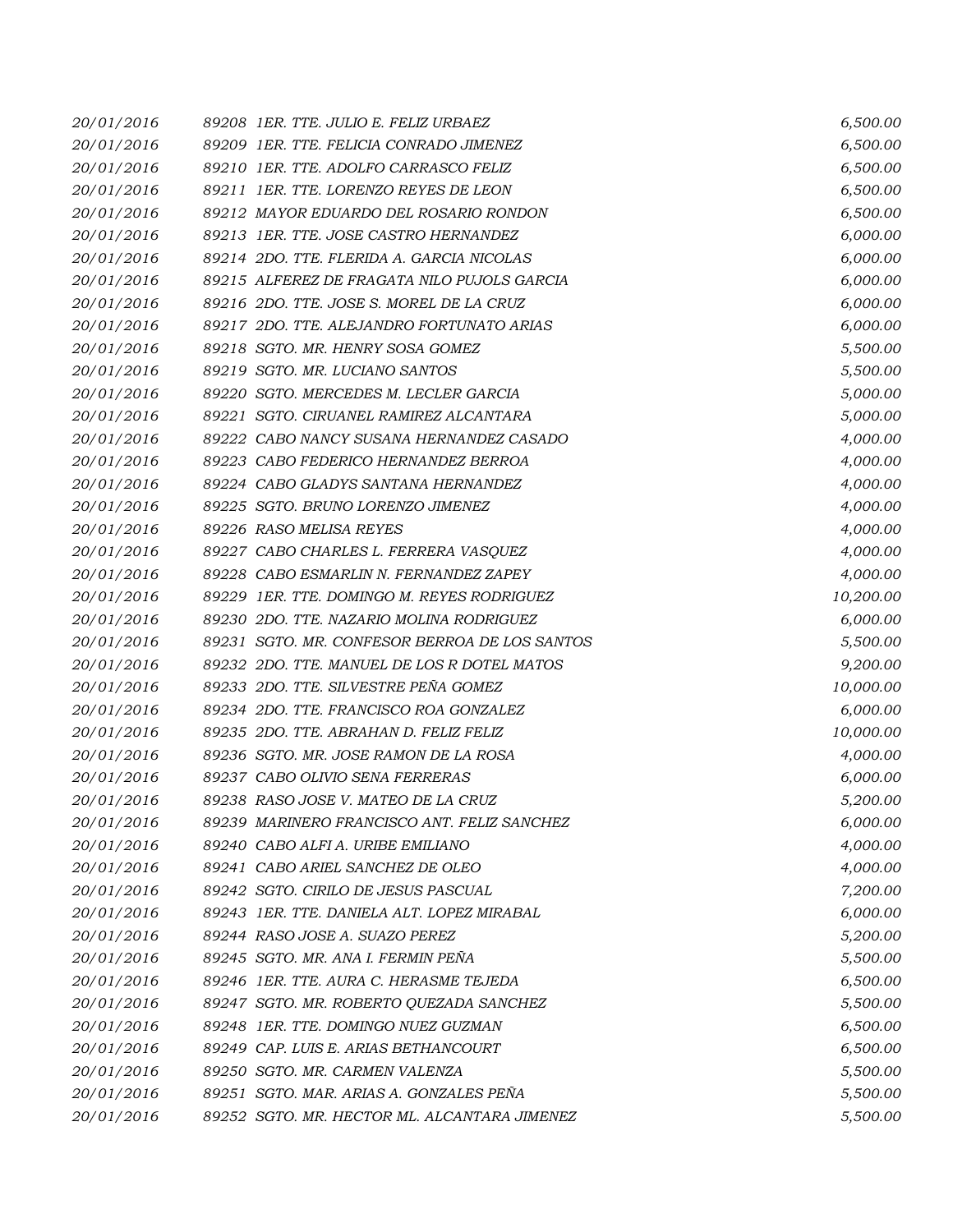| 20/01/2016 | 89253 MAYOR NATANAEL ARIAS DOMINGUEZ            | 8,828.04  |
|------------|-------------------------------------------------|-----------|
| 20/01/2016 | 89254 1ER. TTE. SENCION ROMERO BRUJAN           | 9,200.00  |
| 20/01/2016 | 89255 ALF. DE NAVIO FRANKLIN HERASME            | 6,500.00  |
| 20/01/2016 | 89256 MAYOR EDUARD O. MENDEZ VOLQUEZ            | 6,500.00  |
| 20/01/2016 | 89257 2DO. TTE. ENEROLIZA RUIZ                  | 6,000.00  |
| 20/01/2016 | 89258 2DO. TTE. HERINELDO VASQUEZ               | 6,000.00  |
| 20/01/2016 | 89259 2DO. TTE. BOLIVAR DUARTE ROSARIO          | 6,000.00  |
| 20/01/2016 | 89260 SGTO. MAGALY ALT. TEJADA BRITO            | 5,000.00  |
| 20/01/2016 | 89261 SGTO. JOSE GUZMAN RODRIGUEZ               | 5,000.00  |
| 20/01/2016 | 89262 MARINERO BERNARDO ANT. PEREZ LOPEZ        | 4,000.00  |
| 20/01/2016 | 89263 CABO MAURO MEDINA MATOS                   | 4,000.00  |
| 20/01/2016 | 89264 1ER. TTE. MILAGROS ESPINOSA MONTERO       | 6,500.00  |
| 20/01/2016 | 89265 SGTO. SANTO B. BERAS BAUTISTA             | 7,200.00  |
| 20/01/2016 | 89266 TTE. COR. OCTAVIO ROMERO ENCARNACION      | 10,000.00 |
| 20/01/2016 | 89267 TTE. COR. MELIDO AMPARO ESPIRITU          | 9,360.00  |
| 20/01/2016 | 89268 CAP. RAMON ANT. PEREZ MENDEZ              | 7,000.00  |
| 20/01/2016 | 89269 1ER. TTE. MANUEL BASILIO                  | 6,000.00  |
| 20/01/2016 | 89270 SGTO. RAMON C. PAULINO OTAÑE              | 8,000.00  |
| 20/01/2016 | 89271 CABO FELIX MUESES NUÑEZ                   | 6,000.00  |
| 20/01/2016 | 89272 SGTO. MR. LUIS A. OGANDO RUBIO            | 4,000.00  |
| 20/01/2016 | 89273 SGTO. JOSE L. SEGURA ALCANTARA            | 4,000.00  |
| 20/01/2016 | 89274 SGTO. MR. ALLEN V. MARQUEZ GARCIA         | 9,000.00  |
| 20/01/2016 | 89275 1ER. TTE, ESTHER M. RAMIREZ BEATO         | 10,200.00 |
| 20/01/2016 | 89276 SGTO. ELEONARDO REGALADO SERRANO          | 5,000.00  |
| 20/01/2016 | 89277 SGTO. MR. DOMINGUITO GREGORIO MARTINEZ    | 5,500.00  |
| 20/01/2016 | 89278 TTE. COR. RIGOBERTO A. ORTIZ MORONTA      | 10,000.00 |
| 20/01/2016 | 89279 IER. TTE. ROBERTO M. HENRIQUEZ ROSA       | 6,500.00  |
| 20/01/2016 | 89280 SGTO, DANY F. CAMPUSANO VALDEZ            | 5,000.00  |
| 20/01/2016 | 89281 SGTO. GLENNY K. RODRIGUEZ ALVAREZ         | 5,000.00  |
| 20/01/2016 | 89282 RASO LUISA MA. LEDESMA                    | 4,000.00  |
| 20/01/2016 | 89283 SGTO. MR. JULIO L. CRUZ                   | 8,200.00  |
| 20/01/2016 | 89284 2DO. TTE. SANTO A. LARA                   | 8,900.00  |
| 20/01/2016 | 89285 CABO JUAN C. PEREZ                        | 4,000.00  |
| 20/01/2016 | 89286 RASO GEORGINA CASTILLO OZUNA              | 4,000.00  |
| 20/01/2016 | 89287 RASO WINSTON A. ACOSTA URBINO             | 4,000.00  |
| 20/01/2016 | 89288 2DO. TTE. FRANCISCO ANT. HERNANDEZ JAVIER | 6,000.00  |
| 20/01/2016 | 89289 SGTO. FREMIS DE LEON ALCANTARA            | 5,000.00  |
| 20/01/2016 | 89290 CABO AGUSTIN DE LOS SANTOS ADON           | 4,900.00  |
| 20/01/2016 | 89291 SGTO. JUAN R. ROSARIO VASQUEZ             | 5,000.00  |
| 20/01/2016 | 89292 SGTO. ANDRES C. FIGUEROA AQUINO           | 5,000.00  |
| 20/01/2016 | 89293 RASO MANUEL ANT. MEJIA PEÑA               | 4,000.00  |
| 20/01/2016 | 89294 2DO. TTE, ANGEL DE LOS SANTOS DE LA ROSA  | 6,000.00  |
| 20/01/2016 | 89295 1ER. TTE. MODESTO DE LEON BELLO           | 6,500.00  |
| 20/01/2016 | 89296 SGTO. MR. LUIS D. REYES PEÑA              | 8,200.00  |
| 20/01/2016 | 89297 2DO. TTE. JOEL E. LOPEZ FELIZ             | 9,200.00  |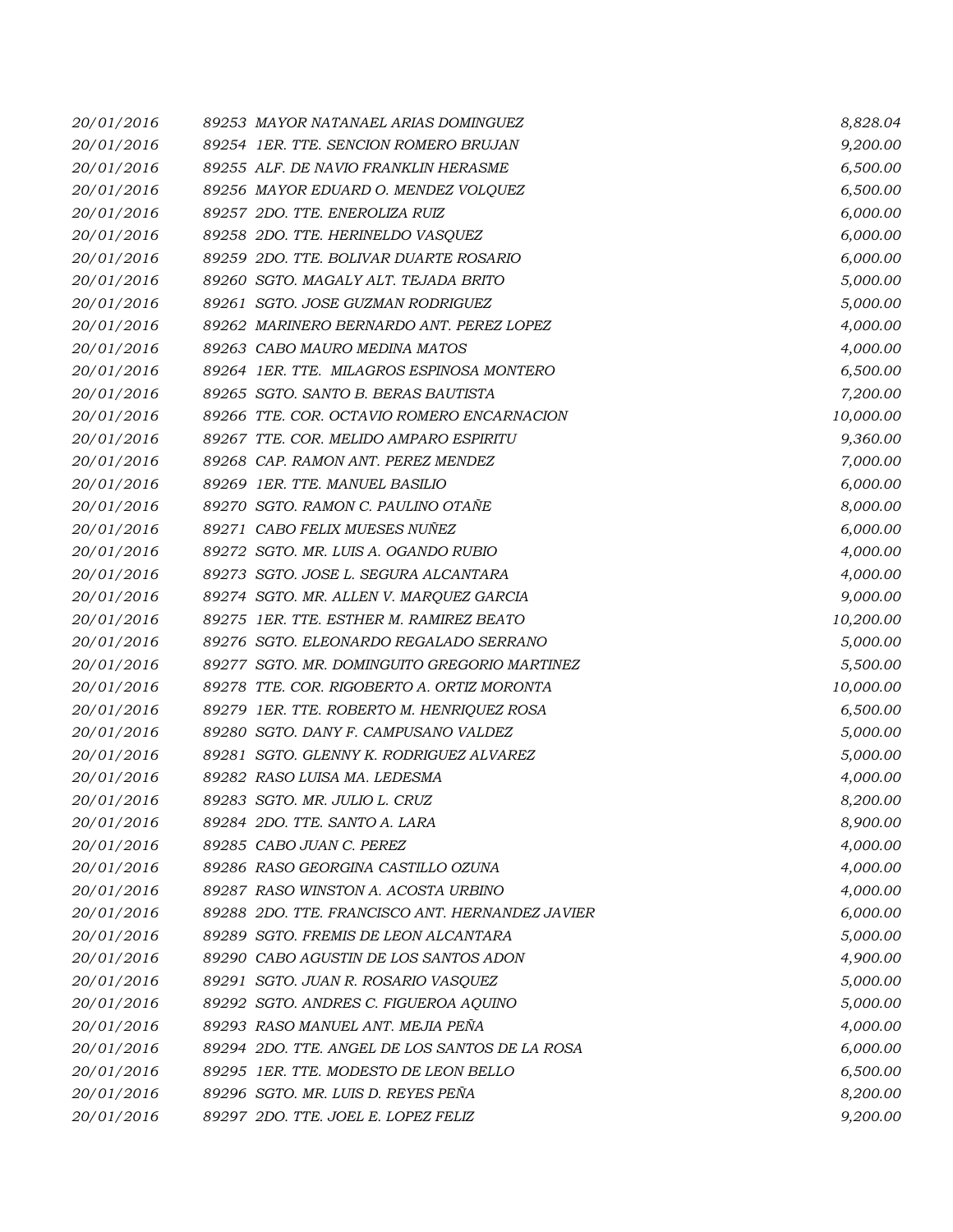| 20/01/2016 | 89298 MAYOR JOSE D. DELGADO MONEGRO              | 13,000.00 |
|------------|--------------------------------------------------|-----------|
| 20/01/2016 | 89299 MAYOR ANGEL A. MICELI CALDERON             | 9,000.00  |
| 20/01/2016 | 89300 CAP. JORGE L. VARGAS MEJIA                 | 6,500.00  |
| 20/01/2016 | 89301 SGTO. MR. JOSE M. BELLIARD DISLA           | 5,500.00  |
| 20/01/2016 | 89302 SGTO. MR. DANIEL ANT. VERAS GERMOSEN       | 5,500.00  |
| 20/01/2016 | 89303 SGTO. FELIPE S. FRANCISCO POLANCO          | 5,000.00  |
| 20/01/2016 | 89304 SGTO. JOSE A. SANCHEZ SANCHEZ              | 5,000.00  |
| 20/01/2016 | 89305 CABO JUAN A. NOVAS HERASME                 | 4,000.00  |
| 20/01/2016 | 89306 RASO YEFRICA MA. HIDALGO MARTINEZ          | 4,000.00  |
| 20/01/2016 | 89307 RASO ELIZABETH METIVIER MARTINEZ           | 4,000.00  |
| 20/01/2016 | 89308 CABO MODESTO V. VALENZUELA LUGO            | 4,900.00  |
| 20/01/2016 | 89309 2DO. TTE. ROBERT RINCON SALAS              | 6,000.00  |
| 20/01/2016 | 89310 2DO. TTE. MANUEL DE JS. ENCARNACION MONTAS | 6,000.00  |
| 22/01/2016 | 89311 FRANCISCO D. CADENA FERRERAS               | 4,817.50  |
| 22/01/2016 | 89312 JOSE R. DE LA MOTA ACOSTA                  | 4,320.83  |
| 22/01/2016 | 89313 MARGARITA MINIER MATEO                     | 316.86    |
| 22/01/2016 | 89314 LUIS J. CASTILLO RIVERA                    | 6,913.33  |
| 22/01/2016 | 89315 BIENVENIDA CASTILLO LLENAS                 | 14,475.00 |
| 22/01/2016 | 89316 CONSEJO DEL PODER JUDICIAL                 | 5,225.84  |
| 27/01/2016 | 89317 CONSEJO DEL PODER JUDICIAL                 | 15,511.00 |
| 27/01/2016 | 89318 CIRO Y. PEREZ FIGUEREO                     | 49,404.42 |
| 27/01/2016 | 89319 JULIO C. HERNANDEZ JAVIER                  | 49,994.02 |
| 27/01/2016 | 89320 LENIN R. SOSA VASQUEZ                      | 51,114.02 |
| 27/01/2016 | 89321 MANUEL A. BENZANT CANDELARIO               | 51,114.02 |
| 27/01/2016 | 89322 ALEXIS VASQUEZ ROSADO                      | 29,475.00 |
| 27/01/2016 | 89323 CALEB DE LOS SANTOS MONCION                | 31,649.00 |
| 27/01/2016 | 89324 JOSE R. POZO LEONARDO                      | 31,649.00 |
| 27/01/2016 | 89325 ROBIN E. SANDOVAL FONTANA                  | 30,949.00 |
| 27/01/2016 | 89326 WASCAR D. ARIAS TEJEDA                     | 30,249.00 |
| 27/01/2016 | 89327 GARY COLLINS MORROBEL                      | 20,550.00 |
| 27/01/2016 | 89328 MANUEL DE JS. MATOS ESPINOSA               | 19,150.00 |
| 27/01/2016 | 89329 MIGUEL A. PINA QUEZADA                     | 17,750.00 |
| 27/01/2016 | 89330 RICHARD ANT. DE LA CRUZ PASCACIO           | 19,850.00 |
| 27/01/2016 | 89331 WILBERTO JUBILEO MARTINEZ                  | 20,550.00 |
| 28/01/2016 | 89332 RODIBEIDI MEDINA FABIAN                    | 14,387.59 |
| 28/01/2016 | 89333 DARIANA L. MELENDEZ BAEZ                   | 13,750.41 |
| 28/01/2016 | 89334 JULIO C. TAVERA RODRIGUEZ                  | 8,089.17  |
| 28/01/2016 | 89335 ISIDRO B. CANELA FERNANDEZ                 | 12,187.79 |
| 28/01/2016 | 89336 PITER Y. DE JESUS SUAZO                    | 15,108.23 |
| 28/01/2016 | 89337 CARLOS E. RODRIGUEZ PAULINO                | 14,599.54 |
| 28/01/2016 | 89338 JUAN G. SEVERINO JIMENEZ                   | 7,816.43  |
| 28/01/2016 | 89339 JOSE DEL C. GARCIA VASQUEZ                 | 13,943.46 |
| 28/01/2016 | 89340 LAURA E. FERMIN ALVAREZ                    | 12,444.22 |
| 28/01/2016 | 89341 JOSE DE JS. ORTIZ ARACENA                  | 6,221.04  |
| 28/01/2016 | 89342 CLAUDETH DE JESUS JOAQUIN                  | 13,029.89 |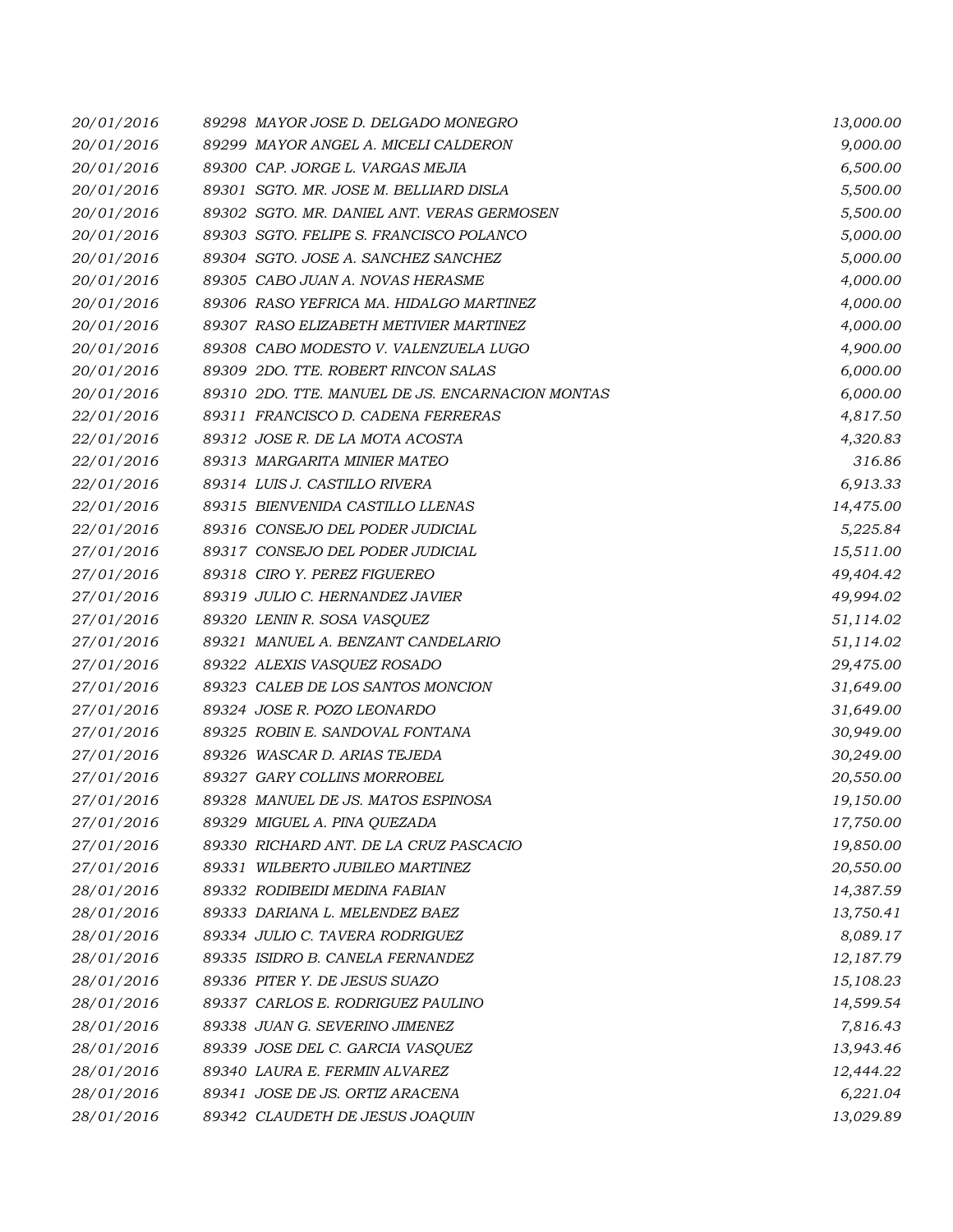| 28/01/2016 | 89343 WALKIRIA SANTANA WILLIAMS              | 13,417.73  |
|------------|----------------------------------------------|------------|
| 28/01/2016 | 89344 YORDYS RODRIGUEZ VALERIO               | 12,737.05  |
| 28/01/2016 | 89345 LICET P. MUÑOZ MEDRANO                 | 17,484.39  |
| 28/01/2016 | 89346 KEYLA V. GONZALEZ SOSA                 | 12,146.27  |
| 28/01/2016 | 89347 CONSEJO DEL PODER JUDICIAL             | 3,855.22   |
| 28/01/2016 | 89348 INSTITUTO DE AUXILIOS Y VIVIENDAS      | 350.00     |
| 28/01/2016 | 89349 FONDO DE PENSIONES Y JUBILACIONES      | 5,555.11   |
| 28/01/2016 | 89350 MAYOR ROBERTO L. LEREBOURS GARCIA      | 10,361.11  |
| 28/01/2016 | 89351 TTE. COR. MIGUEL ALB. BALBUENA ALVAREZ | 7,666.67   |
| 28/01/2016 | 89352 IER. TTE. LAZARO B. CAMACHO DE LA CRUZ | 11,384.73  |
| 28/01/2016 | 89353 RASO ROBINSON OVIEDO FARIAS            | 5,444.44   |
| 28/01/2016 | 89354 2DO. TTE. JOSE A. DIAZ VALDEZ          | 8,600.00   |
| 28/01/2016 | 89355 CABO HECTOR A. DE LOS SANTOS NONE      | 4,144.44   |
| 29/01/2016 | 89356 KIRSYS C. CATALINO MEJIA               | 26,920.68  |
| 29/01/2016 | 89357 JEAN C. FERNANDEZ MENDOZA              | 1,540.42   |
| 29/01/2016 | 89358 SANDY ML. ALMARANTE BAEZ               | 1,155.30   |
| 29/01/2016 | 89359 DALVIN CABRERA CASTILLO                | 12,537.77  |
| 29/01/2016 | 89360 NOEL A. FELIX OLIVO                    | 12,537.77  |
| 29/01/2016 | 89361 ROBERT DAVID VASQUEZ                   | 9,149.19   |
| 29/01/2016 | 89362 THELMA V. REYES GARCIA                 | 46,332.00  |
| 29/01/2016 | 89363 LUIS N. GOMEZ GIL                      | 99,792.00  |
| 29/01/2016 | 89364 FRANCIA Y. CLASE CLASE                 | 35,894.25  |
| 29/01/2016 | 89365 MARIA M. TEJADA DE LEON                | 6,730.17   |
| 29/01/2016 | 89366 BERTA G. DE LOS M. GOMEZ GIL           | 58,328.14  |
| 29/01/2016 | 89367 JUAN ANT. REYES UREÑA                  | 51,597.97  |
| 29/01/2016 | 89368 CANDIDA OLIVO                          | 29,164.07  |
| 29/01/2016 | 89369 TOMASINA M. ALMONTE ALMONTE            | 13,460.34  |
| 29/01/2016 | 89370 LUCIA DEL C. RODRIGUEZ PERALTA         | 26,730.00  |
| 29/01/2016 | 89371 ELLIN J. CORDERO TEJADA                | 24,677.29  |
| 29/01/2016 | 89372 LIDIA A. PUIG FRANCISCO                | 60,571.53  |
| 29/01/2016 | 89373 BRACILIA DEL C. CORTES RAPOSO          | 58,598.86  |
| 29/01/2016 | 89374 SARA P. DE LA CRUZ GOMEZ               | 9,902.65   |
| 29/01/2016 | 89375 LORENZO A. VARGAS CRUZ                 | 6,730.17   |
| 29/01/2016 | 89376 CESAR E. CABRAL ORTIZ                  | 37,214.87  |
| 29/01/2016 | 89377 ISAAC M. ESPINOSA GARCIA               | 2,200.59   |
| 29/01/2016 | 89378 ANA D. ALMANZAR CORONADO               | 2,243.39   |
| 29/01/2016 | 89379 BERNARDINA PEÑA JIMENEZ                | 101,574.00 |
| 29/01/2016 | 89380 ELIZABETH E. GONZALEZ ALEJO            | 2,243.39   |
| 29/01/2016 | 89381 GRISELDA R. SALAZAR TAVERAS            | 19,602.00  |
| 29/01/2016 | 89382 PURISIMA E. PAREDES MARTINEZ           | 51,597.99  |
| 29/01/2016 | 89383 LUZ A. ALMONTE PEREZ                   | 18,806.34  |
| 29/01/2016 | 89384 ALEJANDRA IDELFONSO PEREZ              | 5,281.41   |
| 29/01/2016 | 89385 CARMEN LOPEZ MEREJO                    | 76,626.00  |
| 29/01/2016 | 89386 JOSEFINA COMPRES SANTANA               | 8,973.56   |
| 29/01/2016 | 89387 PABLO ALB. MERCEDES SUAREZ             | 20,190.51  |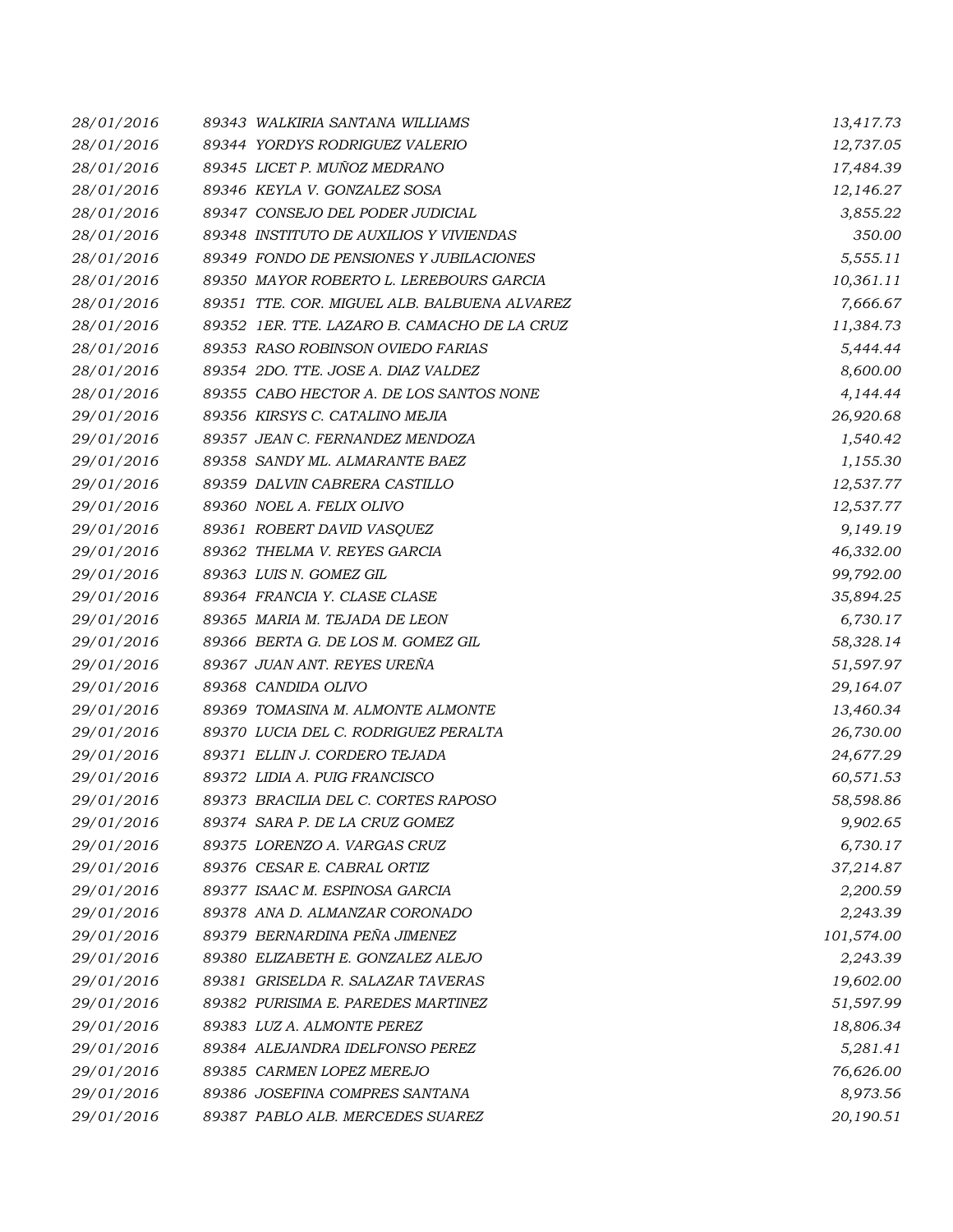| 29/01/2016 | 89388 CARMEN M. ALONZO MARTE            | 163,944.00 |
|------------|-----------------------------------------|------------|
| 29/01/2016 | 89389 PEDRO J. MARMOLEJOS REYNOSO       | 26,920.68  |
| 29/01/2016 | 89390 LORENZO FLORIMON ESPINAL          | 20,190.51  |
| 29/01/2016 | 89391 FRANCISCO TORRES DE LA CRUZ       | 58,328.16  |
| 29/01/2016 | 89392 MAYRA J. DE LA CRUZ LORA          | 33,858.00  |
| 29/01/2016 | 89393 FRANCISCO ALB. ANTIGUA PORTUHONDO | 14,256.00  |
| 29/01/2016 | 89394 ALMI J. HERRERA FERNANDEZ         | 2,243.39   |
| 29/01/2016 | 89395 LUISA M. VILLAFAÑA ESCAÑO         | 33,650.86  |
| 29/01/2016 | 89396 RAYSA M. URBAEZ RUBIO             | 73,062.00  |
| 29/01/2016 | 89397 MANUEL GUEVARA FERRERAS           | 33,650.86  |
| 29/01/2016 | 89398 LELIS Y. GUEVARA MEDINA           | 20,190.51  |
| 29/01/2016 | 89399 GUSTAVO A. RUIZ FELIZ             | 2,079.56   |
| 29/01/2016 | 89400 ALBA M. MORETA GUEVARA            | 11,216.95  |
| 29/01/2016 | 89401 FRANKLYN A. CUEVAS CARRASCO       | 31,407.46  |
| 29/01/2016 | 89402 RUTH M. GONZALEZ DE LOS SANTOS    | 20,190.51  |
| 29/01/2016 | 89403 ALFREDO GONZALEZ SANCHEZ          | 21,049.73  |
| 29/01/2016 | 89404 EUDOCIO FERRERAS MEDINA           | 42,099.46  |
| 29/01/2016 | 89405 EDIS Y. RODRIGUEZ MUÑOZ           | 31,407.46  |
| 29/01/2016 | 89406 DEISDANIA R. BELTRE BELTRE        | 42,624.42  |
| 29/01/2016 | 89407 MIGUEL VALDEZ PEREZ               | 46,586.24  |
| 29/01/2016 | 89408 MANUEL ALB. PEREZ GELL            | 31,407.46  |
| 29/01/2016 | 89409 MIGUEL A. PEREZ MENDEZ            | 56,021.19  |
| 29/01/2016 | 89410 LIBIS M. MEREJO PEREZ             | 31,407.46  |
| 29/01/2016 | 89411 EDGAR E. PIÑA MATEO               | 2,243.39   |
| 29/01/2016 | 89412 ISABEL A. CARABALLO ALCANTARA     | 35,894.25  |
| 29/01/2016 | 89413 JOSELYN A. MATEO SALCIE           | 4,486.78   |
| 29/01/2016 | 89414 VALDEMIRA BAUTISTA LEBRON         | 4,486.78   |
| 29/01/2016 | 89415 BRUNILDA FORTUNA RUBEN            | 17,947.12  |
| 29/01/2016 | 89416 WANDA Y. VARGAS PERALTA           | 71,788.48  |
| 29/01/2016 | 89417 ALIRO DE JS. RODRIGUEZ VELAZQUEZ  | 11,216.95  |
| 29/01/2016 | 89418 BENITO DE LA ROSA PEREZ           | 2,243.39   |
| 29/01/2016 | 89419 HIPOLITO CANDELARIO CASTILLO      | 33,650.85  |
| 29/01/2016 | 89420 JOHNNY F. PEREZ RODRIGUEZ         | 4,486.78   |
| 29/01/2016 | 89421 JUAN E. BRITO BENITEZ             | 2,243.39   |
| 29/01/2016 | 89422 FILOMENA CORPORAN CORPORAN        | 2,243.39   |
| 29/01/2016 | 89423 JANEYSI ACEVEDO GARABITO          | 2,243.39   |
| 29/01/2016 | 89424 YADIRIS A. ROA                    | 2,243.39   |
| 29/01/2016 | 89425 KATTY M. TAVERAS GUZMAN           | 13,460.34  |
| 29/01/2016 | 89426 JOSE R. TAMAREZ BATISTA           | 2,243.39   |
| 29/01/2016 | 89427 ANGELA M. GONZALEZ HERRERA        | 6,730.17   |
| 29/01/2016 | 89428 MARTHA M. PEREZ SOTO              | 4,486.78   |
| 29/01/2016 | 89429 FRINE A. RIVERA SANTANA           | 2,243.39   |
| 29/01/2016 | 89430 RAFAEL D. MEJIA MEDINA            | 8,973.56   |
| 29/01/2016 | 89431 LENNYS Z. CUSTODIO LLUBERES       | 4,486.78   |
| 29/01/2016 | 89432 CARMENNELIA BELTRE DIAZ           | 15,703.73  |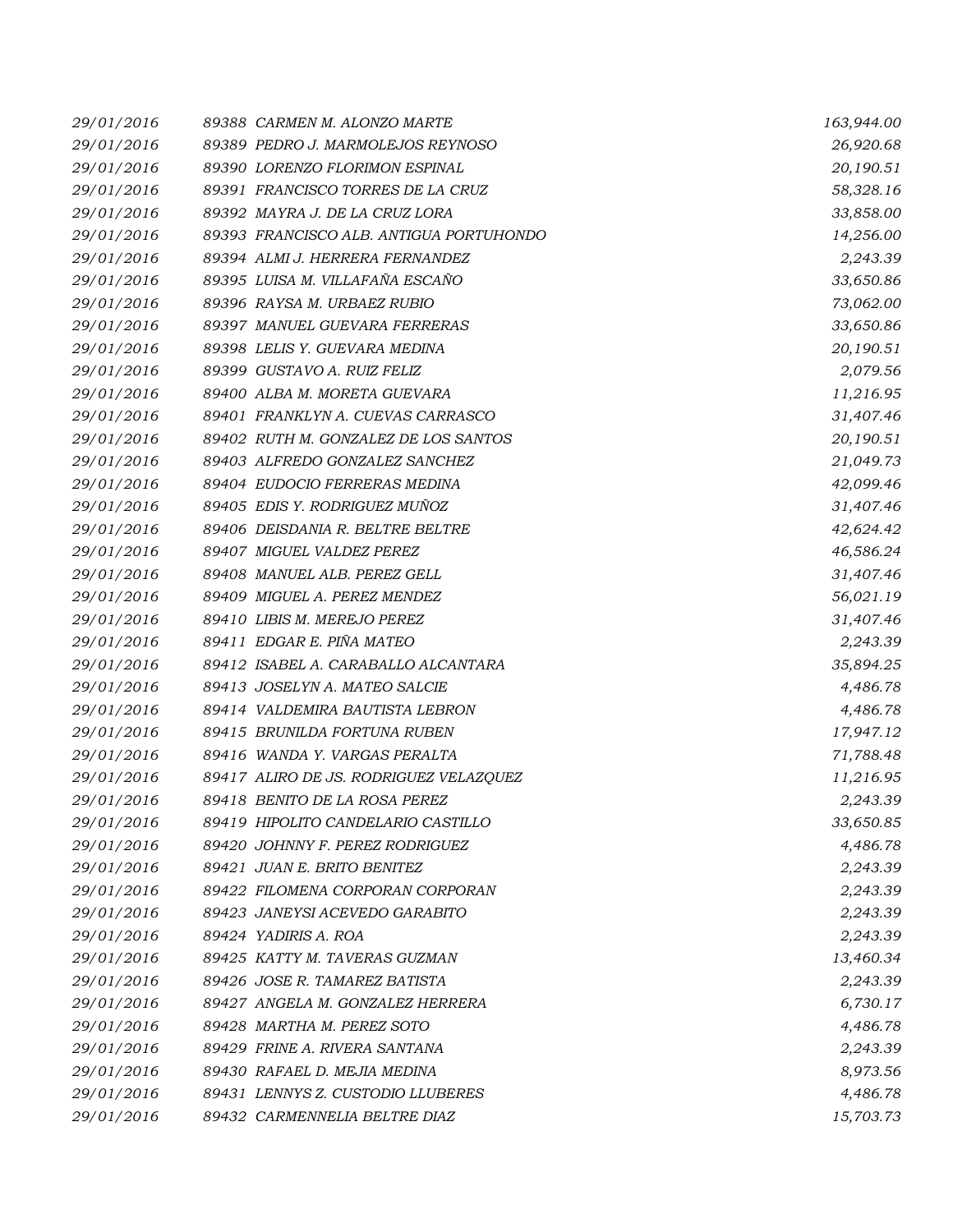| 29/01/2016 | 89433 MANUELICA MEDINA BELTRE                   | 19,204.17 |
|------------|-------------------------------------------------|-----------|
| 29/01/2016 | 89434 JEANNERET DEL C. DIAZ PRESINAL            | 2,243.39  |
| 29/01/2016 | 89435 ZOILA A. RAMIREZ CASTILLO                 | 15,703.73 |
| 29/01/2016 | 89436 JOSE M. DE LA ROSA                        | 6,730.17  |
| 29/01/2016 | 89437 SONIA DE LOS A. RUIZ MATOS                | 14,319.56 |
| 29/01/2016 | 89438 MARIA L. GUZMAN OROZCO                    | 6,730.17  |
| 29/01/2016 | 89439 RAFAEL B. SOTO SEPULVEDA                  | 17,947.12 |
| 29/01/2016 | 89440 ALCIBIADES MARTINEZ GONZALEZ              | 8,471.46  |
| 29/01/2016 | 89441 CARMEN M. HOLGUIN PEÑA                    | 20,190.51 |
| 29/01/2016 | 89442 KARLA M. HERNANDEZ AQUINO                 | 17,824.77 |
| 29/01/2016 | 89443 MEDARDO ANT. RINCON MARTINEZ              | 17,024.34 |
| 29/01/2016 | 89444 JOSE A. REYES MEJIA                       | 2,243.39  |
| 29/01/2016 | 89445 MAXIMILIANO PEGUERO DE AZA                | 22,433.91 |
| 29/01/2016 | 89446 JAZMIN E. SANTANA RODRIGUEZ               | 15,844.23 |
| 29/01/2016 | 89447 ARELIS O. CASTILLO SORIANO                | 4,486.78  |
| 29/01/2016 | 89448 BIENVENIDO GIL                            | 31,407.46 |
| 29/01/2016 | 89449 MARIA I. BONE CRUZ                        | 2,243.39  |
| 29/01/2016 | 89450 ARANIBAL MANZANO ZAPATA                   | 15,703.73 |
| 29/01/2016 | 89451 JESUS D. MORLA CORNIELL                   | 2,243.39  |
| 29/01/2016 | 89452 GERTRUDIS M. ADAMES BATISTA               | 31,407.47 |
| 29/01/2016 | 89453 VIRGINIA F. PERALTA HERRERA               | 2,243.39  |
| 29/01/2016 | 89454 ROBERT H. MEDRANO NOVAS                   | 15,703.73 |
| 29/01/2016 | 89455 PEDRO P. GARCIA VASQUEZ                   | 6,730.17  |
| 29/01/2016 | 89456 MARITZA DEL C. GARCIA GOMEZ               | 31,407.48 |
| 29/01/2016 | 89457 CARMEN CRUZ                               | 8,973.56  |
| 29/01/2016 | 89458 AGUSTIN CONCEPCION CHALAS                 | 6,730.17  |
| 29/01/2016 | 89459 OSCAR MOQUETE CUEVAS                      | 4,486.78  |
| 29/01/2016 | 89460 MARGARITA DE LOS S. REYES PAULINO         | 11,216.95 |
| 29/01/2016 | 89461 AMAURIS A. PEÑA GARCIA                    | 6,730.17  |
| 29/01/2016 | 89462 SARA MARTE MARTINEZ                       | 20,190.52 |
| 29/01/2016 | 89463 PATRICIO VENTURA HIRALDO                  | 1,386.37  |
| 29/01/2016 | 89464 ROSA E. ALMONTE R. DE VENTURA             | 24,677.29 |
| 29/01/2016 | 89465 MARIA E. ESTEVEZ MEJIA                    | 53,460.00 |
| 29/01/2016 | 89466 ABRAHAM GARCIA                            | 35,894.24 |
| 29/01/2016 | 89467 CAROLINA G. VARGAS MARTE                  | 2,243.39  |
| 29/01/2016 | 89468 HECTOR F. MARTINEZ                        | 13,460.34 |
| 29/01/2016 | 89469 AIDA L. TREJO ROSARIO                     | 4,486.78  |
| 29/01/2016 | 89470 2DO. TTE. FRANCISCO DE A. JIMENEZ ALMONTE | 10,866.67 |
| 29/01/2016 | 89471 CONSEJO DEL PODE JUDICIAL                 | 1,350.00  |
| 29/01/2016 | 89472 CABO CARLOS A. MINAYA GARCIA              | 6,000.00  |
| 29/01/2016 | 89473 GUILLERMO LINARES                         | 36,027.77 |
| 29/01/2016 | 89474 JORGE E. REYES LANTIGUA                   | 29,536.67 |
| 29/01/2016 | 89475 JOSE I. BEATO BRISMAN                     | 7,346.98  |
| 29/01/2016 | 89476 JACKSON A. JIMENEZ SANTANA                | 13,357.54 |
| 29/01/2016 | 89477 CLEMENTE W. DIAZ BAEZ                     | 19,831.94 |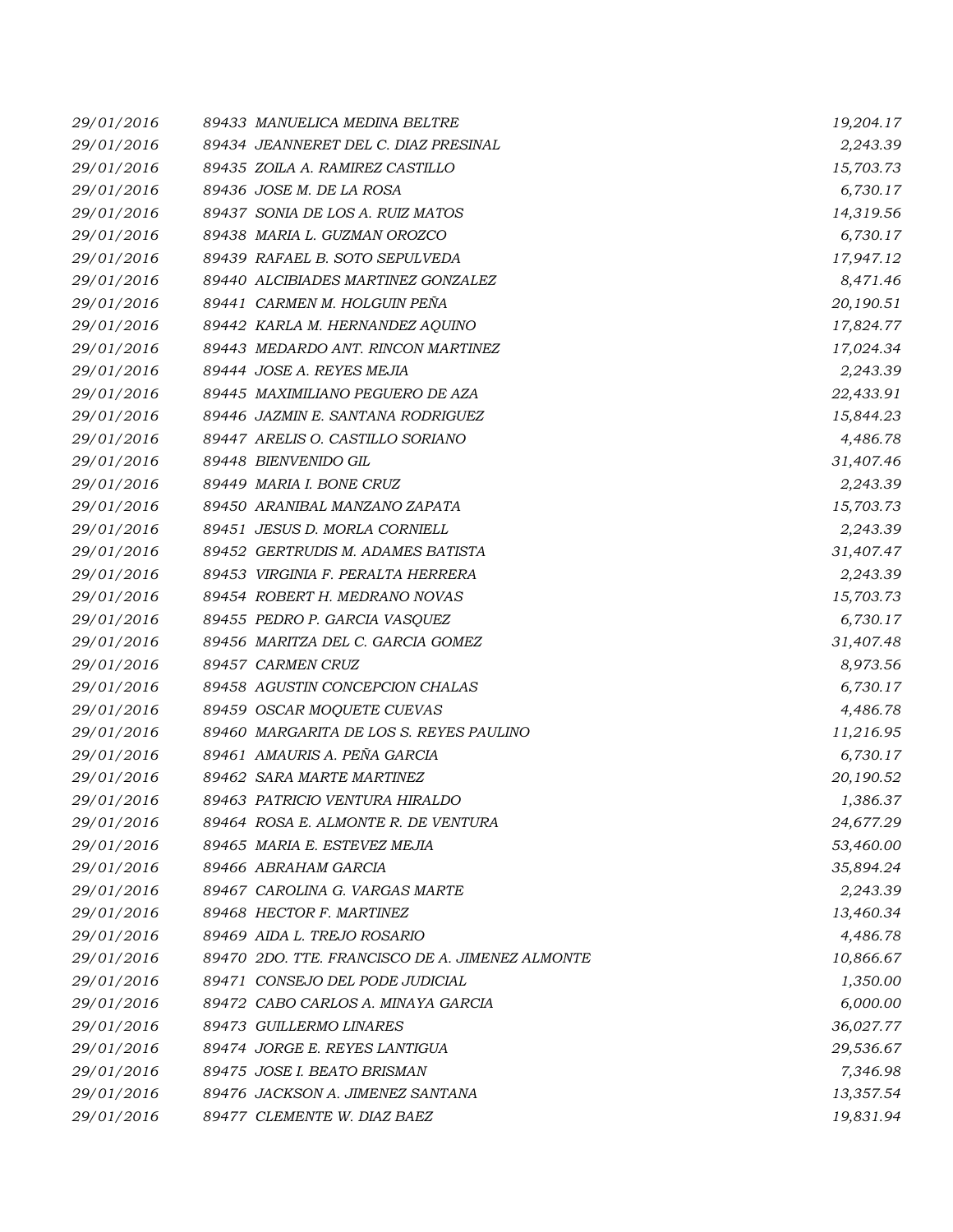| 29/01/2016 | 89478 EMMANUEL A. RODRIGUEZ MARTINEZ    | 14,691.66     |
|------------|-----------------------------------------|---------------|
| 29/01/2016 | 89479 SOSSY M. VEGA PEREZ               | 77,868.23     |
| 29/01/2016 | 89480 CONSEJO DEL PODER JUDICIAL        | 14,628.81     |
| 29/01/2016 | 89481 CONSEJO DEL PODER JUDICIAL        | 3,500.00      |
| 29/01/2016 | 89482 FONDO DE PENSIONES Y JUBILACIONES | 6,565,268.25  |
| 29/01/2016 | 89483 INSTITUTO NACIONAL DE LA VIVIENDA | 366.95        |
| 29/01/2016 | 89484 DOMINGA REYNOSO MOLINA            | 4,500.00      |
| 29/01/2016 | 89485 EMMACULADA N. DEL ORBE PEREZ      | 4,000.00      |
| 29/01/2016 | 89486 YAHAIRA ALT. RAMOS QUEZADA        | 3,000.00      |
| 29/01/2016 | 89487 YANIA MARMOL PUELLO               | 2,000.00      |
| 29/01/2016 | 89488 JOHANNA MARTINEZ BATISTA          | 2,000.00      |
| 29/01/2016 | 89489 JOSEFINA MERCEDES REYES ESPINAL   | 6,000.00      |
| 29/01/2016 | 89490 INSTITUTO DE AUXILIOS Y VIVIENDA  | 1,873.69      |
| 29/01/2016 | 89491 FUNDACION DE CREDITO EDUCATIVO    | 237,511.00    |
| 29/01/2016 | 89492 CONSEJO DEL PODER JUDICIAL        | 56,814.27     |
| 29/01/2016 | 89493 CONSEJO DEL PODER JUDICIAL        | 5,000.00      |
| 29/01/2016 | 89494 LIGA DE SOFTBALL                  | 4,500.00      |
| 29/01/2016 | 89495 CONSEJO DEL PODER JUDICIAL        | 37,574.92     |
| 29/01/2016 | 89496 AURA MARIA YBELICE MERCEDES       | 2,000.00      |
| 29/01/2016 | 89497 LISSET MARIBEL HERNANDEZ PENA     | 6,000.00      |
| 29/01/2016 | 89498 NURYS LANDA VALDEZ SANCHEZ        | 2,500.00      |
| 29/01/2016 | 89499 IDELIZA GARCIA MARTINEZ           | 7,000.00      |
| 29/01/2016 | 89500 DULCE MARIA AQUINO GONZALEZ       | 3,600.00      |
| 29/01/2016 | 89501 NAZARET ALMONTE SUAREZ            | 7,500.00      |
| 29/01/2016 | 89502 INSTITUTO DE AUXILIOS Y VIVIENDAS | 160,075.00    |
| 29/01/2016 | 89503 CONSEJO DEL PODER JUDICIAL        | 2,488.15      |
| 29/01/2016 | 89504 CONSEJO DEL PODER JUDICIAL        | 4,900.00      |
| 29/01/2016 | 89505 CONSEJO DEL PODER JUDICIAL        | 1,617.00      |
| 29/01/2016 | 89506 INSTITUTO DE AUXILIOS Y VIVIENDAS | 250.00        |
| 29/01/2016 | 89507 FONDO DE PENSIONES Y JUBILACIONES | 92,385.85     |
| 29/01/2016 | 89508 CONSEJO DEL PODER JUDICIAL        | 132,073.74    |
| 29/01/2016 | 89509 COOPNASEJU                        | 136, 175. 11  |
| 29/01/2016 | 89510 COOPNASEJU                        | 83,509.00     |
| 29/01/2016 | 89511 INSTITUTO NACIONAL DE LA VIVIENDA | 35.47         |
| 29/01/2016 | 89512 LIGA DE SOFTBALL                  | 50.00         |
| 29/01/2016 | 89513 CONSEJO DEL PODER JUDICIAL        | 737.00        |
| 29/01/2016 | 89514 CONSEJO DEL PODER JUDICIAL        | 2,900.00      |
| 29/01/2016 | 89515 CONSEJO DEL PODER JUDICIAL        | 6,858.34      |
| 29/01/2016 | 89516 COLECTOR DE IMPUESTOS INTERNOS    | 6,325.98      |
| 29/01/2016 | 89517 FONDO DE PENSIONES Y JUBILACIONES | 13,383,865.25 |
| 29/01/2016 | 89518 TTE. COR. JORGE ANT. RIVERA LOPEZ | 20,694.44     |
| 29/01/2016 | 89519 COLECTOR DE IMPUESTOS INTERNOS    | 2,044,494.00  |
| 29/01/2016 | 89520 DOMITILIO FERRERAS MEDINA         | 121,507.55    |
| 29/01/2016 | 89521 NIDIA E. PACHECO VALDEZ           | 19,744.05     |
| 29/01/2016 | 89522 JOSE R. SANTANA NUNEZ             | 6,180.60      |